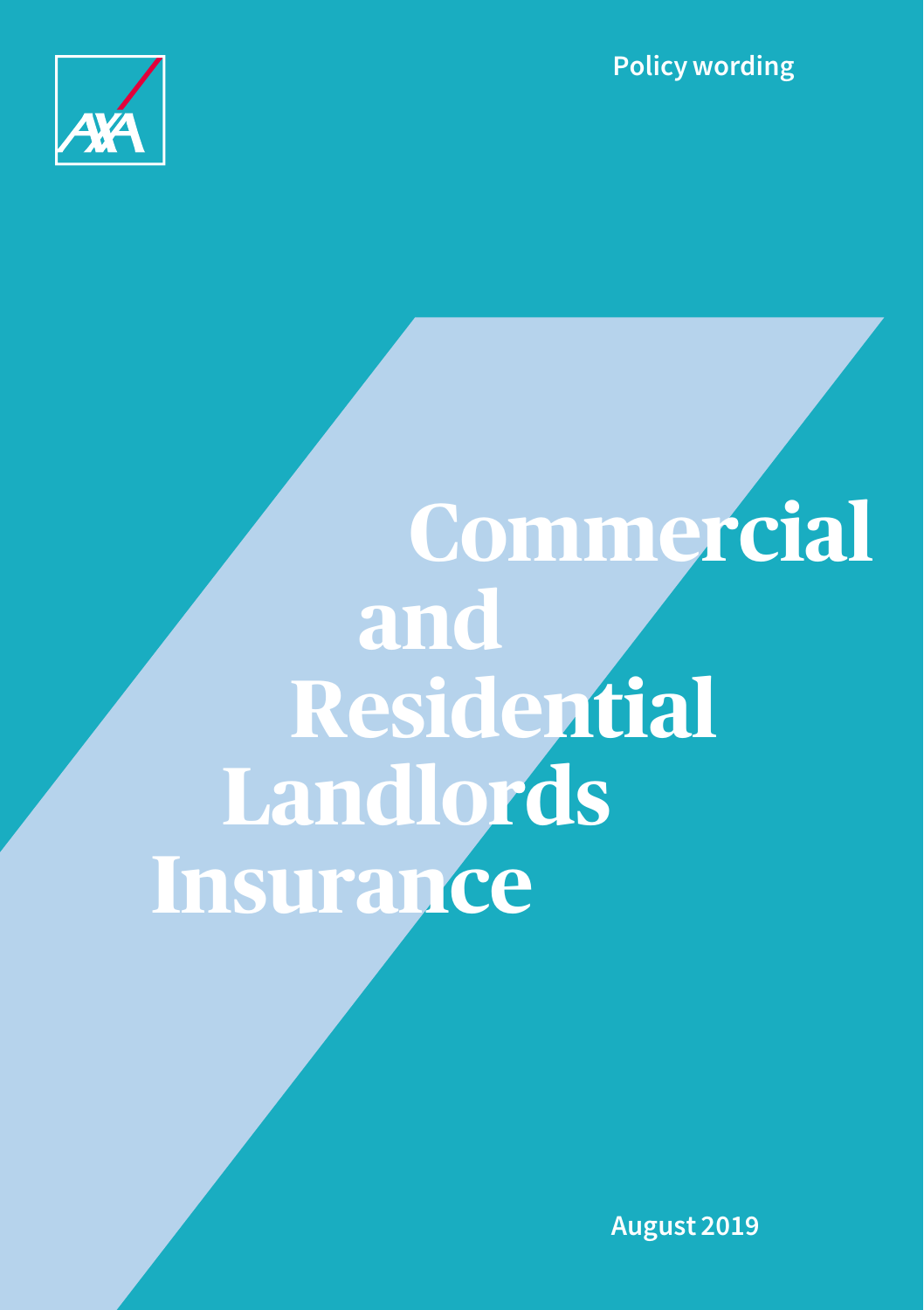## **Contents**

| Welcome to AXA<br><b>Your policy</b><br>Important phone numbers<br>Meanings of defined terms<br><b>Policy conditions</b> | 3                        |                          |
|--------------------------------------------------------------------------------------------------------------------------|--------------------------|--------------------------|
|                                                                                                                          | 3<br>4<br>6              |                          |
|                                                                                                                          |                          | 7                        |
|                                                                                                                          |                          | <b>Sections of cover</b> |
|                                                                                                                          | <b>Buildings section</b> | 12                       |
| Rental income section                                                                                                    | 30                       |                          |
| Property owners liability section                                                                                        | 36                       |                          |
| <b>Employers' liability section</b>                                                                                      | 45                       |                          |
| Terrorism insurance section                                                                                              | 50                       |                          |
| Landlord's contents section                                                                                              | 56                       |                          |
| Legal expenses section                                                                                                   | 65                       |                          |
| Making a complaint                                                                                                       | 75                       |                          |

<sup>2</sup> Defined terms are **highlighted in bold blue** *see page 6 and the start of each section of cover for their meanings*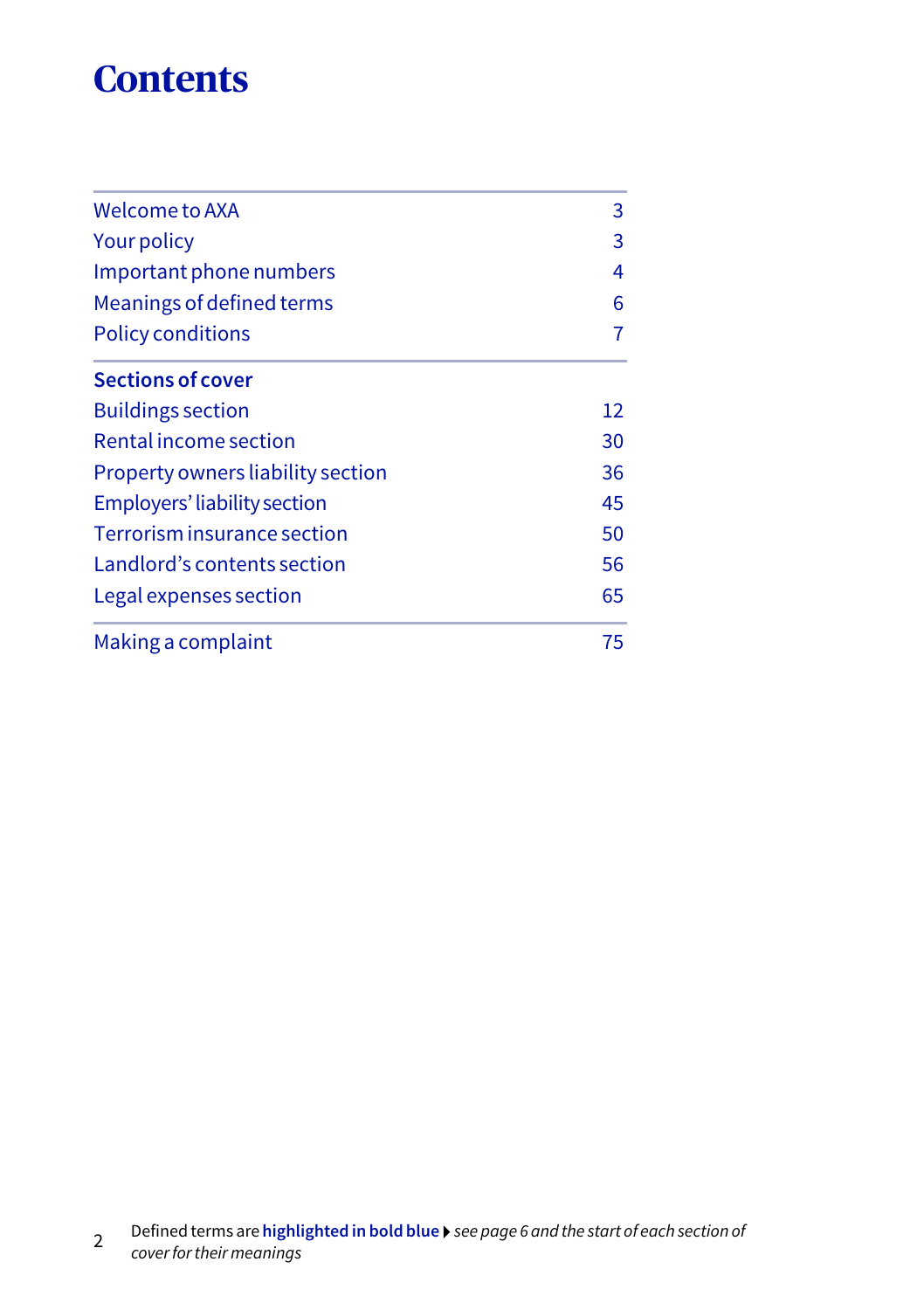# **Welcome to AXA**

### **Thank you for choosing AXA**

Please read carefully all documents that **we** have provided and keep them in a safe place.

If **you** have any questions, need anything explaining or believe this contract does not meet **your** needs, please contact **us** or **your** insurance adviser.

### **Your policy**

**Your policy** is a contract of insurance between **you** and **us** and **you** have a duty to make a fair presentation of the risk to **us** in accordance with the law.

The **policy** describes the insurance cover for which **we** have accepted **your** premium.

This insurance is renewable provided that **we** agree to accept **your** premium for any subsequent **period of insurance**. A new schedule will be issued for each **period of insurance** showing any changes to **your** cover.

**Your policy** is divided into a number of sections. The **policy** wording, schedule and any endorsement must be read together. Where a section does not apply, **your** schedule will state that it is 'not covered'.

Throughout this **policy**, **we** use defined terms. Defined terms are used to explain what a word means and are highlighted in bold blue print. Details of the Policy definitions can be found on page 6.

Headings have been used for **your** guidance and to help **you** understand the cover provided. The headings do not form part of the contract.

To help **you** understand the cover provided **we** have added 'What is covered' and 'What is not covered'.

Under the heading 'What is covered' **we** give information on the insurance provided. This must be read with 'What is not covered', the Policy conditions and the Section conditions at all times.

Under the heading 'What is not covered' **we** draw **your** attention to what is excluded from **your policy**.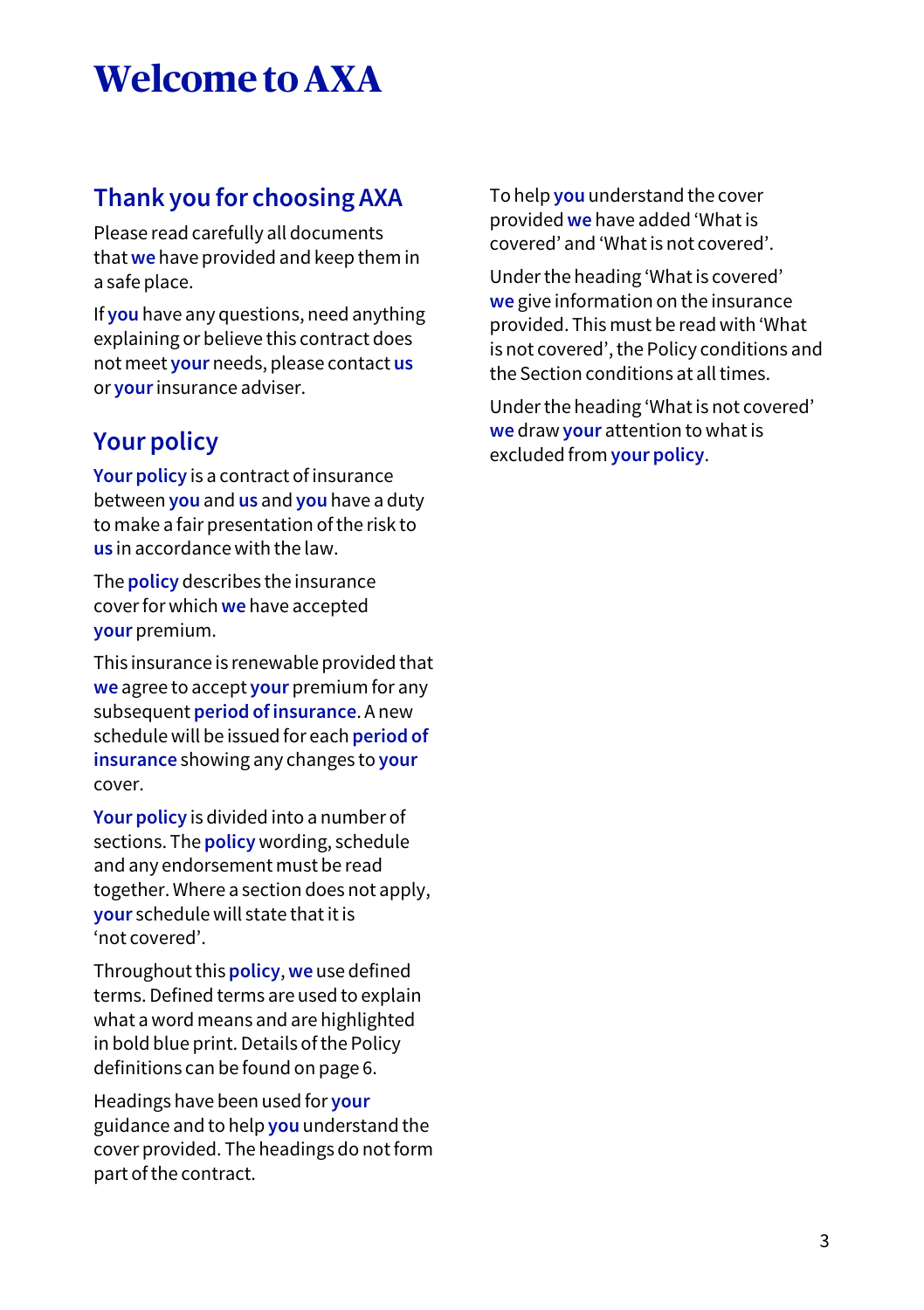# **Important phone numbers**

### **Glass replacement service\* 0300 303 2944**

A quick and efficient service available 365 days a year.

### **Legal and tax advice\*\* 0333 005 0355**

 $\mathscr{C}$ 

**Our** confidential legal and tax advice line. Please quote AXA Commercial when **you** call.

### **Emergency helpline\*\*\* 0333 005 0355**

**Our** 24 hour emergency helpline. Please quote AXA Commercial when **you** call. **We** will provide details of reputable contractors who will be able to help if connected to a potential claim.

Calling the helpline does not constitute notification of an insurance claim; **you** will have to pay for any call out charges, parts and cost of labour.

\* The Glass replacement service is provided by an AXA approved glazing and locks provider.

\*\* The telephone legal and tax advice is provided on behalf of Arc Legal Assistance Ltd by Shoosmiths Solicitors and can advise on general UK law and taxation.

\*\* Tax telephone advice provided by Shoosmiths Solicitors may involve the use of external accountants to provide tax telephone advice.

\*\* Arc Legal Assistance Ltd make no additional charge for providing these services.

\*\*\* The emergency assistance helpline is provided on behalf of Arc Legal Assistance Ltd by AXA Assistance UK. Arc Legal Assistance Ltd make no additional charge for providing these services.

Arc Legal Assistance Ltd is authorised and regulated by the Financial Conduct Authority. Their Firm Reference Number is 305958.

Shoosmiths LLP is a limited liability partnership registered in England and Wales, with number OC374987, and is authorised and regulated by the Solicitors Regulation Authority.

Telephone calls may be monitored and recorded.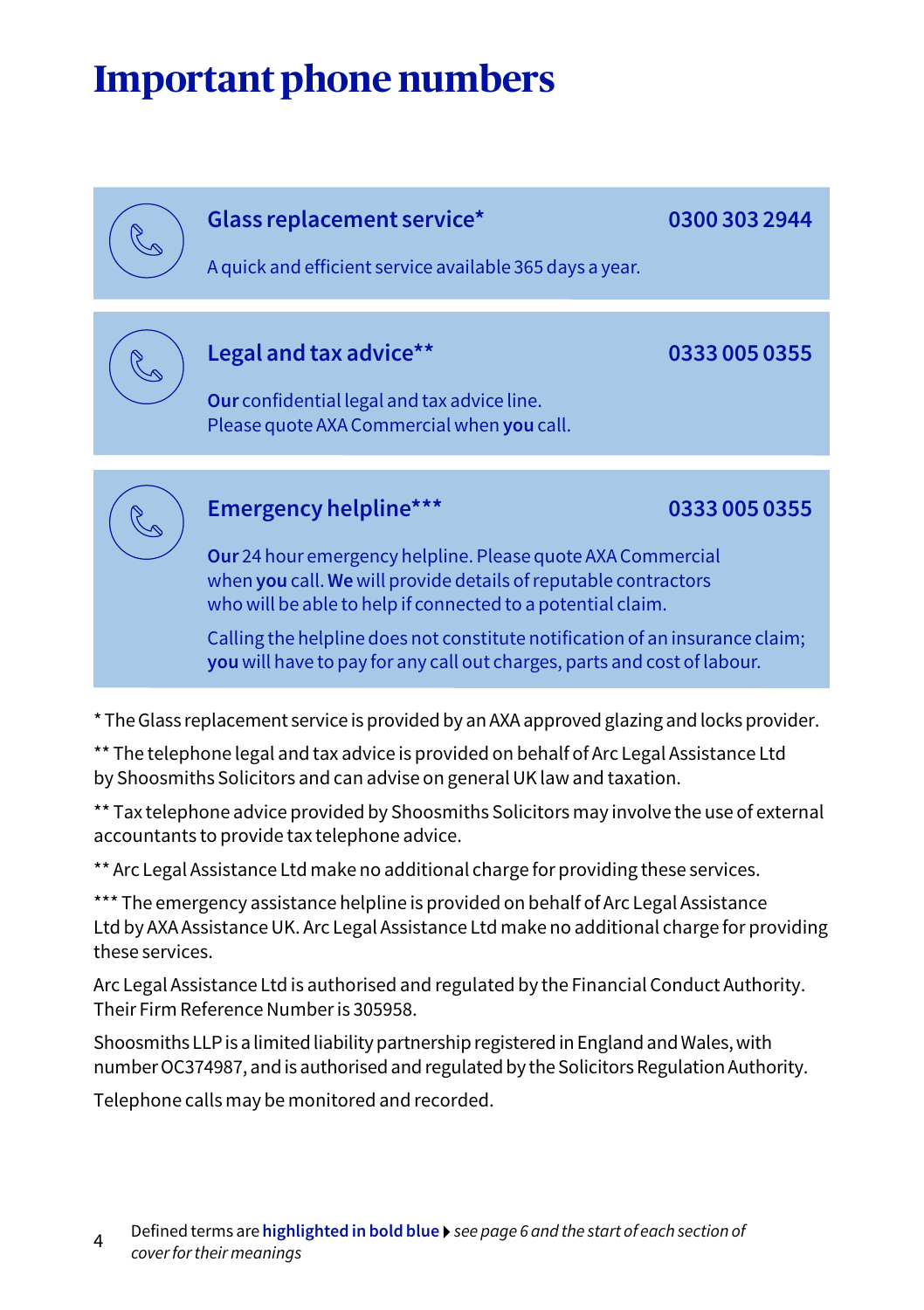### **Making a claim**

If **you** need to make a claim please first check **your policy** to make sure **you** are covered. **You** must then follow the instructions provided on pages 8-9 under the Claims notification condition and Claims procedures condition under Policy conditions.

For Legal expenses claims, please see the Claims notification condition and the Claims procedures condition on page 72.

Please contact **your** insurance adviser who will help **us** deal with **your** claim quickly and fairly.

### **Making a complaint**

If **you** are not happy with the way in which a claim or any other matter has been dealt with, please read 'Making a complaint' on page 75 of the **policy**.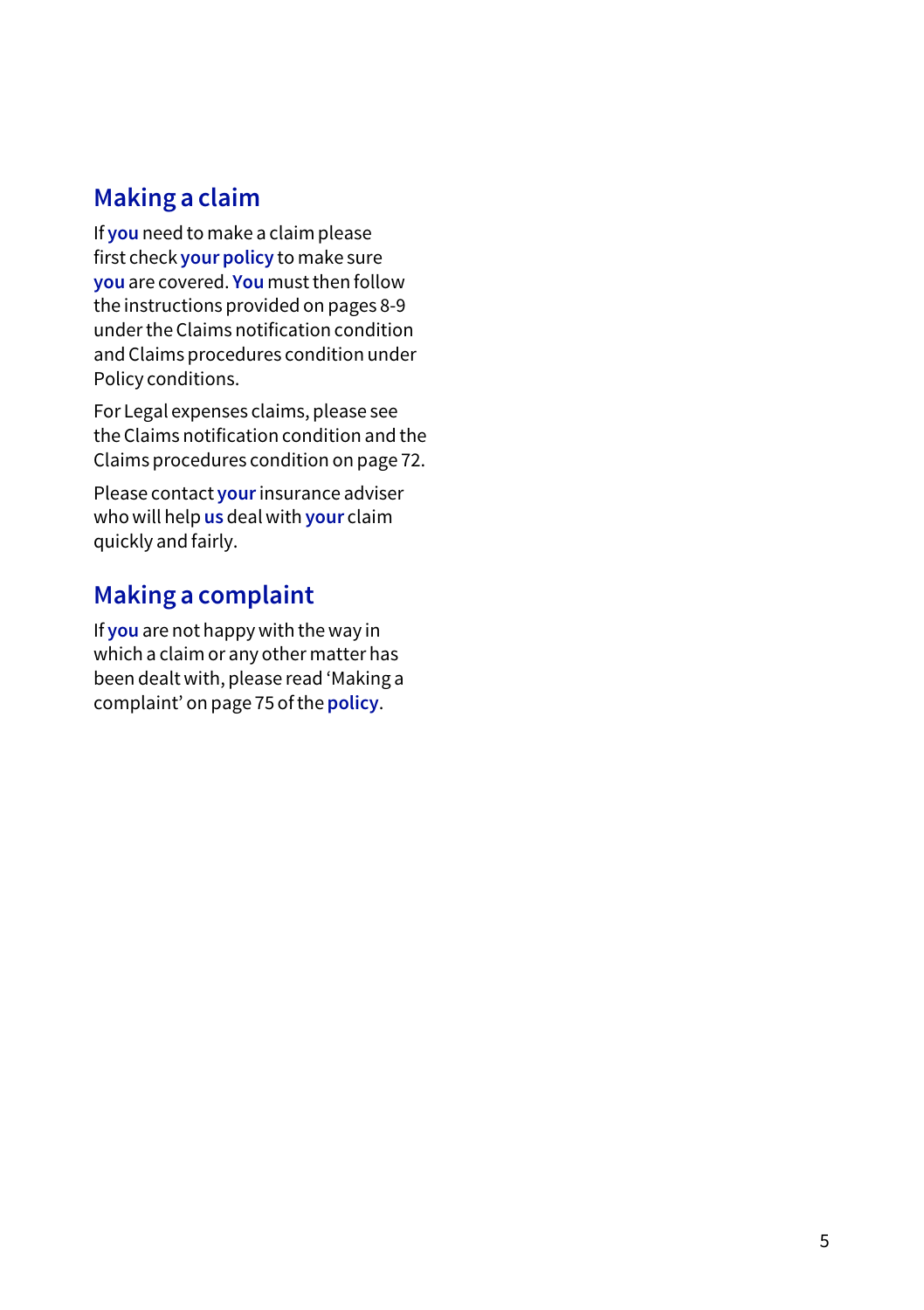# **Meanings of defined terms**

These meanings apply throughout **your policy**. If a word or phrase has a defined meaning, it will be highlighted in bold blue print and will have the same meaning wherever it is used. There are additional defined terms under each section.

#### **Business**

#### The business described in **your** schedule including

- **1** the management and upkeep of **your property** and land at the same address
- **2** providing and managing facilities primarily used for fire prevention, safety or security at **your property**
- **3** private work completed with **your** prior consent by an **employed person** for **your** directors, partners or officers
- **4** the sale or disposal of business assets.

#### **Employed person(s)**

#### Anyone:

- **1** under a contract of service or apprenticeship with **you**
- **2** who is
	- **a** employed by **you** or for **you** on a labour only basis
	- **b** self employed
	- **c** hired to **you** or borrowed by **you** from another employer
	- **d** a voluntary helper or taking part in a work experience or training scheme

and under **your** control or supervision.

#### **Excess**

The first amount of any claim or claims for which **you** are responsible.

#### **Period of insurance**

The period from the start date to the expiry date shown in **your** schedule.

#### **Policy**

The policy and schedule and any endorsements attached or issued.

#### **Policy territories**

Great Britain, Northern Ireland, the Channel Islands and the Isle of Man.

#### **Property**

The **building(s)** at the address(es) shown in **your** schedule.

#### **We/us/our/ourselves**

AXA Insurance UK plc.

#### **You/your/yourself**

The person(s), firm, company or organisation shown in your schedule as the insured.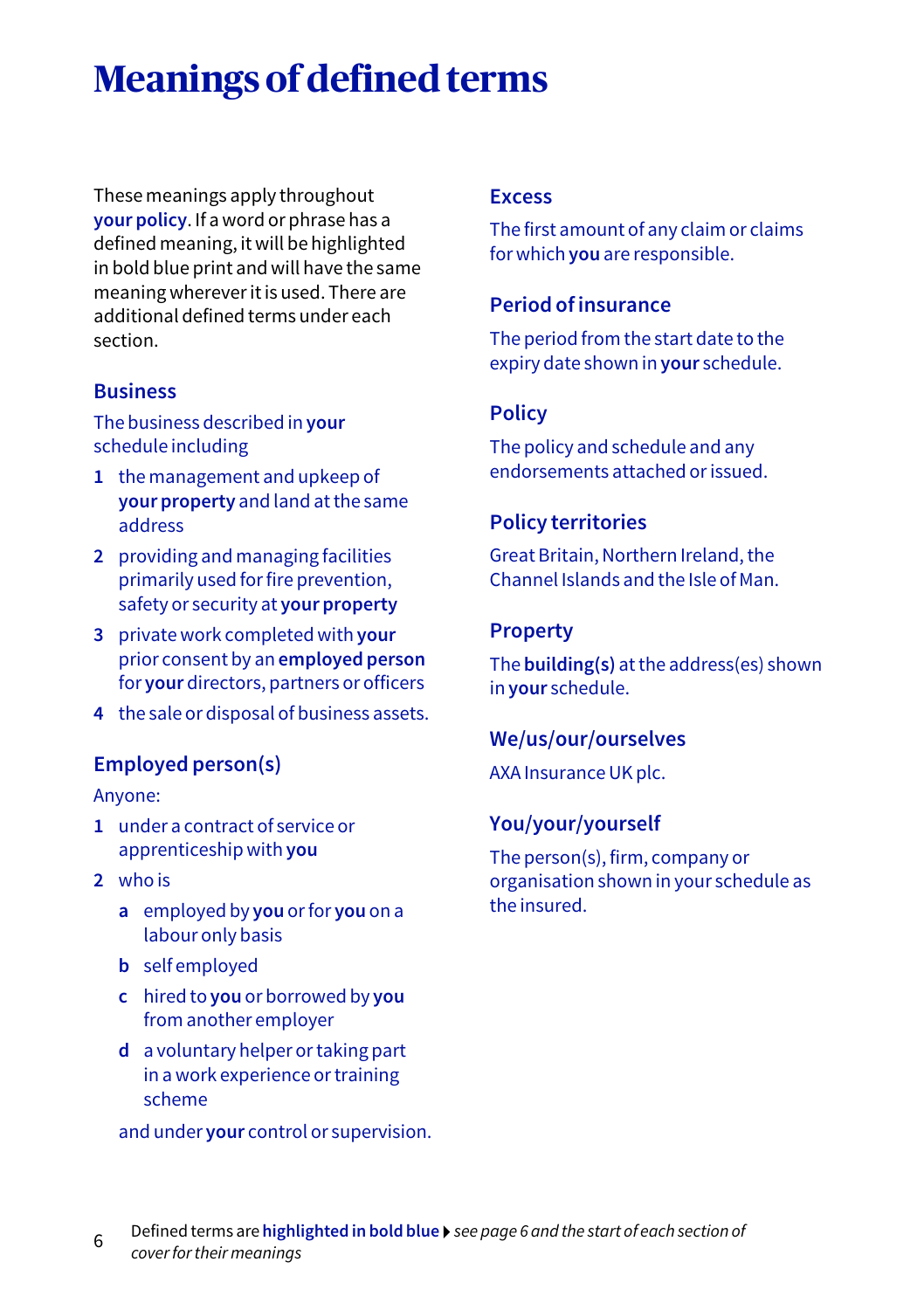# **Policy conditions**

**You** must comply with the following conditions to have the full protection of **your policy**. If **you** do not comply then **we** may at **our** option take one or more of the following actions

- **1** Cancel **your policy**.
- **2** Declare **your policy** void (treating **your policy** as if it had never existed).
- **3** Change the terms of **your policy**.
- **4** Refuse to deal with all or part of any claim or reduce the amount of any claim payments.

If **you** are unsure about any of these conditions or whether **you** need to notify **us** about any matter, please contact **us**.

There are additional conditions under each section of cover.

Where **your policy** contains conditions that specify circumstances where non-compliance will mean that **you** will not receive payment for a claim **you** will be covered, and **we** will pay **your** claim, if **you** are able to prove that the non-compliance with the condition could not have increased the risk of the loss which actually occurred in the circumstances in which it occurred.

### **Arbitration condition**

If **we** agree to pay **your** claim and **you** disagree with the amount to be paid it may be referred to an arbitrator who is jointly appointed.

This condition does not apply to the Property owners liability section or the Employers' liability section.

Alternatively, depending on the size of **your business**, **you** may be able to refer **your** case to the Financial Ombudsman Service (FOS). In either case this will not affect **your** right to take action against **us** over this disagreement.

### **Cancellation condition**

- **1 You** may cancel **your policy** within 14 days of receiving **your policy**  for the first **period of insurance** if for any reason **you** are dissatisfied or the **policy** does not meet **your** requirements.
- **2 We** can cancel **your policy** at any time during the **period of insurance** by giving 14 days written notice to **your** last known address.

Where **your policy** is cancelled in accordance with either of the above provisions, **we** will refund part of the premium paid, proportionate to the unexpired **period of insurance** following cancellation.

- **3 You** may also cancel **your policy** at any other time during the **period of insurance**. **We** will refund part of the premium paid, proportionate to the unexpired **period of insurance** less a short period premium surcharge  $of  $f50$$
- **4 We** can cancel **your policy** immediately, without giving **you** notice, if the premium has not been paid. If a claim has been made or there has been any incident likely to lead to a claim during the current **period of insurance**, the annual premium remains due in full.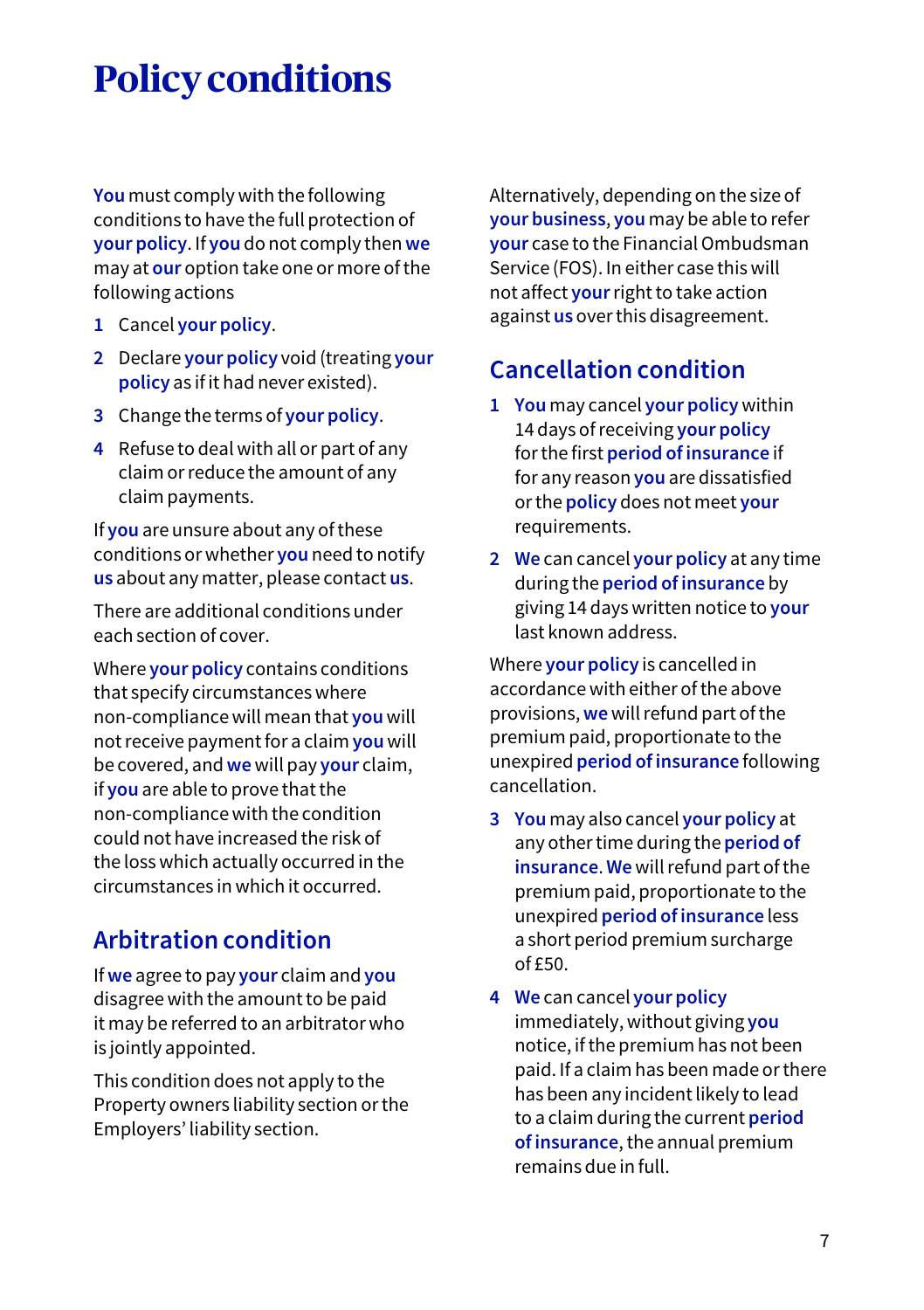**We** will only refund premium provided that no claim has been paid or is outstanding in the current **period of insurance**.

Cancellation of this **policy** will not affect any claims or rights **you** or **we** may have before the date of cancellation.

**We** do not have to offer renewal of **your policy** and cover will cease on the expiry date.

### **Change in risk condition**

**You** must tell **us** as soon as possible during the **period of insurance** of any change

- **1** to the **business**
- **2** in the person, firm, company or organisation shown in **your** schedule as the Insured
- **3** to the information **you** provided to **us** previously or any new information that increases the risk of loss as insured under any section of **your policy**.

**Your policy** will come to an end from the date of the change unless **we** agree in writing to accept an alteration.

**We** do not have to accept any request to vary **your policy**. If **you** wish to make any alteration to **your policy you** must disclose any change to the information **you** previously provided or any new information that could affect this insurance. If **we** accept any variation to **your policy**, an increase in the premium or different terms or conditions of cover may be required by **us**.

### **Claims notification condition**

#### **You** must

- **1** as soon as practical
	- **a** give **us** notice of any circumstances which might lead to a claim under this **policy**
	- **b** give **us** all the information **we** request
- **2** immediately
	- **a** on receipt send **us** every letter, court order, summons or other legal documents served upon **you**
	- **b** tell **us** about any prosecution, inquest or fatal accident inquiry or dispute for referral to adjudication or court proceedings in connection with any potential claim under this **policy**
	- **c** notify the police of any loss or damage that has been caused by malicious persons, thieves, rioters, strikers or vandals.

**We** will not pay **your** claim where **you** have not complied with this condition.

### **Claims procedures condition**

- **1 You** must take, or allow others to take, practical steps to prevent further loss or damage, recover **property** lost and otherwise minimise the claim.
- **2** At **your** expense **you** must provide **us** with
	- **a** full details in writing of any injury, loss or damage and any further information or declaration **we** may reasonably require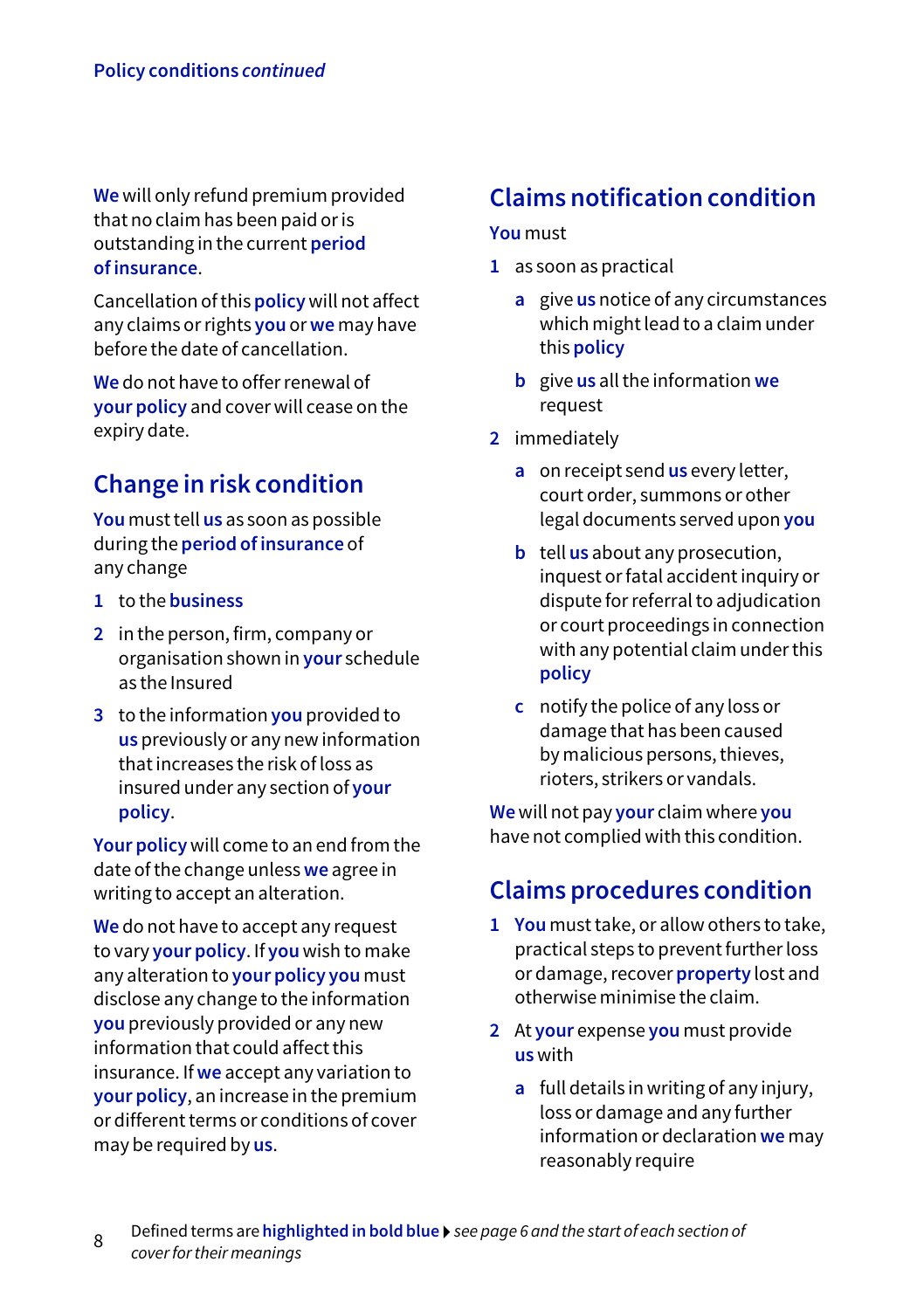- **b** any assistance to enable **us** to settle or defend a claim
- **c** details of any other relevant insurances.
- **3 You** must not accept, negotiate, pay, settle, admit or repudiate any claim without **our** written consent.
- **4** Following a claim **you** must allow **us** or anyone authorised by **us**
	- **a** access to premises
	- **b** to take possession of, or request delivery to **us** of any property insured.
- **5 You** must not abandon any property to **us**.
- **6 We** will be allowed complete control of any proceedings and settlement of the claim.

**We** will not pay **your** claim where **you** have not complied with this condition.

### **Fair presentation of risk condition**

**You** have a duty to make a fair presentation of the risk which **you** wish to insure. This applies prior to the start of **your policy**, if any variation is required during the **period of insurance** and prior to each renewal. If **you** do not comply with this condition then

**1** if the failure to make a fair presentation of the risk is deliberate or reckless **we** can elect to make **your policy** void and keep the premium. This means treating the **policy** as if it had not existed and that **we** will not return **your** premium or

- **2** if the failure to make a fair presentation of the risk is not deliberate or reckless and **we** would not have provided cover had **you** made a fair presentation, then **we** can elect to make **your policy** void and return **your** premium or
- **3** if the failure to make a fair presentation of the risk is not deliberate or reckless and **we** would have issued cover on different terms had **you** made a fair presentation of the risk then **we** can:
	- **a** reduce proportionately any amount paid or payable in respect of a claim under **your policy** using the following formula. **We**  will divide the premium actually charged by the premium which **we**  would have charged had **you** made a fair presentation and calculate this as a percentage. The same percentage figure will be applied to the full amount of the claim to arrive at the proportion of the claim to be paid or payable; and/or
	- **b** treat **your policy** as if it had included the different terms (other than payment of the premium) that **we** would have imposed had **you** made a fair presentation.
- **4** Where **we** elect to apply one of the above then
	- **a** if **we** elect to make **your policy** void, this will be from the start of the **policy**, or the date of variation or from the date of renewal
	- **b we** will apply the formula calculated by reference to the premium that would have been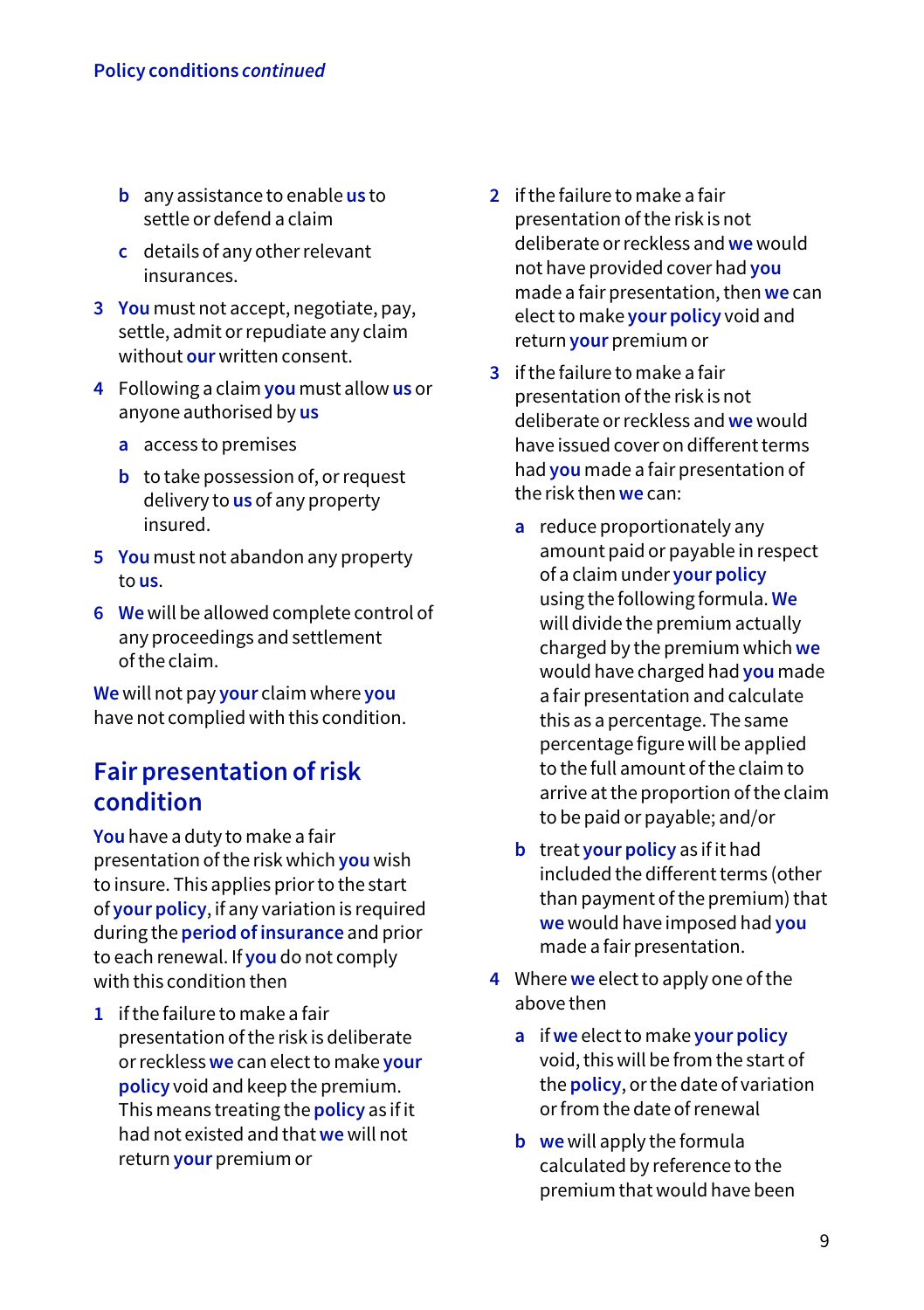charged to claims from the start of the **policy**, or the date of variation or from the date of renewal

**c we** will treat the **policy** as having different terms imposed from the start of the **policy**, or the date of variation or from the date of renewal

 depending on when the failure to make a fair presentation occurs.

### **Fraud condition**

**You** and anyone acting for **you** must not act in a fraudulent way.

If **you** or anyone acting for **you**

- **1** knowingly makes a fraudulent or exaggerated claim under **your policy**
- **2** knowingly makes a false statement in support of a claim (whether or not the claim itself is genuine) or
- **3** knowingly submit a false or forged document in support of a claim (whether or not the claim itself is genuine),

**we** will:

- **a** refuse to pay the claim
- **b** declare the **policy** void from the date of the fraudulent act without any refund of premiums.

**We** may also inform the police of the circumstances.

### **Instalments condition**

If **you** fail to pay a premium instalment to **us** on the date due **we** may charge an administration fee for instalments rejected by **your** bank. **We** have the right to cancel **your policy** for non-payment and apply a short premium payment surcharge of £50.

If a claim has been made or there has been any incident likely to lead to a claim during the current **period of insurance** the annual premium remains due in full. If no claim has been made and insufficient payments have been made to cover the period for which insurance has been provided, payment for the unpaid portion of premium will remain due.

### **Law applicable to this policy**

**You** and **we** can choose the law which applies to this **policy**. **We** propose that the Law of England and Wales apply. Unless **we** and **you** agree otherwise, the Law of England and Wales will apply to this **policy**.

### **Reasonable care condition**

**You** must take reasonable steps to

- **1** prevent or protect against injury, loss or damage
- **2** keep **your** premises, machinery, plant and equipment in good condition and in full working order
- **3** remedy any defect or any danger that becomes apparent, as soon as possible.

If required by **us**, **you** must allow access to **your** premises and/or activities of **your business** to carry out inspection or survey. **You** must comply with any risk improvements that **we** ask for, within a reasonable period of time, advised by **us**.

**We** will not pay **your** claim where **you** have not complied with this condition.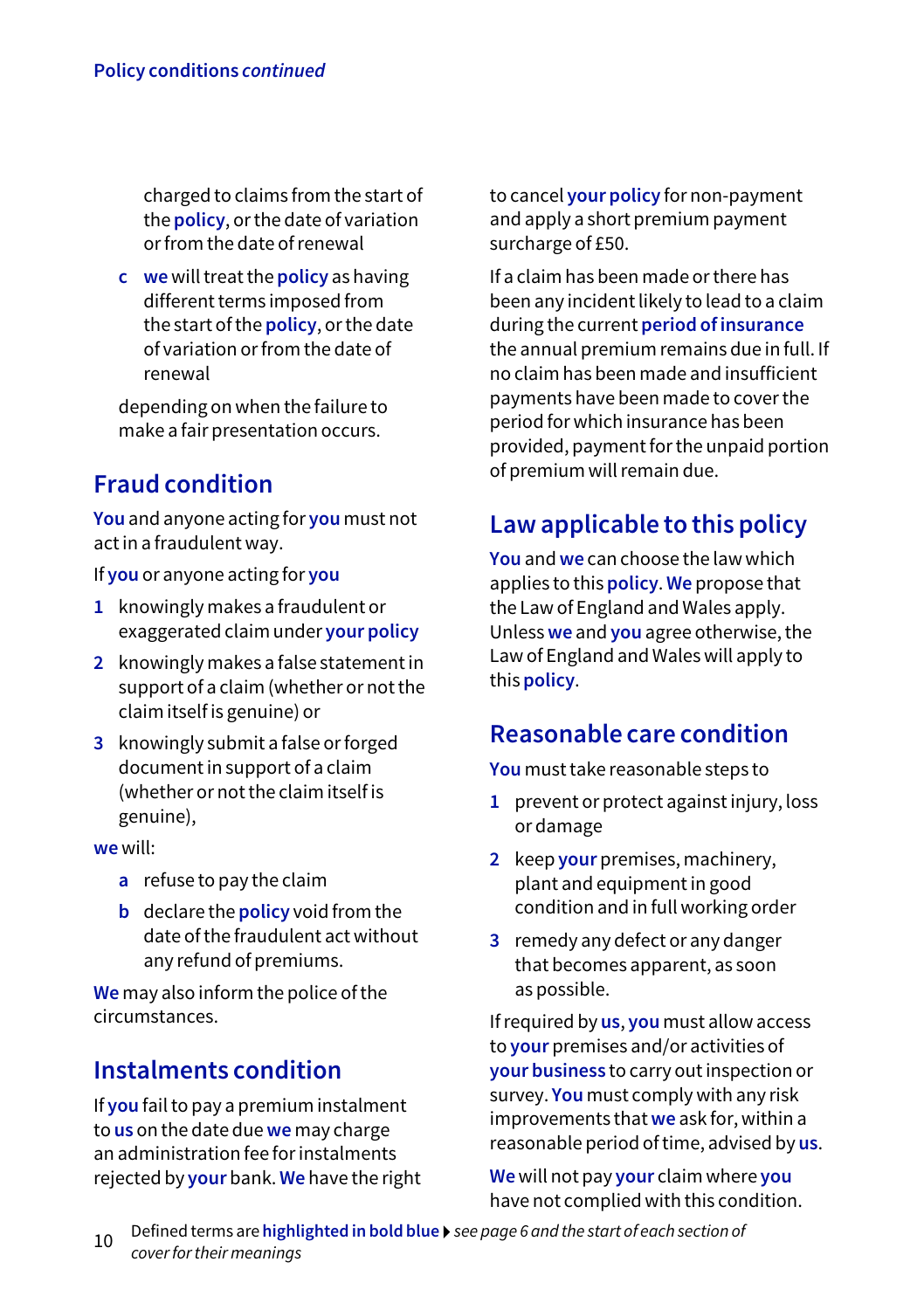### **Sanctions condition**

This contract of insurance is subject to sanction, prohibition or restriction under United Nations resolutions. It is a condition of **your policy** that **we** will not provide cover, or pay any claim or provide any benefit under **your policy** to the extent that the provision of such cover, payment of such claim or provision of such benefit would expose **us**, or **our**  parent, subsidiary or any AXA Group member company, to any trade or economic sanctions, or violate any laws or regulations of the United Kingdom, the European Union, the United States of America or any other territory.

### **Subrogation (our rights) condition**

**We** will be entitled to undertake in **your** name or on **your** behalf

- **1** the defence or settlement of any claim
- **2** steps to enforce rights against any other party before or after payment is made by **us**.

### **Third party rights condition**

The rights under this contract will not be enforceable by any party other than **you** or **us** because of the Contract (Rights of Third Parties) Act 1999.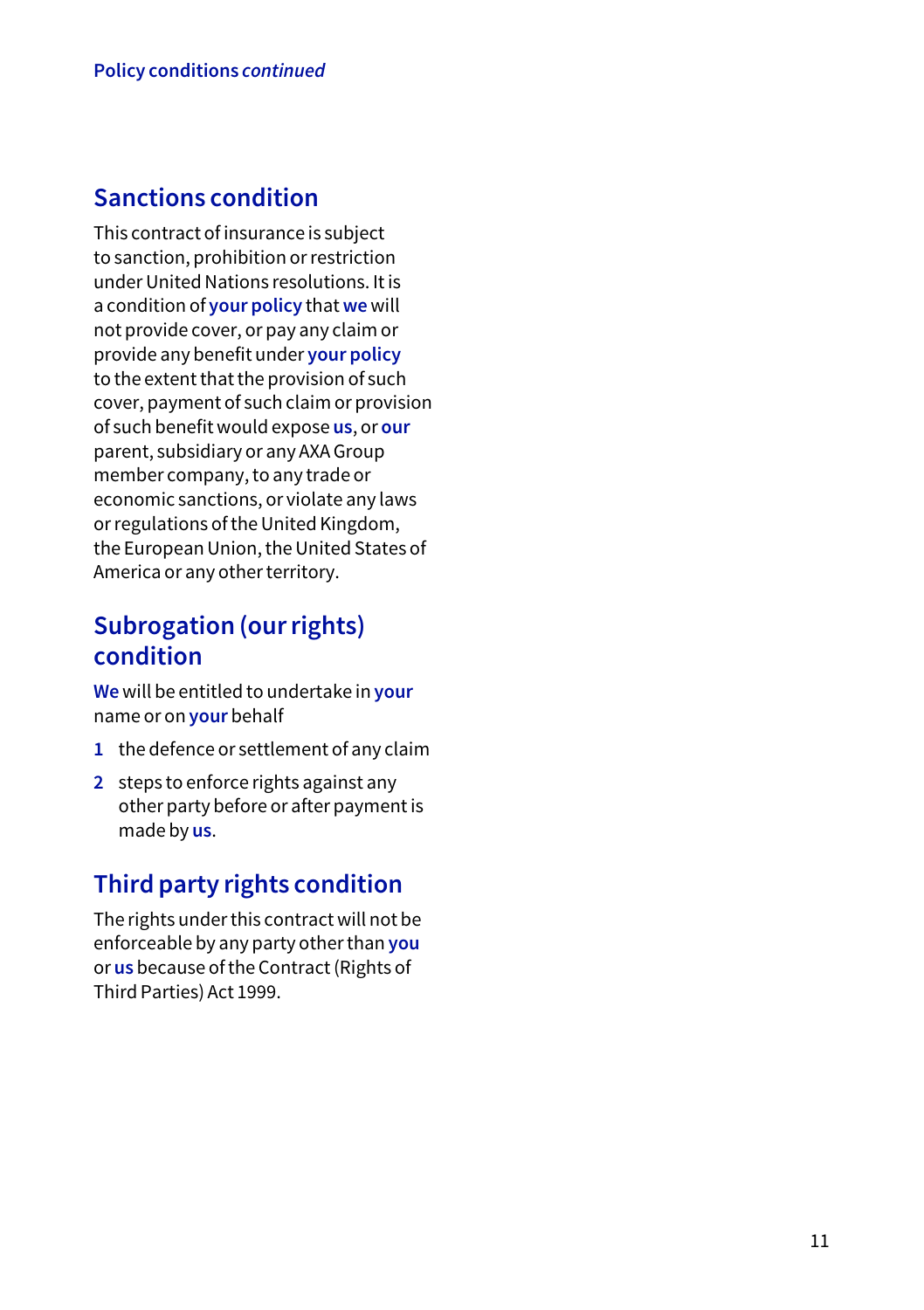# **Buildings section**

#### **Contents of this section**

| Meanings of defined terms  | 12 |
|----------------------------|----|
| What is covered            | 14 |
| Optional cover             | 15 |
| Limit of cover             | 17 |
| <b>Extensions of cover</b> | 17 |
| What is not covered        | 25 |
| <b>Section conditions</b>  | 28 |
|                            |    |

**Your** schedule will show if this section is covered.

### **Meanings of defined terms**

**You** can find the meanings for words in bold blue on page 6. There are some words that may only appear in this section or are defined differently and their meanings are shown here.

### **Building(s)**

The buildings at the **property** shown in **your** schedule including:

- **1** landlords fixtures and fittings
- **2** outbuildings, annexes, private garages, gangways, foundations or footings, swimming pools, tennis courts, squash courts
- **3** walls, gates, fences and hedges
- **4** yards, car parks, roads, pavements, paved terraces, patios, paths, drives
- **5** underground pipes and cables belonging to **you** or which **you** are responsible for
- **6** tenants improvements which **you** are responsible for
- **7** fixed glass in windows, doors, fanlights, skylights, partitions and fixed sanitaryware.

#### **Computer systems**

Computer or other equipment or component or system or item which processes, stores, transmits or receives **data**.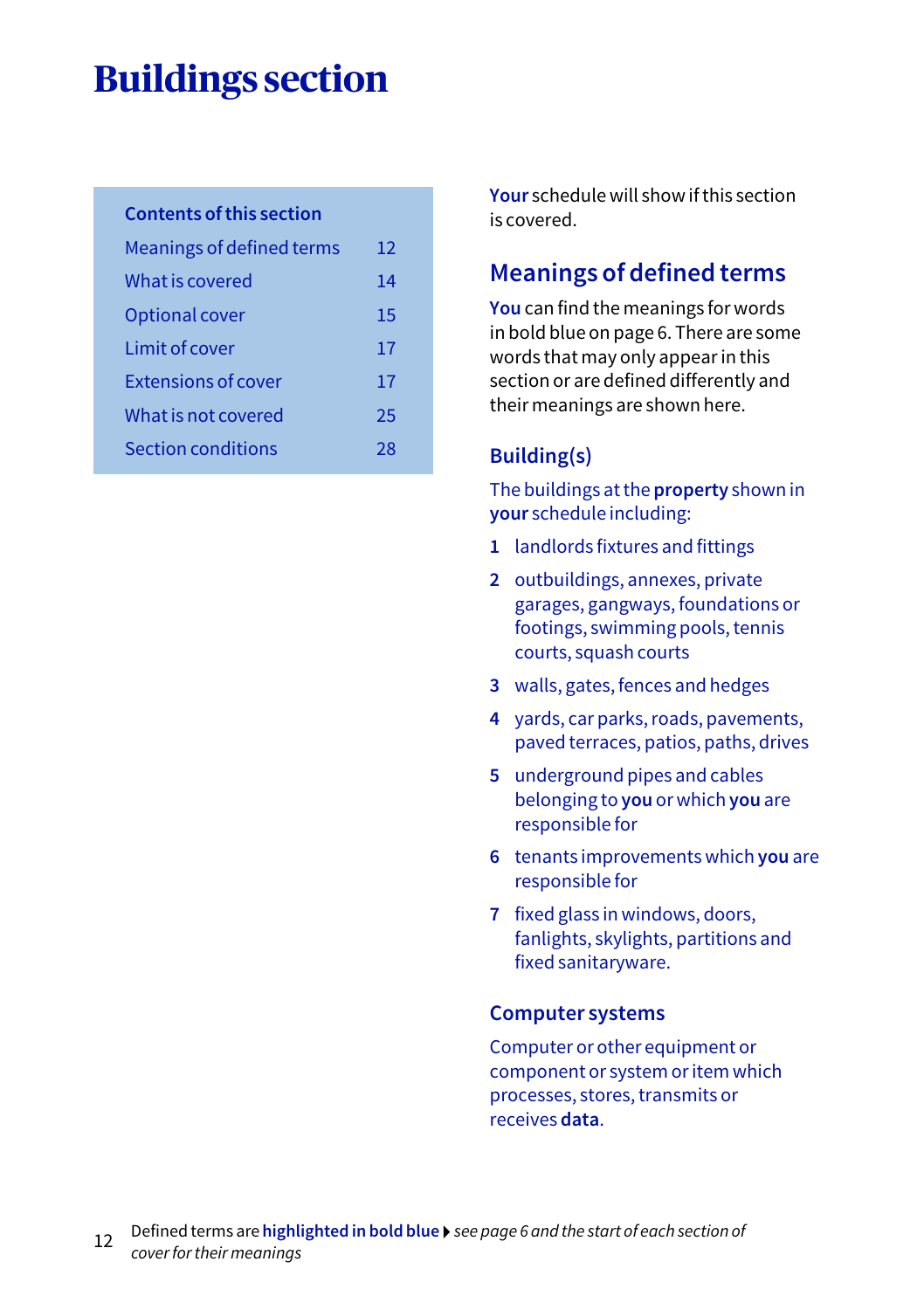#### **Consequential loss**

Loss, resulting from interruption of or interference with the **business** as a result of **damage** to property used by **you**, at the **property**, for the purpose of the **business**.

#### **Damage/damaged**

Accidental loss or destruction or damage.

#### **Data**

Any data of any sort whatever, including without limitation tangible or intangible data, and any programs or software, bandwidth, cryptographic keys, databases, documents, domain names or network addresses or anything similar, files, interfaces, metadata, platforms, processing capability, storage media, transaction gateways, user credentials, websites, or any information whatever.

#### **Denial of service attack**

Any actions or instructions constructed or generated with the ability to damage, interfere with or otherwise affect the availability or performance of networks, network services, network connectivity or **computer systems**. Denial of service attacks include, but are not limited to, the generation of excess traffic into network addresses, the exploitation of system or network weaknesses, the generation of excess or non-genuine traffic between and amongst networks and the procurement of such actions or instructions by other **computer systems**.

#### **Empty**

Wholly unoccupied, mainly unoccupied or not in use by **you** or any of **your** tenants for more than 45 consecutive days.

#### **Flood**

The escape of water from the normal confines of any natural or artificial water course, lake, reservoir, canal, drain or dam. Inundation from the sea. Rain induced run off. Whether resulting from storm or not.

#### **Hacking**

Unauthorised access to any **computer systems**, whether **your** property or not.

#### **Phishing**

Any access or attempted access to **data** made by means of misrepresentation or deception.

#### **Terrorism**

For England, Scotland and Wales: Acts of persons acting on behalf of, or in connection with, any organisation which carries out activities directed towards the overthrowing or influencing, by force or violence, of Her Majesty's Government in the United Kingdom or any other government de jure or de facto.

For Northern Ireland: An act including, but not limited to the use of force or violence and/or threat thereof of any person or group(s) of persons whether acting alone or on behalf of or in connection with any organisation(s) or government(s) committed for political, religious, ideological or similar purposes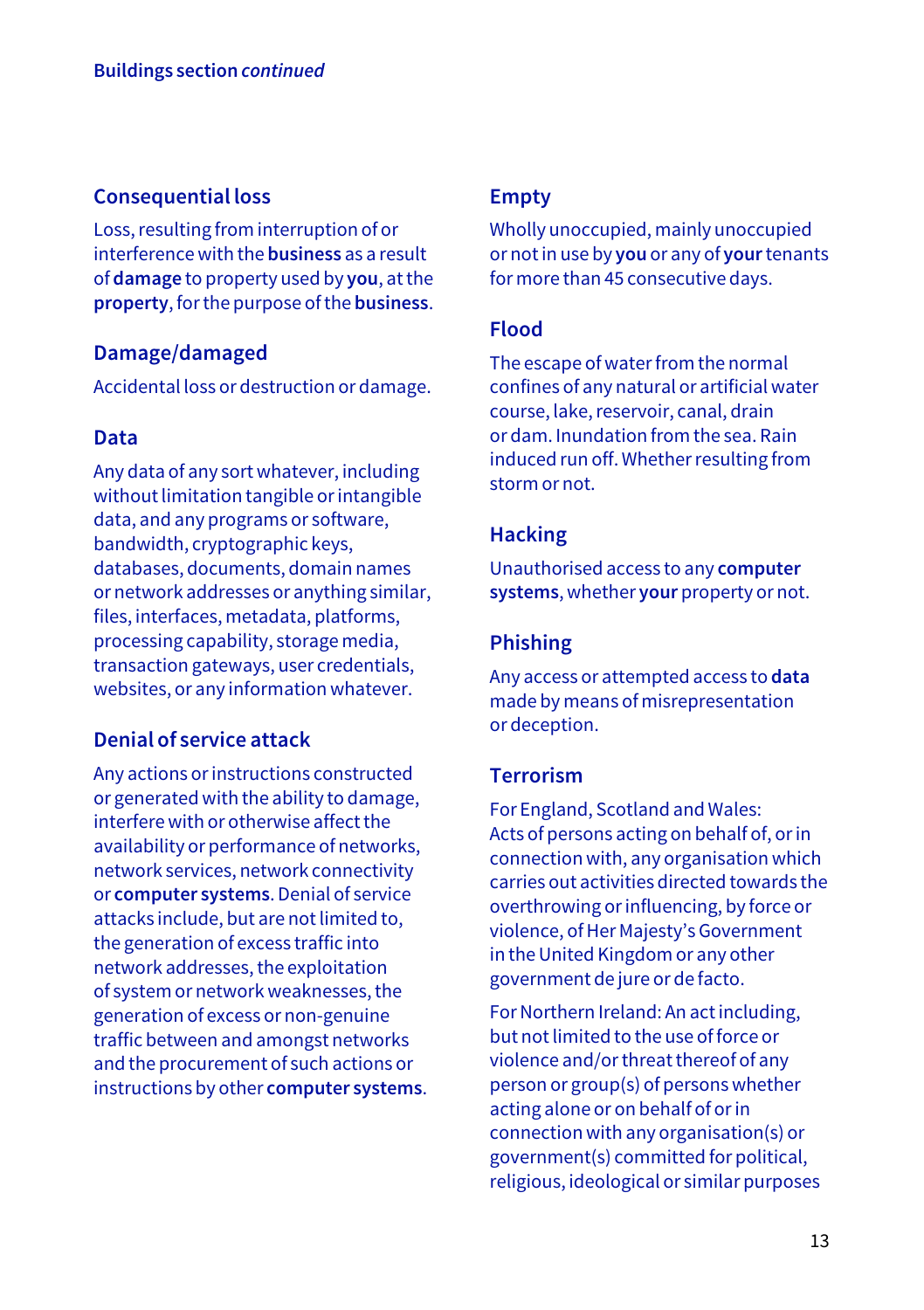including the intention to influence any government and/or put the public or any section of the public in fear.

For the Channel Islands and the Isle of Man: An act of any person(s) acting on behalf of or in connection with any organisation which carries out activities directed towards the overthrowing or influencing by force or violence of any government de jure or de facto.

#### **Vermin**

Rats, mice, grey squirrels, owls, pigeons, foxes, bees, wasps, or hornets.

#### **Virus or similar mechanism**

Program code, programming instruction or any set of instructions constructed with the purpose and ability, or purposely used, to damage, interfere with, adversely affect, infiltrate or monitor computer programs, **computer systems**, **data** or operations, whether involving self-replication or not. The meaning of virus or similar mechanism includes but is not limited to trojan horses worms and logic bombs and the exploitation of bugs or vulnerabilities in a computer program to damage, interfere with, adversely affect, infiltrate or monitor as above.

### **What is covered** ✓

If any **property** is **damaged** by any of the following causes, **we** will pay **you** for the value of the **property** at the time it is **damaged** or the amount of the **damage**, or at **our** option reinstate or replace the **property** or any part of it.

#### **Causes**

- **1** Fire, lightning or earthquake excluding the **excess** detailed in **your** schedule.
- **2** Explosion excluding
	- **a** damage caused by or consisting of the bursting by steam pressure of a boiler, economiser or other vessel, machine or apparatus where internal pressure is due to steam only, that belongs to **you** or is under **your** control, unless it is used for domestic purposes only.
	- **b** the **excess** detailed in **your** schedule
- **3** Riot, civil commotion, strikers, locked-out workers, labour or political disturbances, vandals or malicious persons excluding
	- **a** damage caused by confiscation, destruction or requisition by order of the Government or any Public Authority
	- **b** damage arising from stoppage of work
	- **c** damage caused by **your** employees, tenants or any other person lawfully on **your property** other than the cover for **damage** provided by the Malicious damage and theft by tenants cover
	- **d** damage to any portion of the **building** which is **empty**
	- **e** damage caused by theft or attempted theft
	- **f** the **excess** detailed in **your**  schedule.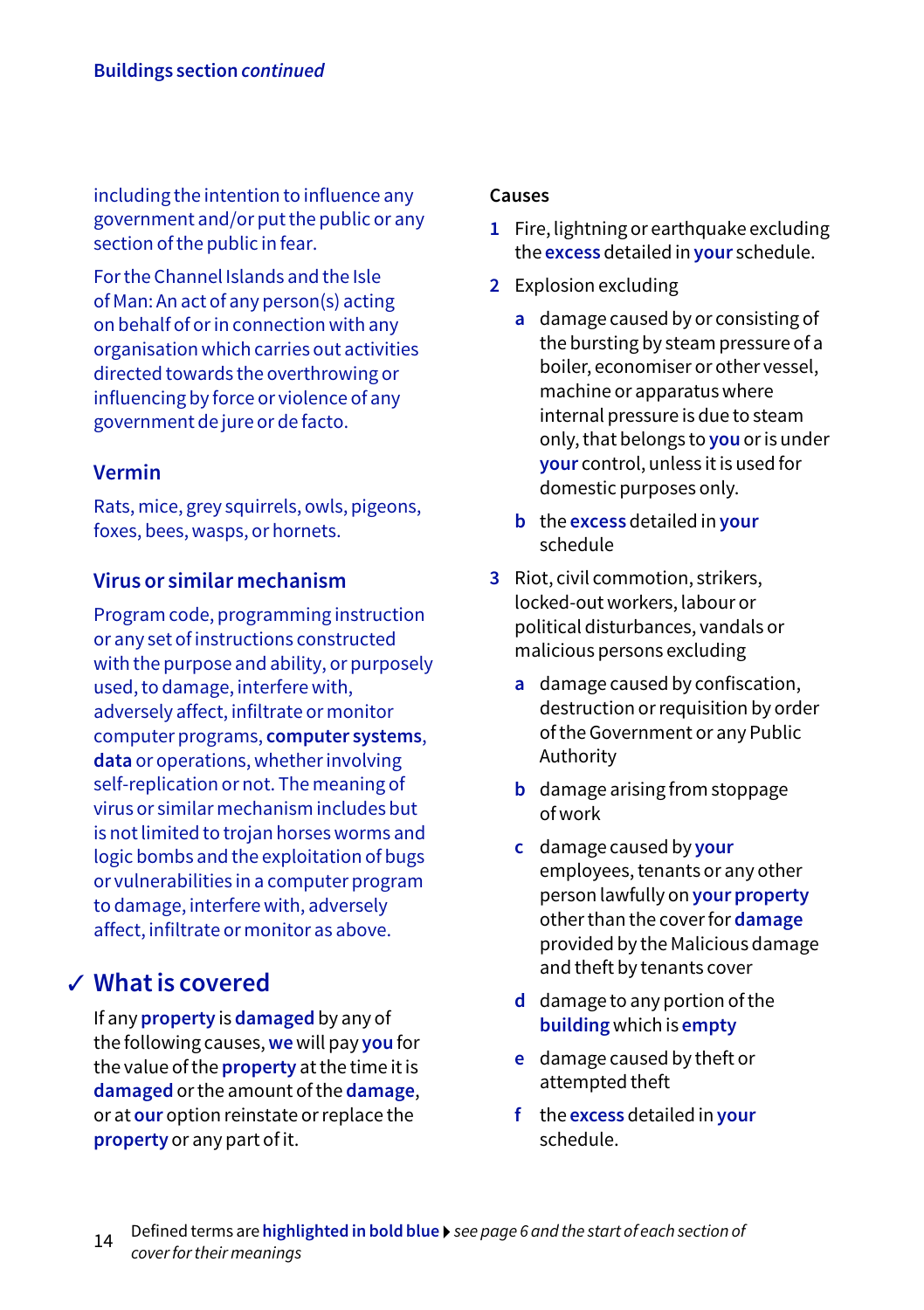- **4** Storm or **flood** but excluding
	- **a** damage due to a change in the water table level
	- **b** damage resulting from frost, subsidence, ground heave or landslip
	- **c** damage to moveable property in the open, walls, fences, posts, hedges and gates
	- **d** the **excess** detailed in **your**  schedule.
- **5** Escape of water from any tank, apparatus, pipe, or sprinkler installation excluding
	- **a** damage to property caused by frost other than internal plumbing installations not in any outbuildings
	- **b** damage to any **building** which is **empty**
	- **c** the **excess** detailed in **your**  schedule.
- **6** Impact by any aircraft or other aerial devices, vehicle or any article falling from them or by animals excluding the **excess** detailed in **your** schedule.
- **7** Leakage of fuel oil, used solely for domestic purposes, used in connection with the **building(s)** excluding
	- **a** damage to any portion of the **building** which is **empty**
	- **b** the **excess** detailed in **your**  schedule.
- **8** Theft or attempted theft but excluding
	- **a** damage to any **building** which is **empty**
- **b** damage caused by **your** employees, tenants or any other person lawfully on **your property**  other than the cover for **damage** provided by the Malicious damage and theft by tenants cover
- **c** the **excess** detailed in **your**  schedule.

### **Optional cover**

**9** Accidental **damage**

**Your** schedule will show if **you** have this cover.

The Buildings section is extended to include the following cause

Any other **damage** excluding

- **1** damage which is excluded under causes **1** to **8** or under 'What is not covered' of the Buildings section
- **2** damage caused by or resulting from:
	- **a** wear and tear, the action of light or atmosphere, moths, **vermin** or insects
	- **b** any process of cleaning, dyeing, restoring, adjusting, repairing, cutting, preparation or fitting
	- **c** corrosion, rust, dampness, dryness, wet or dry rot, shrinkage, marring, or scratching
	- **d** wind, rain, hail, sleet, snow, dust or theft to boundary walls, gates, fences or moveable property in the open
	- **e** subsidence, ground heave or landslip of any part of the site on which the **property** stands
	- **f** the normal settlement or bedding down of new structures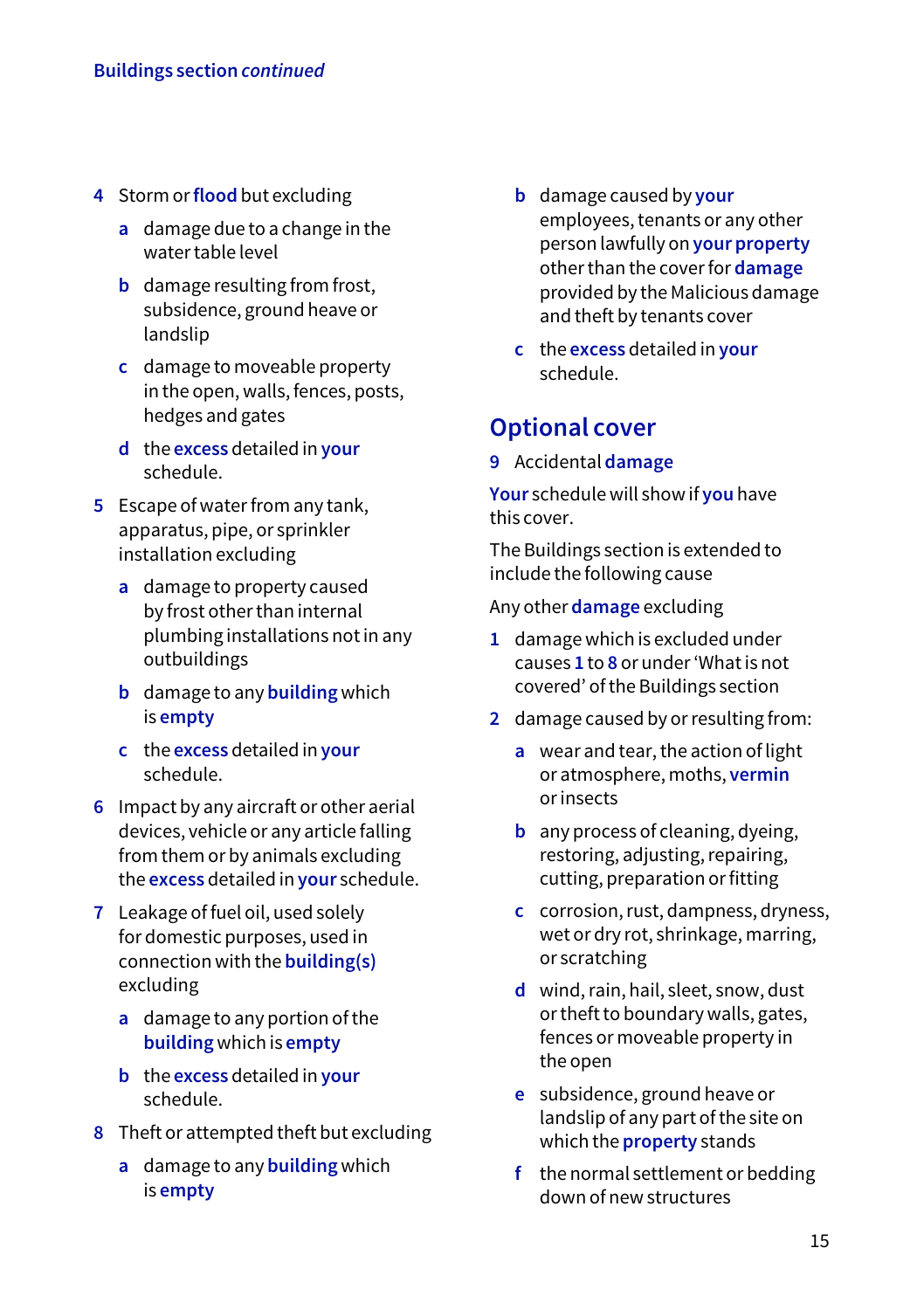- **g** chewing, scratching, tearing or fouling by domestic pets
- **3** damage to **property** caused by or consisting of
	- **a** inherent fault or defect, undiscovered defect, gradual deterioration, frost, change in water table level, faulty or defective design or materials
	- **b** faulty or defective workmanship, operational error or omission by **you** or any of **your** employees

but **we** will cover subsequent **damage** which results from a cause not excluded elsewhere in the **policy**

- **4** the collapse or cracking of **building(s)**
- **5** the cost of normal maintenance, redecoration or repair
- **6** damage caused by or consisting of
	- **a** mechanical or electrical breakdown or derangement of the particular machine, apparatus or equipment where the breakdown or derangement originates
	- **b** joint leakage, failure of welds, cracking, fracturing, collapse or overheating of boilers, economisers, super heaters, pressure vessels or any range of steam and feed piping in connection with them.

But **we** will pay **you** for subsequent **damage** which results from a cause not excluded elsewhere in the **policy**.

**7** the **excess** detailed in **your** schedule.

### **Optional cover**

**10** Subsidence, ground heave and landslip cover.

**Your** schedule will show if **you** have this cover.

Subject to the following special condition **we** will pay **you** for **damage** caused by subsidence or ground heave of any part of the site on which the **property** stands or landslip excluding

- **1** the **excess** detailed in **your** schedule
- **2** damage to yards, outdoor swimming pools, tennis courts, paved terraces, patios, drives, car parks, roads, pavements, walls, gates and fences unless the building structure is also **damaged** at the same time by the same cause
- **3** damage caused by or consisting of
	- **a** the normal settlement or bedding down of new structures
	- **b** the settlement or movement of made-up ground
	- **c** coastal or river erosion
	- **d** defective design or workmanship or use of defective materials
	- **e** fire, subterranean fire, explosion, earthquake or the escape of water from any tank, apparatus or pipe
- **4** damage which originated prior to the start of this cover
- **5** damage to solid floor slabs or damage resulting from their movement, unless the foundations beneath the outside walls of the main building of the **property** are **damaged** at the same time by the same cause
- **6** damage resulting from demolition, construction, structural alteration or repair of any **property** or groundwork or excavation at the **property**.
- <sup>16</sup> Defined terms are **highlighted in bold blue** *see page 6 and the start of each section of cover for their meanings*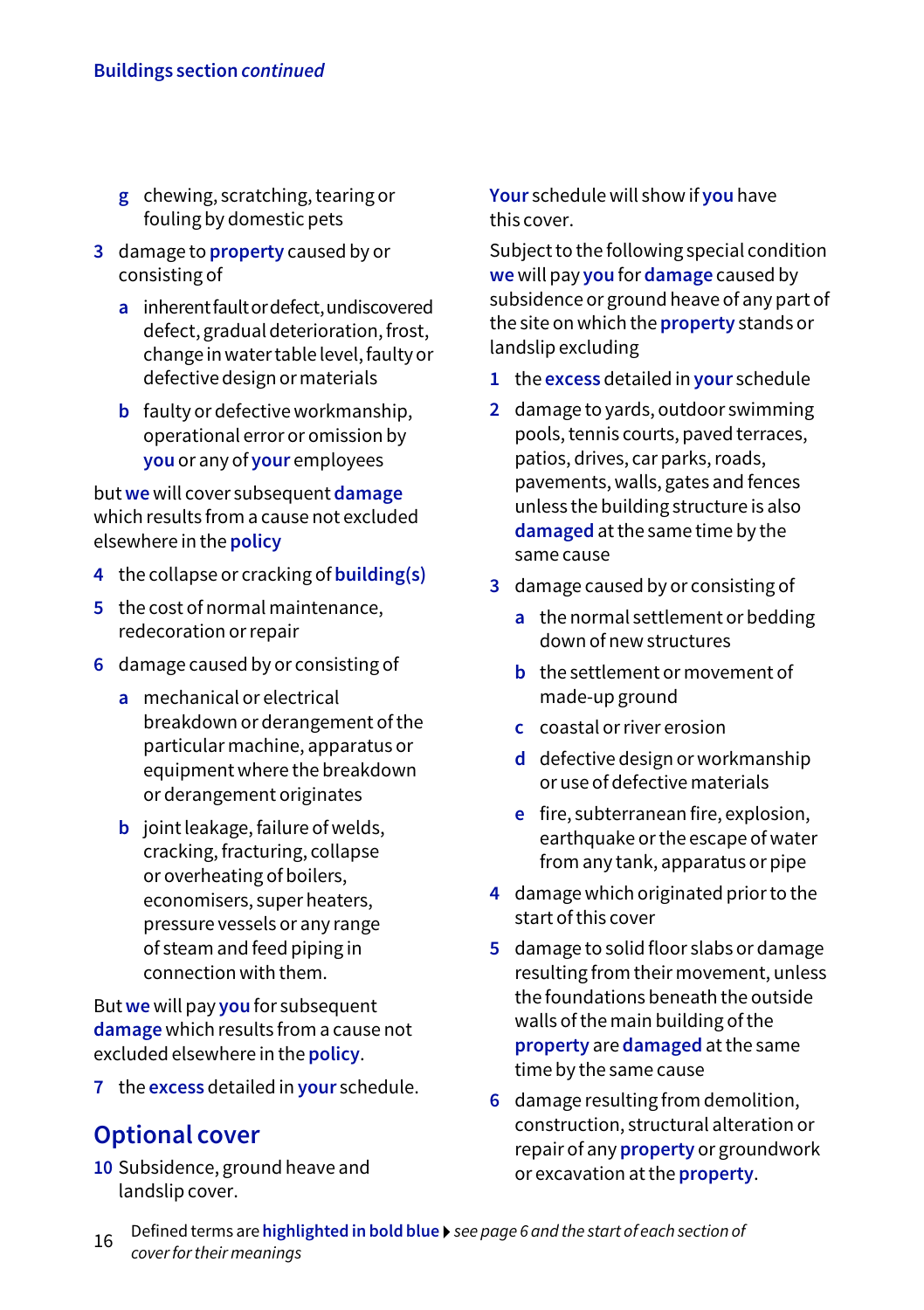#### **Special condition applicable to subsidence, ground heave and landslip cover**

**You** must tell **us** as soon as possible if **you** become aware of any demolition, groundworks, excavation or construction being carried out on any adjoining site to the **property**. **We** will then have the right to vary the terms or cancel this cover.

If **you** do not comply with this condition **you** will not be covered and **we** will not make any payment in respect of a claim.

### **Limit of cover**

The most **we** will pay for any **property** covered by this section is the sum insured shown in **your** schedule for each item plus index linking.

### **Extensions of cover**

#### **Additional metered oil and metered water cover**

**We** will pay **you** for the additional metered oil and metered water charges incurred by **you** as a result of **damage** provided that

- **1** repairs are completed within 30 days of the **damage** being discovered
- **2 we** will not cover for the charges incurred for any **property** that is **empty**.

The most **we** will pay under this cover during any one **period of insurance** is £10,000.

The amount **we** pay will be based on the amount of the oil charges or water charges for the period when the **damage** occurs, less the charge paid

by **you** for the corresponding period in the preceding year. This will then be adjusted for changes in the suppliers' charges and for variations affecting **your** oil or water consumption during the intervening period.

#### **Alternative residential accommodation cover**

**We** will pay **you** for costs of reasonable alternative accommodation for **your** tenants and temporary storage of **your** tenants furniture while the residential portion of the **property** cannot be lived in or access is denied as a result of **damage**. This cover will only apply where **we** have made a payment or accepted liability under the Buildings section of this **policy**.

The most **we** will pay under this cover is 20% of the sum insured on the **building** that has been **damaged** for a maximum period of 24 months from the date of **damage**.

Provided that this cover is not insured elsewhere.

#### **Architects, surveyors, legal and consulting engineers fees cover**

**We** will pay **you** for architects, surveyors, legal and consulting engineers fees necessarily incurred with **our** written consent in the reinstatement or repair of the **property** as a result of its **damage**, but not for preparing any claim.

#### **Cables and underground pipes cover**

**We** will pay **you** for the costs incurred following **damage** (which **you** are responsible for) to fuel or oil pipes, cables (including overhead electricity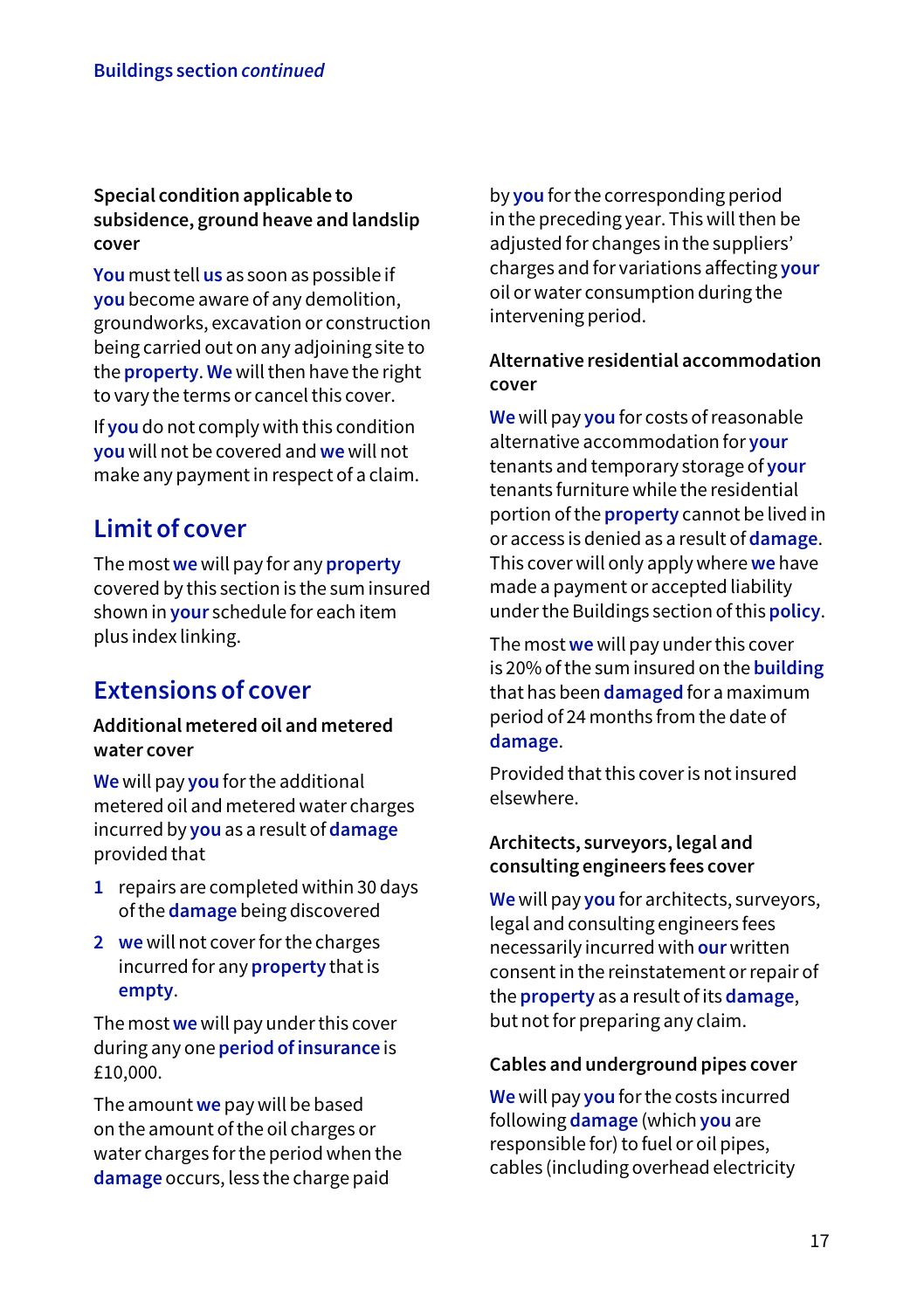and telephone cables), septic tanks and associated pipes, underground pipes and drains (including inspection covers) on the **property** or connecting the **property** to the public mains.

The most **we** will pay for any one claim under this cover is £5,000.

#### **Capital additions cover**

#### **We** will pay **you** for

**1** any newly acquired or newly erected property or property under construction (excluding any property which a building contractor is responsible for) which is not insured elsewhere

#### and

**2** alterations, additions and improvements to **property** but not for any appreciation in value

#### anywhere within the **policy territories**.

#### Provided that

- **a you** give **us** details of the additions as soon as possible and **you** will ensure specific insurance is arranged with **us** from the date **you** became responsible
- **b** the provisions of this cover will be fully maintained in addition to any specific insurance effected under **a** above.

The most **we** will pay under this cover for any one location is 10% of the total sum insured under this section or £500,000 whichever is lower.

#### **Day one average cover**

Subject to the following special conditions, the amount payable for **property** under sums shown as the 'declared value' in **your policy** schedule will be calculated as reinstatement of the **damaged property**.

For this purpose, reinstatement means

- **1** the rebuilding or replacement of **damaged property**, which provided **our** liability is not increased may be completed
	- **a** in any manner suitable to **your** requirements
	- **b** on a different site
- **2** the repair or restoration of **damaged property**

in either case, to a condition equivalent to or the same as but not better or more extensive than its condition when new.

**You** have stated the declared value, shown in **your** schedule for each **property**, and the premium has been calculated accordingly.

Declared value means **your** assessment of the cost of reinstatement of each **property** at the level of costs applying at the start of the **period of insurance** (ignoring inflationary factors which may operate subsequently) together with an allowance for

- **1** the additional cost of reinstatement to comply with public authority requirements
- **2** professional fees
- **3** debris removal costs.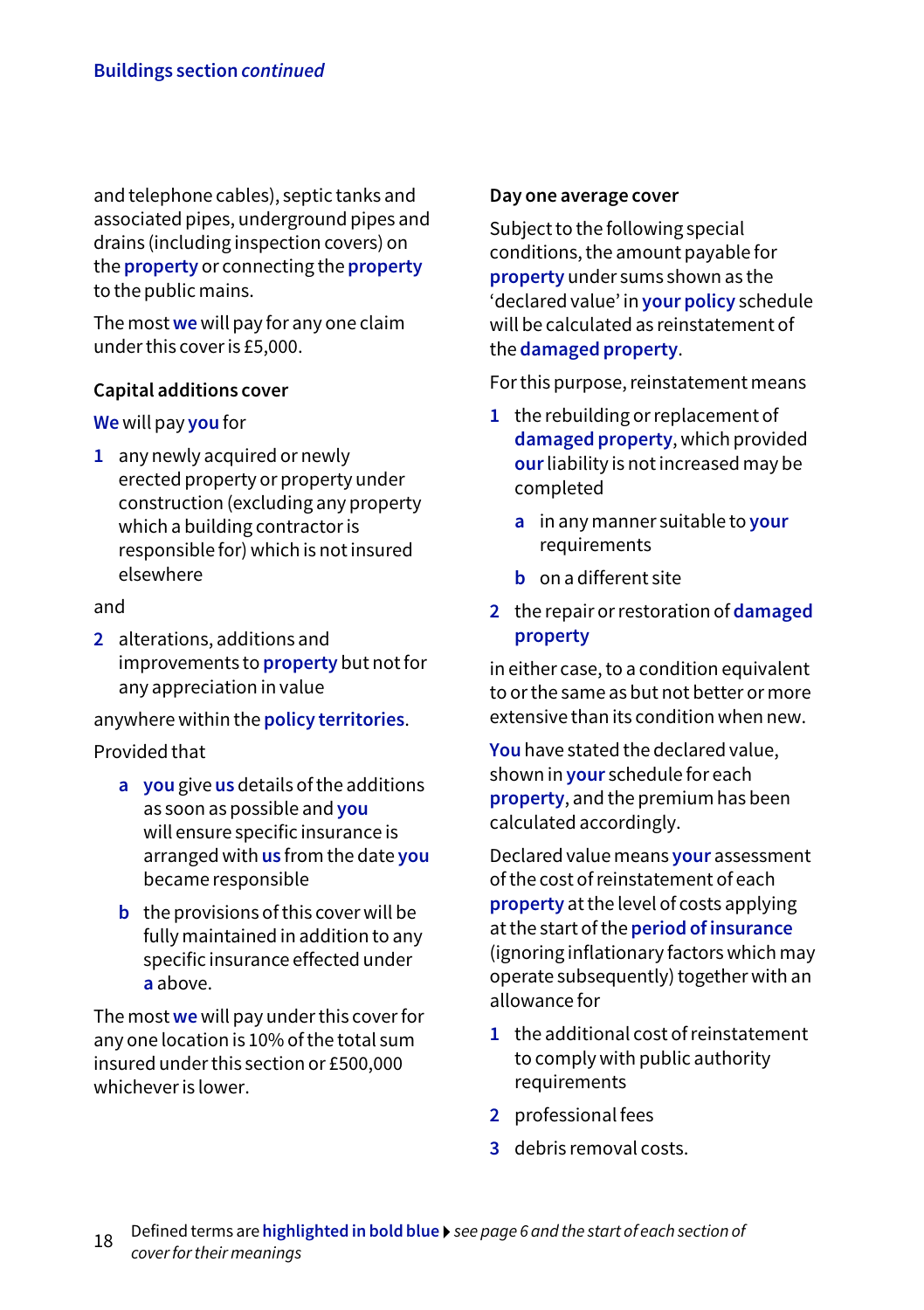#### **Special conditions applicable to day one average cover**

- **1** At the start of each **period of insurance you** must tell **us** the declared value of each **property**. Without this declaration the current declared value will be taken as the declared value for the next **period of insurance**.
- **2** If at the time of **damage** the declared value of the **property you** are claiming for is less than the cost of reinstatement at the start of the **period of insurance**, **our** liability for any **damage** will be proportionately reduced and will be limited to the proportion that the declared value bears to the cost of reinstatement.
- **3 Our** liability for the repair or restoration of **property damaged** in part only, will not exceed the amount which would have been paid had the **property** been completely destroyed.
- **4** No payment will be made beyond the amount that would have been payable in the absence of this Day one average cover extension
	- **a** unless reinstatement starts and proceeds without unreasonable delay
	- **b** until the cost of reinstatement has been incurred
	- **c** if the **property** at the time of the **damage** is insured by any other insurance which is not on the same basis of reinstatement.

If **you** do not comply with Special condition **4** or **you** decide not to rebuild the **property** in a condition equal to but not better or more extensive than its condition when new then this cover is cancelled and **our** and **your** rights and liabilities in respect of the **damage** will be subject to the following condition of average (under insurance).

The cover for each **property** is deemed to be subject to average i.e. if the **property** at the time of **damage** is valued at more than 115% of the declared value stated in **your** schedule, then **you** will be considered as self-insured for the difference and will be responsible for a proportionate share of the loss.

#### **Drains clearance cover**

**We** will pay **you** for the costs and expenses necessarily and reasonably incurred by **you** in clearing, cleaning and/or repairing drains, gutters and/or sewers to **your property** or for which **you** are responsible, following **damage** to **your property**.

The most **we** will pay for any one claim under this cover is £5,000.

#### **European Community and public authorities cover**

Subject to the following special conditions, the cover on **your property** also includes the additional cost of reinstatement that may be incurred solely due to the necessity to comply with the stipulations of

**1** European Community Legislation

or

**2** Building or other regulations under or there to support, any Act of Parliament or Bye-laws of any Public Authority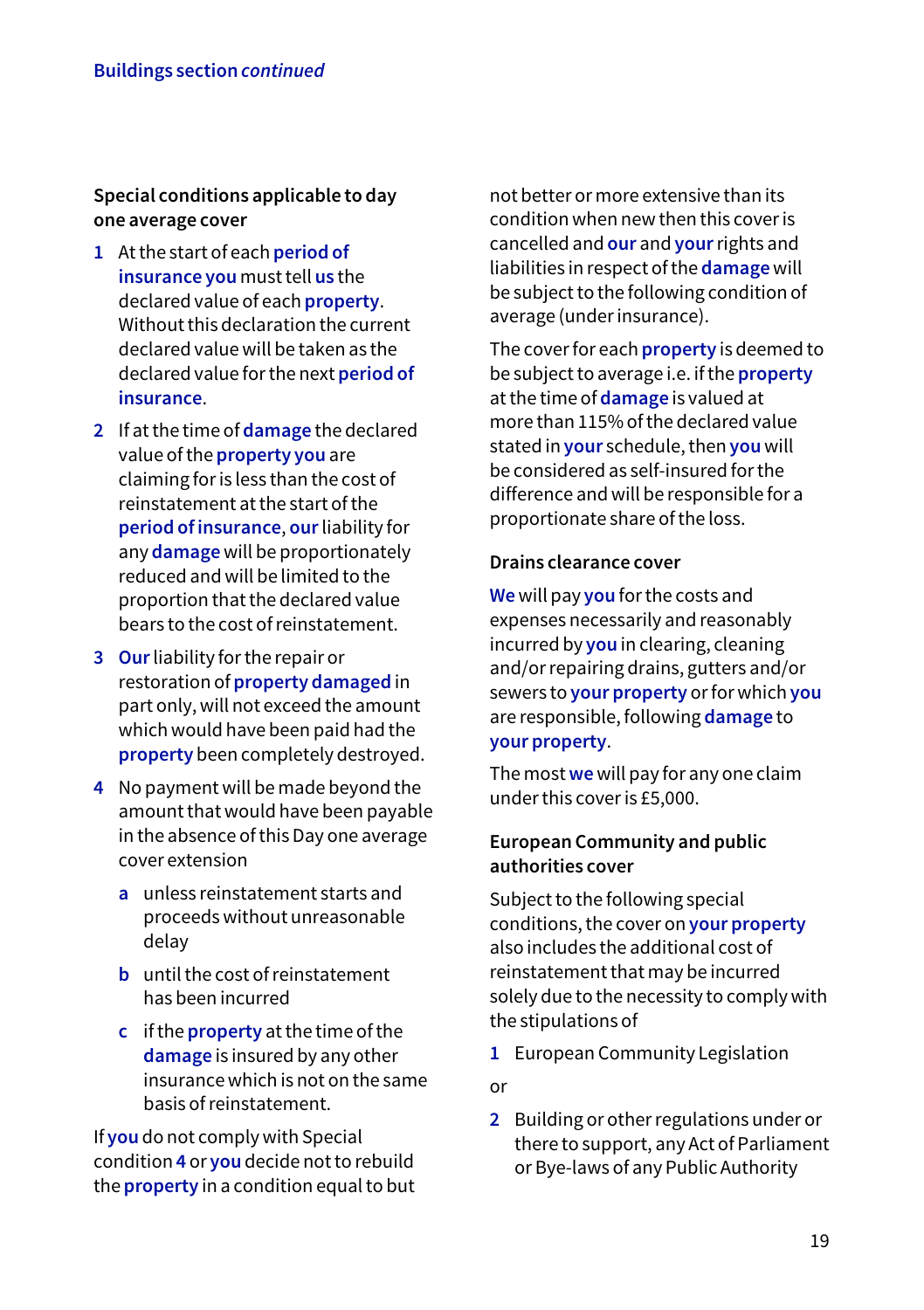referred to as the stipulations, for

- **a** the **damage** to the **property**
- **b** undamaged portions of the **property**.

#### Excluding

- **1** the cost incurred in complying with the stipulations
	- **a** for damage occurring prior to the granting of this cover
	- **b** for damage not insured by this section
	- **c** where **you** have been served notice prior to the **damage** happening
	- **d** where there is an existing requirement which has to be implemented within a given period
	- **e** for **property** entirely undamaged by any insured event
- **2** the additional cost that would have been required to make good the **damaged property** to a condition the same as when new, had the need to comply with the stipulations not arisen
- **3** the amount of any charge or assessment arising out of capital appreciation which may be payable for the **property** or by the owner to comply with the stipulations.

#### **Special conditions applicable to European Community and public authorities cover**

**1** Reinstatement work must be started and carried out without unreasonable delay and must be completed within 12 months after the **damage** or any further time that **we** agree (during those 12 months).

- **2** Reinstatement may be carried out on another site (if the stipulations require) subject to **our** liability under this extension not being increased.
- **3** If **our** liability under this section is reduced by the application of any of the terms and conditions of the **policy**, then **our** liability for European Community and public authorities cover will be reduced proportionately.
- **4** The total amount recoverable for any **property** will not exceed its sum insured.

#### **Eviction of squatters expenses cover**

**We** will cover **you** for legal expenses that **you** incur in pursuit of proceedings to evict squatters from **your property** with **our** prior written consent provided that such loss is not insured elsewhere.

The most **we** will pay for any one claim under this cover is £15,000.

#### **Extinguishment and alarm resetting expenses cover**

**We** will pay **you** for the cost of replacing and/or replenishing extinguishment materials when **you**, **your** employees or the fire brigade attempt to extinguish or minimise loss by fire. Provided that the costs and expenses cannot be recovered from the public authority responsible.

The most **we** will pay for any one claim under this cover is £5,000.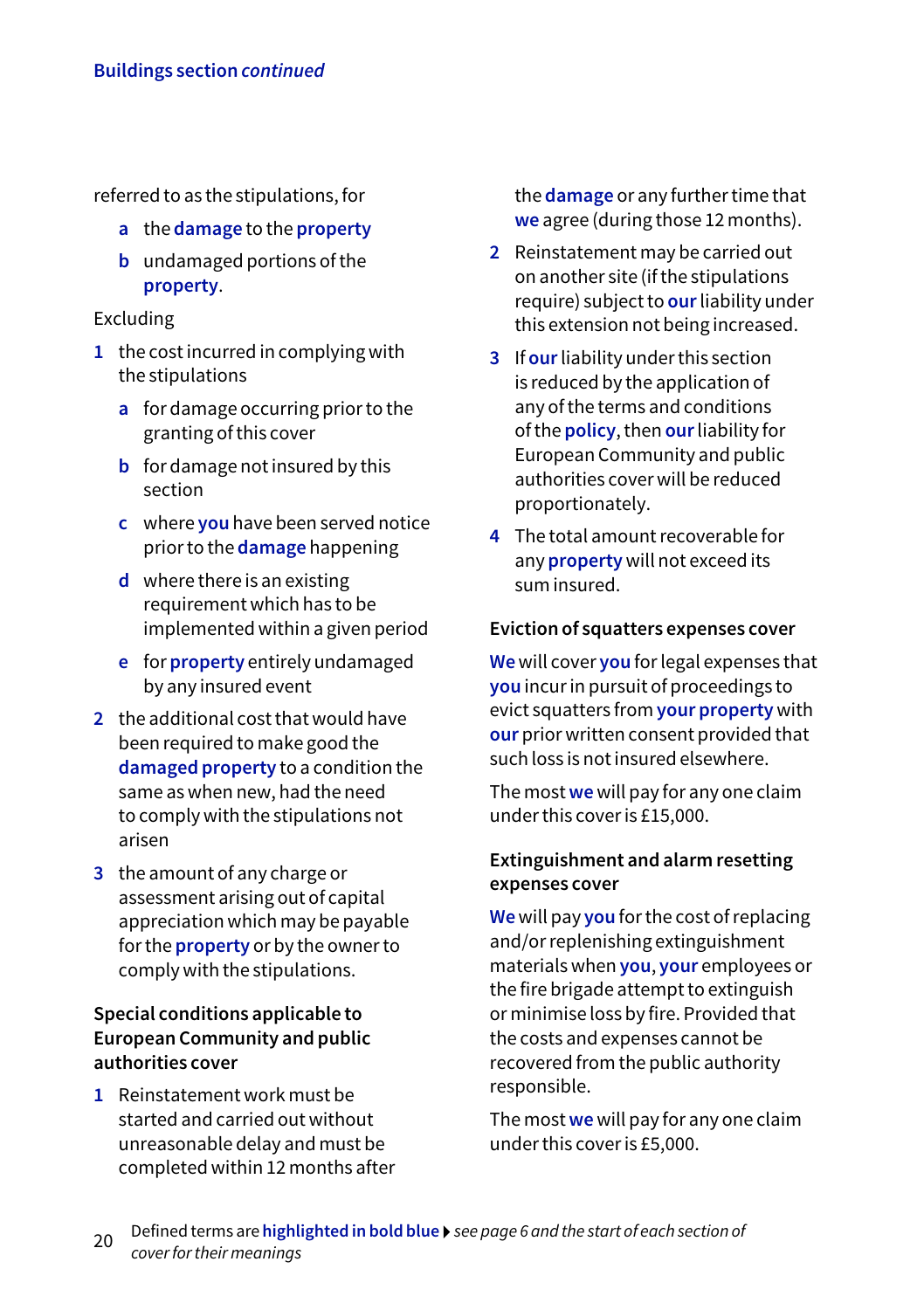#### **Glass breakage cover**

**We** will, at **our** option, pay for or make good any breakage or malicious scratching of all internal or external fixed glass and fixed mirrors, belonging to **you** or for which **you** are responsible at the **property**. Provided that the glass and mirrors are in good condition and free from **damage** at the start of this **policy**.

**We** will also pay for the cost of

- **1** boarding up and repair to associated framework, reasonably incurred as a result of an insured breakage. **You** may instruct builders or glaziers to board up where necessary without **our** prior consent
- **2** removal or replacement of fixtures and fittings which may be necessary in connection with the replacement of the glass.

#### **Illegal cultivation of drugs cover**

**We** will cover **you** for the clean up costs and remedial works from the use of the **property** for the manufacture, cultivation, harvesting or processing by any other method of drugs classed as controlled substances under the Misuse of Drugs Act (1971).

#### Provided that **you**

- **1** carry out internal and external inspections of the **building(s)** at least every 3 months or as frequently as permitted under the tenancy agreement and
	- **a** maintain a log of those inspections and retain that log for at least 24 months
- **b** carry out a 6 monthly management check of the inspections log
- **2** obtain satisfactory credit references from a licensed Credit Referencing Agency prior to granting the tenancy with the tenant having given permission for this information to be released in the event of a claim
- **3** obtain and record details of **your** tenant's bank account and verify those details by receiving rental payments from that account
- **4** obtain and record a written formal identification of any prospective tenant
- **5** do not permit any sub-letting of **your property**.

If **you** do not comply with the above conditions **you** will not be covered and **we** will not pay **your** claim.

The most **we** will pay in any one **period of insurance** under this cover is £5,000.

#### **Inflation protection cover**

**We** will adjust the declared value for **property** in line with suitable indices of cost and the renewal premium for this section will be based on the adjusted sums insured.

#### **Landscaped gardens cover**

**We** will pay **you** for the cost of restoring any **damage** caused by the emergency services to landscaped gardens, which **you** are responsible for, when the emergency services are attending the **property** as a result of **damage**.

The most **we** will pay for any one claim for **damage** under this cover is £10,000.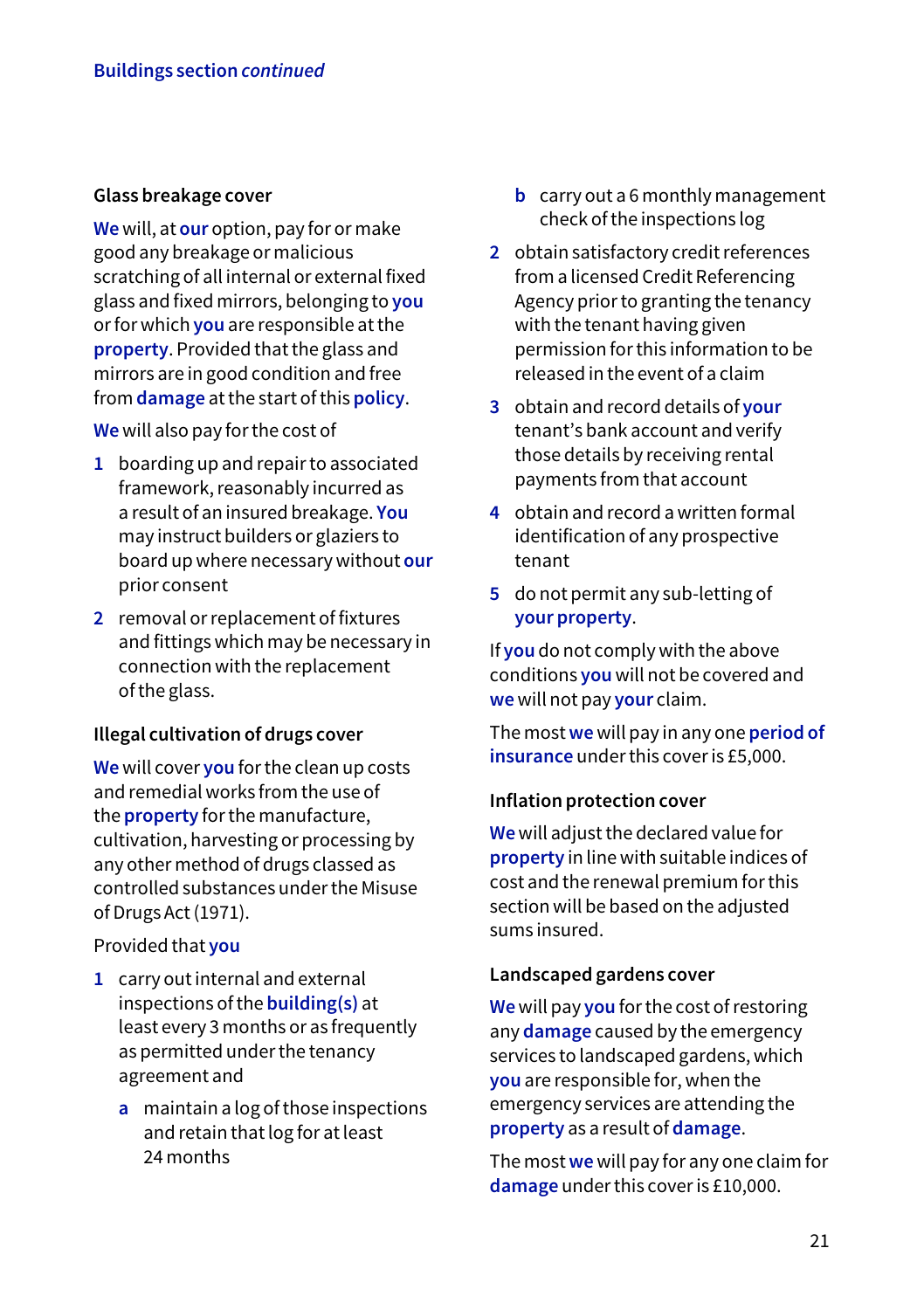#### **Loss of keys cover**

**We** will pay **you** for the cost of replacing external door locks after the loss of keys. Cover will extend to include replacement locks where there is reasonable evidence that keys have been duplicated by an unauthorised person.

The most **we** will pay for any one claim under this cover is £1,000.

#### **Malicious damage and theft by tenants cover**

**We** will cover **you** for malicious damage and loss by theft caused by **your** tenants provided that **you**

- **1** carry out internal and external inspections of the **building(s)** at least every 3 months or as frequently as is permitted under the tenancy agreement and
	- **a** maintain a log of those inspections and retain that log for at least 24 months
	- **b** carry out a 6 monthly management check of the inspections log
- **2** obtain satisfactory credit references from a licensed Credit Referencing Agency prior to granting the tenancy with the tenant having given permission for this information to be released in the event of a claim
- **3** obtain and record details of **your**  tenant's bank account and verify those details by receiving rental payments from that account
- **4** obtain and retain a written formal identification of any prospective tenant

**5** do not permit any sub-letting of **your property**.

If **you** do not comply with the above conditions **you** will not be covered and **we** will not pay **your** claim.

**We** will not pay **you** under this cover for

- **1** any amount recovered from the tenant or legally recoverable from the tenant whether recovered or not
- **2** damage occurring
	- **a** where the tenancy agreement is for 90 days or less
	- **b** while the **building** is **empty**
- **3** damage caused by
	- **a** chewing, scratching, tearing or fouling by domestic pets
	- **b your employees**
- **4** the **excess** detailed in **your** schedule.

The most **we** will pay in any one **period of insurance** under this cover is £5,000.

#### **Mortgagees and other interests cover**

The interest of the leaseholder(s), mortgagee(s) and tenant(s) in the individual portions of the **property** is noted and should be advised to **us** in the event of a claim.

#### **Non-invalidation cover**

**Your** interest or the interest of the mortgagee(s) under this insurance will not be prejudiced by any act or neglect of the occupiers or mortgagors of any **property** where the risk of **damage** is increased without **your** or the mortgagees authority or knowledge. Provided that once **you** or the mortgagees are aware of the increased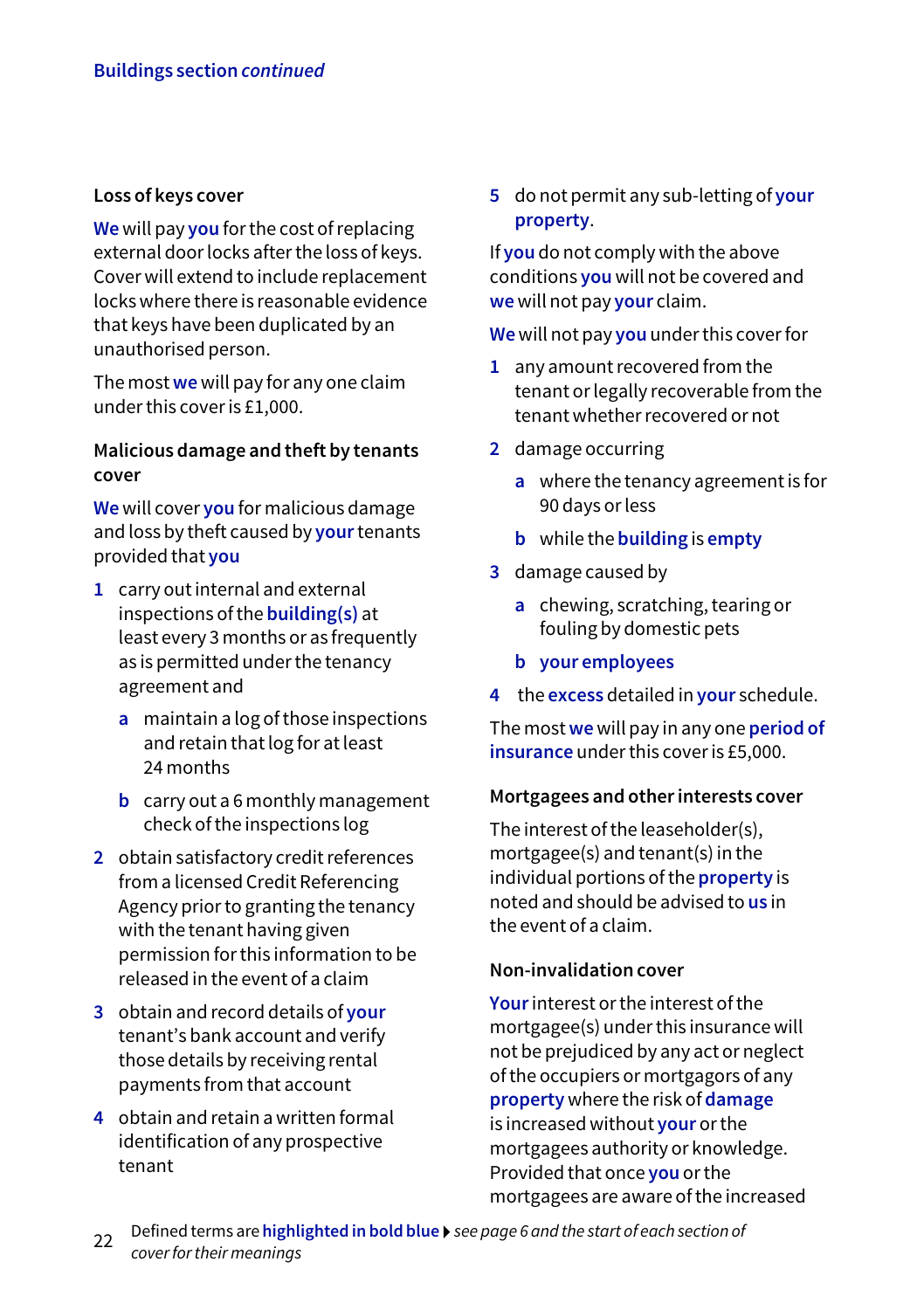risk, **you** must give **us** written notice as soon as possible and pay any additional premium that **we** may require.

#### **Reinstatement of sum insured after loss cover**

In the event of loss, the sum insured by this section will be automatically reinstated from the date of the loss, unless **we** or **you** give written notice to the contrary.

Provided that in the event of reinstatement **you** will always

- **1** pay the necessary premiums that may be required for the reinstatement, from the date of reinstatement
- **2** apply any additional risk improvements which **we** may reasonably require.

#### **Removal of debris cover**

**We** will pay **you** for the costs and expenses necessarily incurred by **you** with **our** consent in

- **1** removing debris from
- **2** dismantling and/or demolishing
- **3** shoring up or propping

the portion or portions of the **property** insured as a result of **damage**. **We** will not pay for costs or expenses

- **a** incurred in removing debris except from the site of the **damaged property** and the area immediately adjacent to the site
- **b** arising from pollution or contamination of property not insured by this section.

#### **Removal of debris (tenants' contents) cover**

**We** will pay **you** for the irrecoverable costs and expenses (where they are not insured elsewhere) incurred by **you** with **our** consent to remove the debris of tenants' contents following **damage**.

**We** will not cover for costs or expenses

- **1** incurred in removing debris except from the site of the **damaged property** and the area immediately adjacent to the site
- **2** arising from pollution or contamination of other property not insured by this section.

#### **Removal of nests cover**

**We** will pay **you** for any one claim for the cost of removing wasps, bees or hornets nests from the **property**.

The most **we** will pay for any one claim under this cover is £1,000.

#### **Subrogation waiver cover**

In the event of a claim under this section **we** agree to waive any rights, remedies or relief which **we** might have become entitled by subrogation against

- **1** any company standing in relation of parent to subsidiary (or subsidiary to parent) to **you**
- **2** any company which is a subsidiary of a parent company of which **you** are a subsidiary

in each case as defined by current law at the time of the **damage**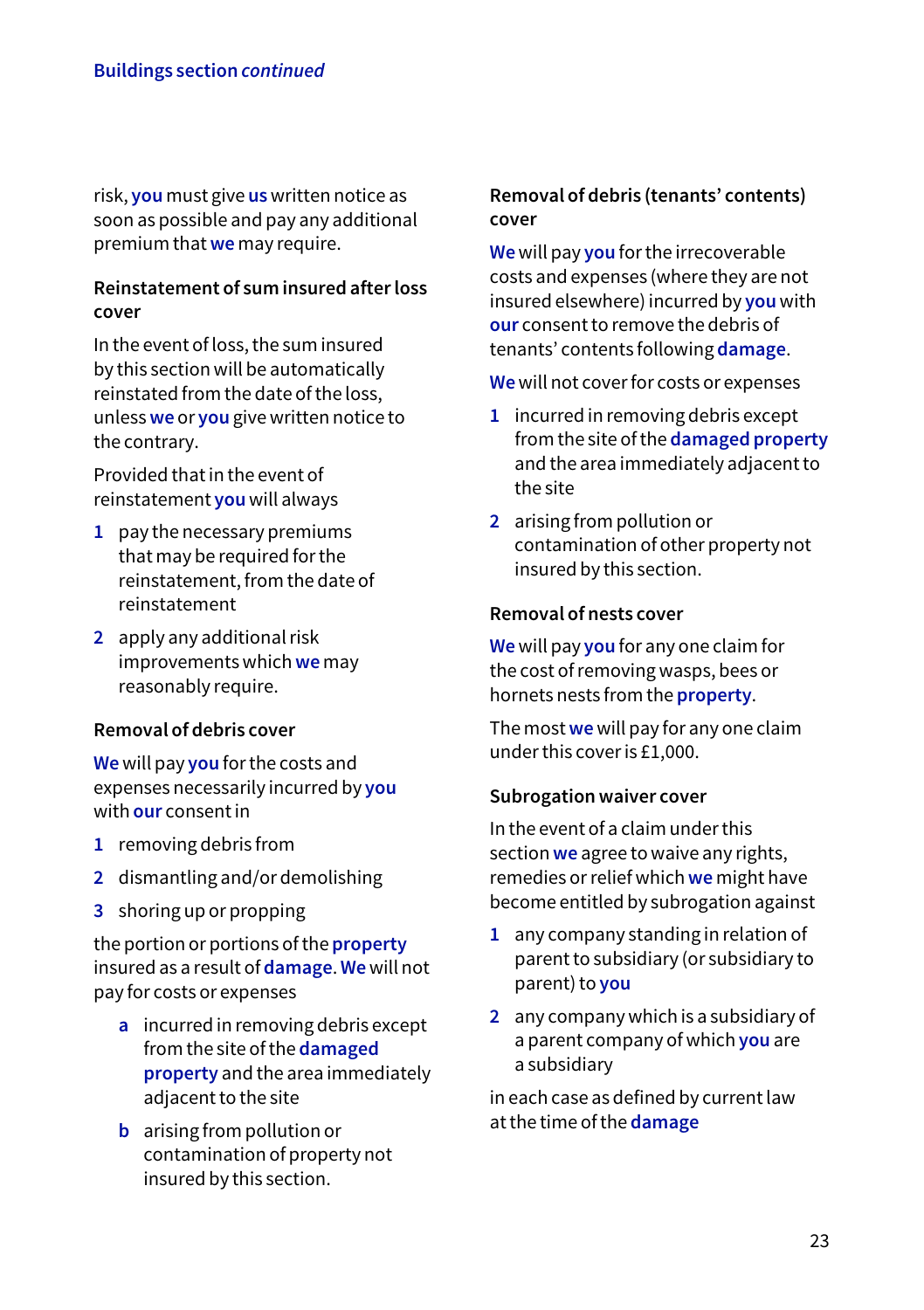- **3** any tenant provided that
	- **a** the **damage** did not result from a criminal, fraudulent or malicious act of the tenant
	- **b** the tenant contributes to the cost of insuring the **property** against the event which caused the **damage**.

#### **Theft of building fabric cover**

**We** will pay **you** for

- **1 damage** to the external fabric of the **property** as a result of theft or attempted theft
- **2 damage** following entry of rainwater as a result of theft or attempted theft of the external fabric of the **property**.

**We** will not cover the **excess** shown in **your** schedule for each and every loss after the application of any average condition.

This cover does not apply to any **property** which is **empty**.

#### **Trace and access cover**

**We** will pay **you** for the reasonable costs that **you** incur in finding the source of **damage** and repairing it, caused by

- **1** the escape of water from any tank, apparatus or pipe
- **2 damage** to cables, underground pipes and drains providing services to the **property** and for which **you** are legally responsible.

The most **we** will pay for any one **property** in any one **period of insurance** under this cover is £10,000.

#### **Transfer of interest cover**

If at the time of **damage you** have entered into a contract to sell **your** interest in the **property** and the sale has not but is subsequently completed, the purchaser will have the full protection of this section on exchange of contracts, provided it is not covered by any other insurance.

#### **Tree felling or lopping cover**

**We** will pay reasonable costs and expenses necessarily incurred in felling, lopping and removing trees for which **you** are legally responsible and which are an immediate threat to the safety of life or property.

Provided that **we** will not be liable:

- **1** for legal or local authority costs involved in removing trees
- **2** for costs incurred solely to comply with a preservation order
- **3** for the costs incurred in respect of routine maintenance.

The most **we** will pay under this cover is £500 any one claim and £2,500 in any one **period of insurance**.

#### **Unauthorised use of electricity, gas, oil and water cover**

**We** will pay **you** for the charges that **you** are responsible for if gas, electricity, oil or water is discharged from a metered system, arising from unauthorised use by persons taking possession, keeping possession or occupying **property** without **your** authority. Provided that **you** take all reasonable steps to terminate the unauthorised use as soon as it is discovered.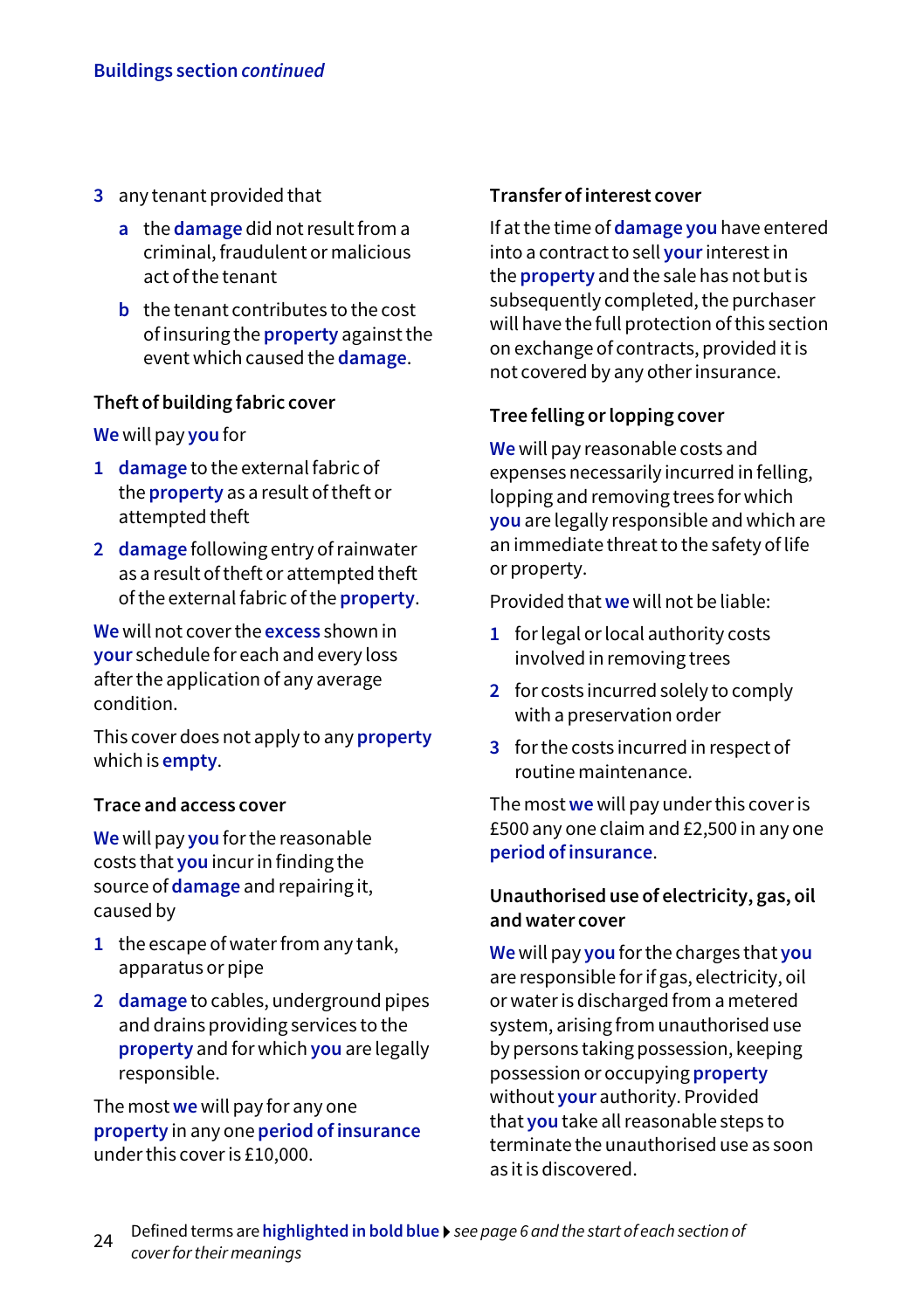The most **we** will pay for any one claim under this cover is £5,000.

#### **Value Added Tax (VAT) cover**

**We** will pay **you** for VAT, paid by **you**, which is not recoverable. Provided that

- **1 a your** liability for the tax arises as a result of the reinstatement or repair of the **property** following **damage**
	- **b we** have paid or have agreed to pay for the **damage**
	- **c** if any payment made by **us** is less than the actual cost of the reinstatement or repair of the **damage**, then any payment under this cover, resulting from that **damage**, will be reduced by the same proportion
- **2 your** liability for VAT does not arise from the replacement **property** having a greater floor area, or being better or more extensive than the **damaged property**
- **3** where the **property** is reinstated on another site **our** liability will not be higher than the amount of VAT that would have been payable had the **property** been rebuilt on its original site
- **4 our** liability does not include amounts **you** have paid as penalties or interest for non-payment or late payment of VAT
- **5 you** have taken all reasonable precautions to insure adequately for VAT liability at the start of this **policy** and at each subsequent renewal date.

For the purpose of any condition of average, reinstatement costs will be exclusive of VAT. **Our** liability may be more than the sum insured for a **property** where the additional amount is solely as a result of VAT.

### **What is not covered** ✘

#### **Aircraft or aerial devices exclusion**

**We** will not cover damage caused by or consisting of pressure waves caused by aircraft or other aerial devices travelling at sonic or supersonic speeds.

#### **Date recognition exclusion**

**We** will not cover damage directly or indirectly caused by, contributed to or arising from the failure of equipment (including hardware and software) to correctly recognise any given date or to process data or to operate properly due to failure to recognise any given date. But **we** will cover subsequent **damage** resulting from one of the insured causes **1** to **8**, which is not excluded elsewhere in the **policy**.

#### **Electronic risks exclusion**

**We** will not cover **you** for any losses directly or indirectly caused by contributed to by or arising from or occasioned by or resulting from

- **1** damage to or the destruction of any **computer systems**; or
- **2** any alteration, modification, distortion, erasure or corruption of **data**

in each case whether **your** property or not, where such loss is directly or indirectly caused by or contributed to by or arising from or occasioned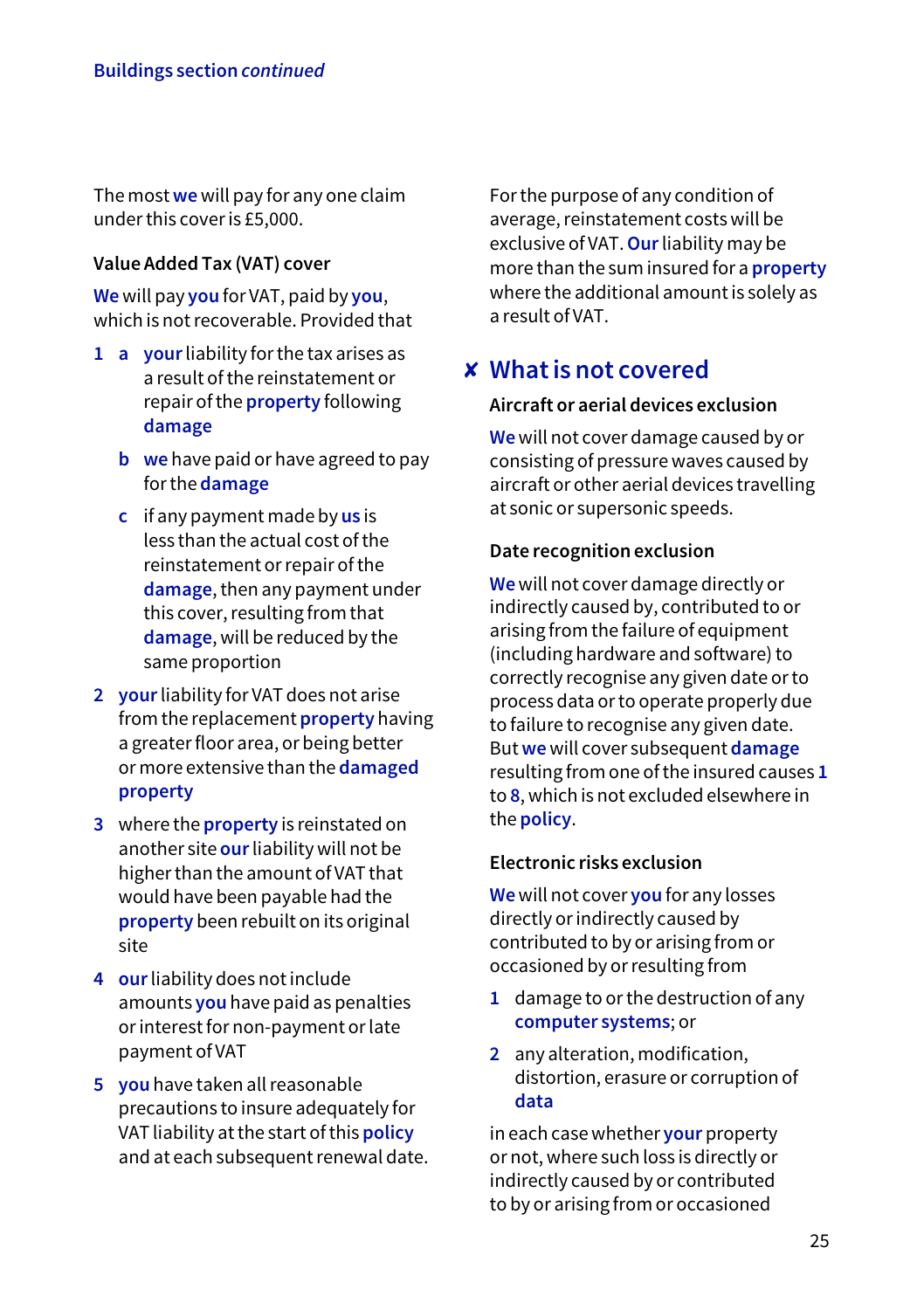by or resulting from **virus or similar mechanism** or **hacking** or **phishing** or **denial of service attack**.

**We** will cover subsequent **damage** which is covered by this section, which itself results from causes **1** to **8** covered by this section, except for loss destruction or damage caused by malicious persons other than thieves.

#### **Erasure of data exclusion**

**We** will not cover damage arising directly or indirectly from

- **1** erasure, loss, distortion or corruption of information on computer systems or other records, programs or software deliberately caused by rioters, strikers, lockedout workers, persons taking part in labour disturbances or civil commotion or malicious persons
- **2** other erasure, loss, distortion or corruption of information on computer systems or other records, programs or software unless resulting from causes **1** to **8** and it is not excluded elsewhere in the **policy**.

#### **Excess exclusion**

**We** will not cover the **excess** detailed in **your** schedule.

Where a claim is covered under both the Buildings and Landlords contents sections **you** will only be responsible for one of the **excess** amounts detailed in **your** schedule.

#### **Fraud and dishonesty exclusion**

**We** will not cover damage which results from acts of fraud or dishonesty by **you**, **your** employees or any other person who is responsible for the **property** or results from voluntarily parting with title or possession of any **property** as a result of a fraudulent scheme, trick, device or false claim. But **we** will cover subsequent **damage** which itself results from an insured cause covered elsewhere in this section.

#### **Illegal activities exclusion**

**We** will not cover damage caused by **property** being used, by **you** or any occupants, for illegal activities other than the cover for **damage** provided for by the Illegal cultivation of drugs cover under the Buildings section of this **policy**.

#### **More specific insurance exclusion**

**We** will not cover **you** for any **property** more specifically insured by **you** or on **your** behalf.

#### **Pollution or contamination exclusion**

**We** will not cover damage caused by pollution or contamination except (unless excluded elsewhere) **damage** to **property** caused by

- **1** pollution or contamination which itself results from causes **1** to **8**
- **2** any of causes **1** to **8** which itself results from pollution or contamination.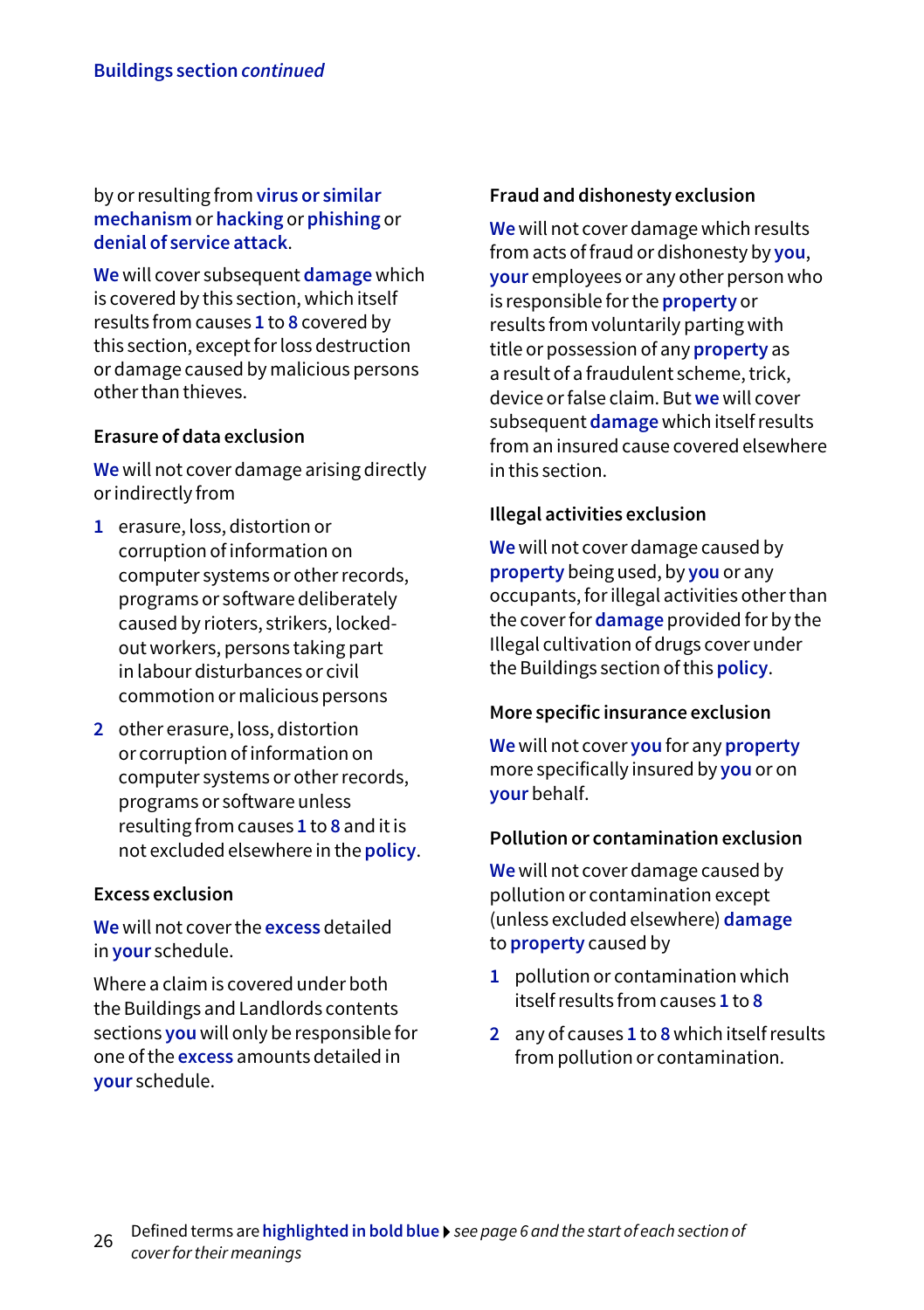#### **Radioactive contamination exclusion**

**We** will not cover damage, or any other loss or expense resulting or arising from damage to any **property**, or any consequential loss directly or indirectly caused by or contributed to by or arising from

- **1** ionising radiations or contamination by radioactivity from any nuclear fuel or from any nuclear waste from the combustion of nuclear fuel
- **2** the radioactive, toxic, explosive or other hazardous properties of any explosive nuclear assembly or nuclear component of that assembly.

#### **Terrorism and Northern Ireland exclusion**

**We** will not cover **you** for loss, damage, cost or expense of any nature directly or indirectly caused by, resulting from or in connection with

- **1** For England, Scotland, Wales, the Channel Islands and the Isle of Man
	- **a** any act of **terrorism**, regardless of any other cause or event contributing concurrently or in any other sequence to the loss
	- **b** any action taken in controlling, preventing, suppressing or in any way relating to any act of **terrorism**.
- **2** For Northern Ireland
	- **a** any act of **terrorism**, regardless of any other cause or event contributing concurrently or in any other sequence to the loss
- **b** any action taken in controlling. preventing, suppressing or in any way relating to any act of **terrorism**
- **c** riot, civil commotion and (except for **damage** or interruption to the **business** caused by fire or explosion) strikers, locked-out workers or persons taking part in labour disturbances or malicious persons.

If any of the points above are found to be invalid or unenforceable, the remainder shall remain in full force and effect.

In any action, law suit or other proceedings or where **we** state that any loss, damage, cost or expense is not covered by this section it will be **your** responsibility to prove that they are covered.

#### **Unexplained loss exclusion**

**We** will not cover for damage caused by or consisting of disappearance, unexplained or inventory shortage, misfiling or misplacing of information.

#### **War risks exclusion**

**We** will not cover any claims caused by or happening through war, invasion, act of foreign enemy, hostilities (whether war is declared or not), civil war, civil rebellion, warlike operations, revolution, insurrection or military or usurped power, confiscation, nationalisation, requisition seizure or destruction or damage to property by or under the order of any government or public or local authority.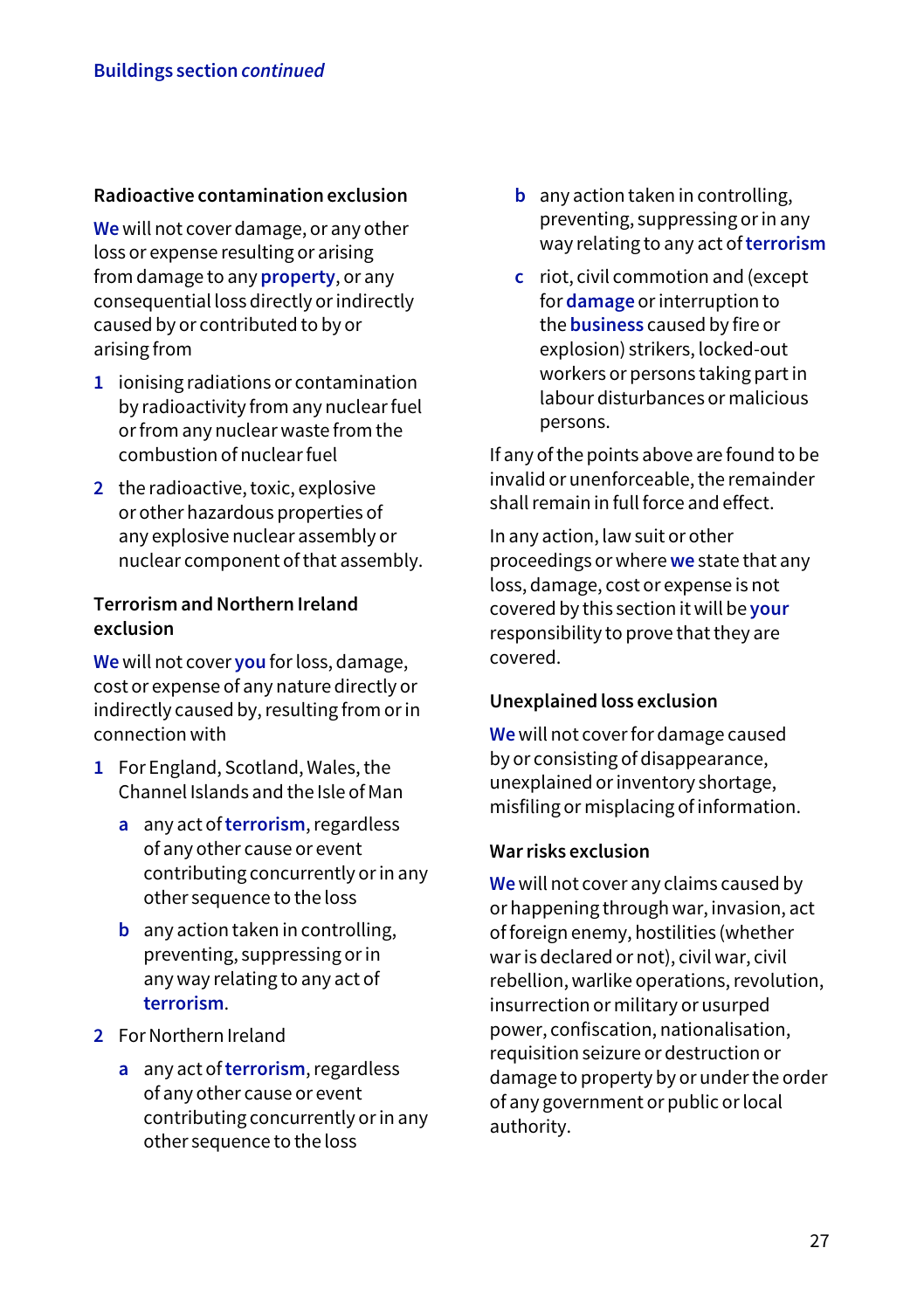### **Section conditions**

These conditions of cover apply only to this section. **You** must comply with the following conditions to have the full protection of **your policy**.

Conditions may specify circumstances whereby non-compliance will mean that **you** will not receive payment for a claim. However **you** will be covered and **we** will pay **your** claim if **you** are able to prove that the non-compliance with these conditions could not have increased the risk of the loss which actually occurred in the circumstances in which it occurred.

If **you** are unsure about any of these conditions or whether **you** need to notify **us** about any matter, please contact **us**.

#### **Change in tenancy condition**

**You** must tell **us** of all changes in tenancy or occupation within the **property**.

If **you** do not comply with this condition **you** will not be covered and **we** will not pay **your** claim.

#### **Contribution and average condition**

If, at the time of the claim, there is any other policy covering the same **property**, **we** will only be responsible for **our** proportionate share.

If any other policy is subject to any average (under insurance) condition this **policy**, if not already subject to average, will be subject to average in the same way as the other insurance.

If any other policy has a condition that prevents it from paying its share, **our** share of the claim will be limited to the proportion that the sum insured bears to the value of the **property** insured.

#### **Empty properties condition**

- **1 You** must tell **us** immediately **you** become aware
	- **a** that the **property** is **empty**
	- **b** of any **damage** to the **empty property** whether the **damage** is insured or not
- **2** the **property** must be inspected internally and externally at least once a week by **you** or on **your** behalf and a written record of the inspection is maintained by **you**
- **3** all refuse and waste materials must be removed from the interior of the **property** and no accumulation of refuse and waste is allowed in the adjoining yards or space owned by **you**
- **4 you** must secure the **property** and put all protective, locking devices and any alarm protection into effective operation
- **5** the gas, water and electricity supplies must be turned off at the mains (except electricity needed to maintain any fire or intruder alarm systems)
- **6** during the period 1st October to 31st March all water systems must be drained
- **7 you** must implement any additional protections that **we** may require within the time scale **we** specify
- **8** all **damage** to the **property** must be rectified immediately
- **9** letterboxes must be sealed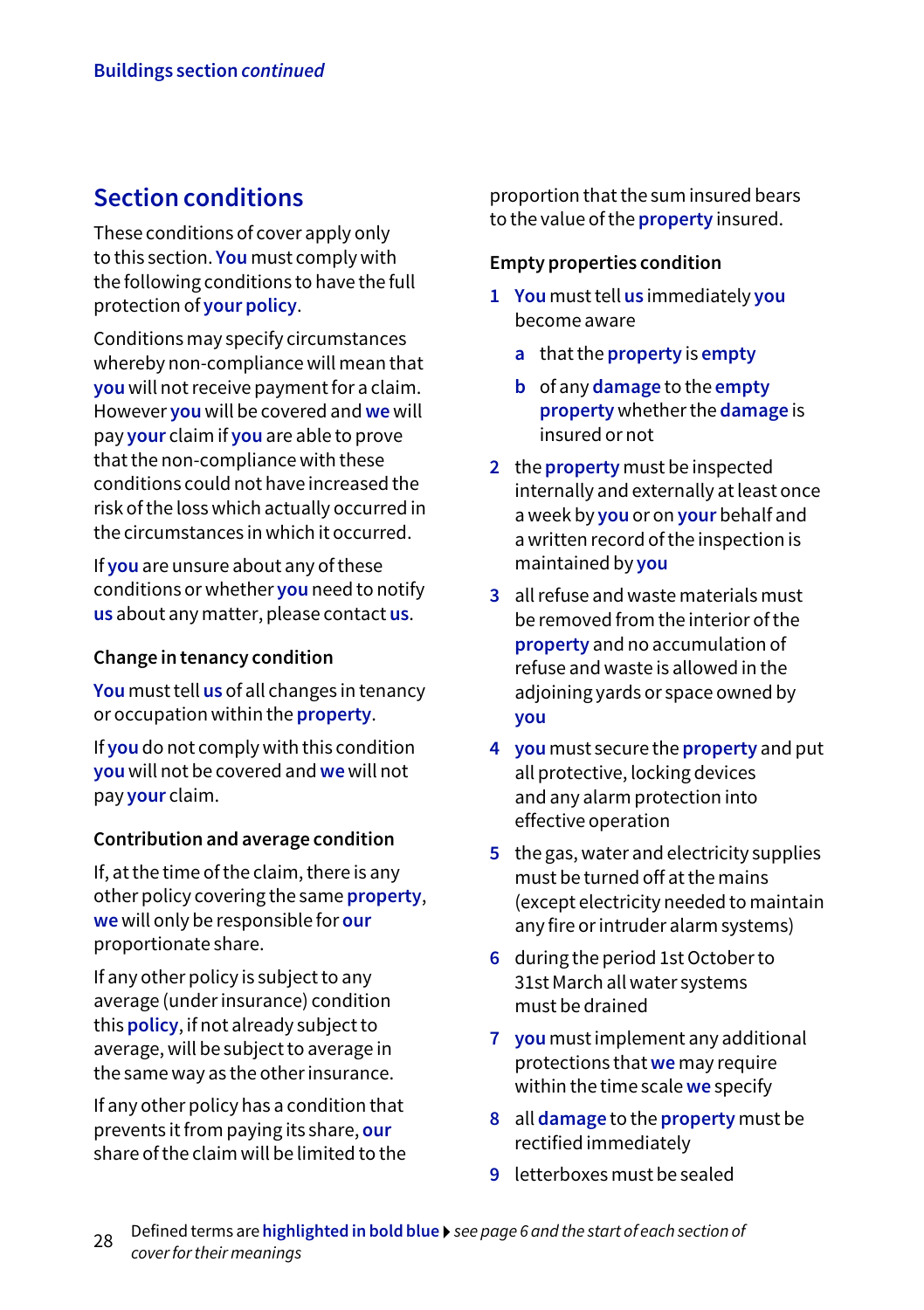**10** the final exit door of the **property** must be secured by an appropriate mortice deadlock which has five or more levers and conforms to British Standard (BS) 3621 or European Norm (EN) 1303 together with a matching metal box striking plate, installed in accordance with the manufacturer's recommendations.

If **you** do not comply with this condition **you** will not be covered and **we** will not pay **your** claim.

#### **Explosion condition**

**You** must ensure that any vessel, machinery or apparatus or its contents belonging to **you** or under **your** control, which need examination to comply with any statutory regulations, will have a contract providing the required inspection.

If **you** do not comply with this condition **you** will not be covered and **we** will not pay **your** claim.

#### **Fire extinguishing appliances condition**

Fire extinguishing equipment must be

- **1** maintained in efficient working order
- **2** routinely tested and any defects promptly rectified.

If **you** do not comply with this condition **you** will not be covered and **we** will not pay **your** claim.

#### **Flat roof condition**

Any flat portions of the roof of the **building(s)** are to be inspected once every 2 years by a competent roofing contractor and any recommendations implemented.

If **you** do not comply with this condition **you** will not be covered and **we** will not pay **your** claim.

#### **Individual flats condition**

Where **your property** is an individual flat **we** will only be responsible for **our** proportionate share of any claim relating to portions of the **property** for which **you** are responsible.

#### **Payments on account condition**

In the event of **damage we** can, at **our** option, make monthly payments to **you** if required.

#### **Reinstatement condition**

If any **property** is to be reinstated or replaced by **us**, then **you** will at **your** own expense provide all the plans, documents, books and information that may be needed. **We** will not be required to reinstate the **property** exactly but only as circumstances permit and in a reasonable manner. **We** will not pay more than the sum insured for any one **property**.

#### **Workmen's condition**

Joiners and other tradesmen are allowed on the **property** to make repairs or minor structural alterations without prejudice to this insurance.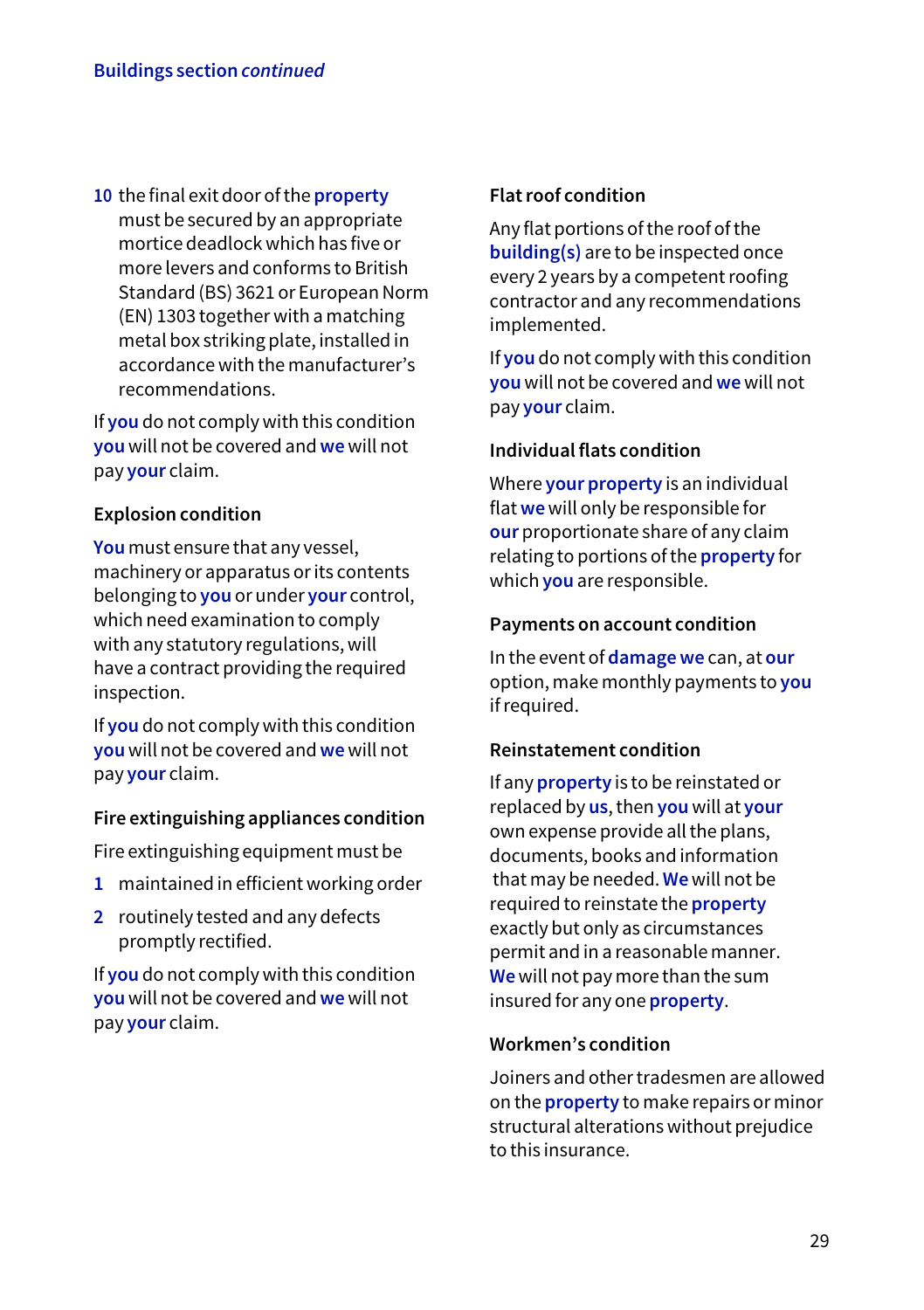# **Rental income section**

#### **Contents of this section**

| Meanings of defined terms | 30 |
|---------------------------|----|
| What is covered           | 31 |
| What is not covered       | 34 |
| <b>Section conditions</b> | 34 |

**Your** schedule will show if this section is covered.

### **Meanings of defined terms**

**You** can find the meanings for words in bold blue on page 6. There are some words that may only appear in this section or are defined differently and their meanings are shown here.

#### **Notes**

- **1** For the purpose of these definitions any adjustments implemented in current cost accounting will be disregarded.
- **2** To the extent that **you** are accountable to the tax authorities for Value Added Tax all terms in this section will be exclusive of such tax.
- **3** Adjustments will be made as necessary for trends of the **business** and for variations and other circumstances affecting the **business**, either before or after the **damage**, or which would have affected the **business** had the **damage** not occurred so that the adjusted figure represents as closely as possible the results which would have been obtained during the relative period after the **damage**.

#### **Annual rental income**

The **rental income** during the 12 months immediately before the date of the **damage**.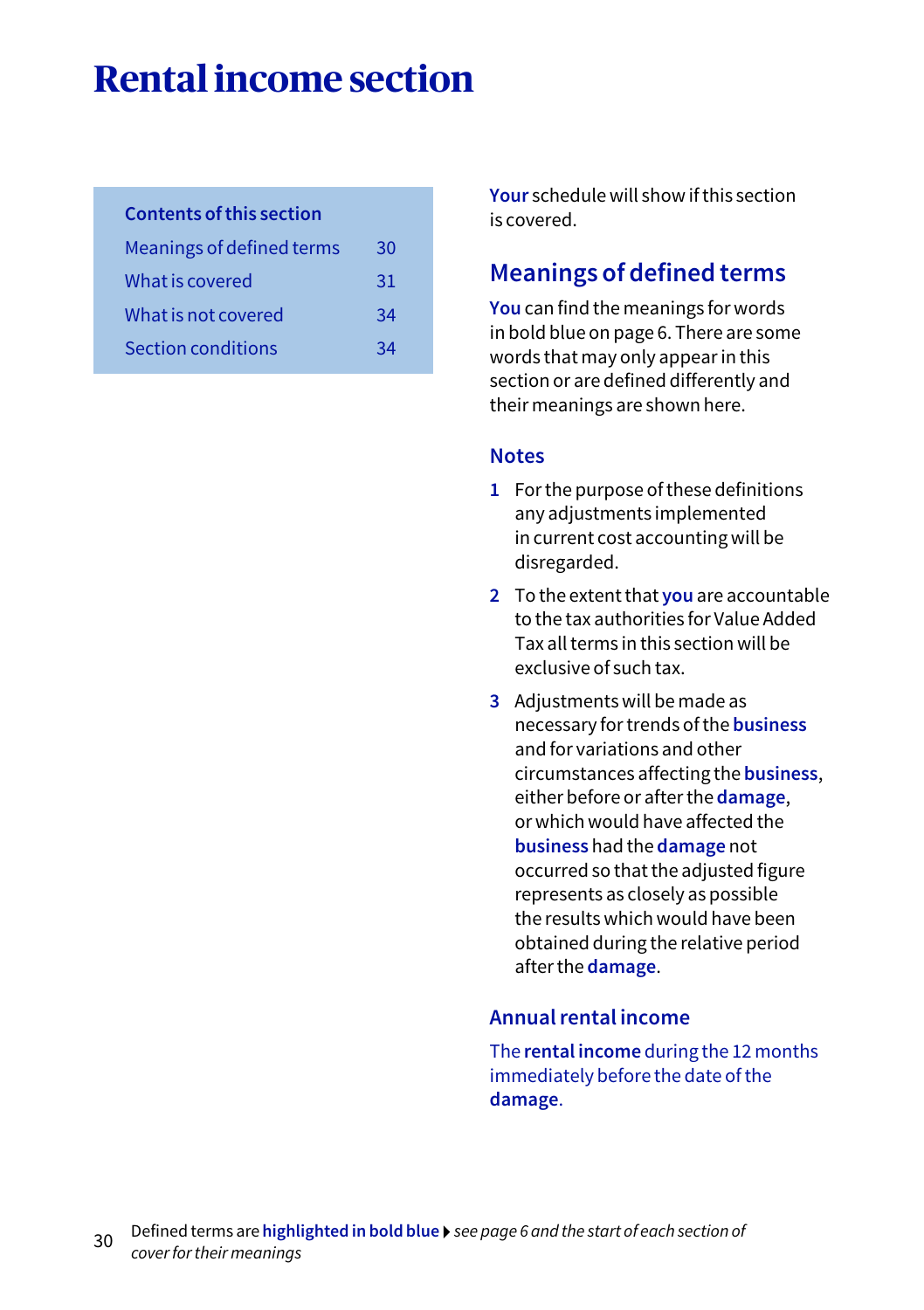#### **Damage/damaged**

Accidental loss or destruction or damage to **property** used by **you** for the purpose of the **business**.

#### **Empty**

Wholly unoccupied, mainly unoccupied or not in use by **you** or any of **your** tenants for more than 45 consecutive days.

#### **Indemnity period**

The period during which the **business** is affected beginning when the **damage** occurred and ending not later than the maximum indemnity period shown in **your** schedule.

#### **Rental income**

The money paid or payable to **you** for tenancies and other charges for services provided in the course of **your business** at the **property**.

#### **Standard rental income**

The **rental income** during the period in the 12 months (or a proportionately increased multiple, if the **indemnity period** exceeds 12 months) immediately before the date of the **damage** which corresponds with the **indemnity period**.

#### **Vermin**

Rats, mice, grey squirrels, owls, pigeons, foxes, bees, wasps or hornets.

### **What is covered** ✓

#### **Alternative trading cover**

If during the **indemnity period** accommodation is provided other than at the **property**, for the benefit of the **business**, either by **you** or by others on **your** behalf, the money paid or payable for the accommodation will be taken into account in arriving at the **rental income** during the **indemnity period**.

#### **Boiler explosion cover**

**We** will pay **you** for loss of **rental income** caused by **damage** resulting from the explosion of any boiler or economiser at the **property** belonging to **you** or under **your** control.

#### **Buildings awaiting sale cover**

If at the time of the **damage you** have contracted to sell **your** interest in the **property** or have accepted a written offer to purchase **your** interest in the **property** subject to contract, and the sale is cancelled or delayed solely due to the **damage**, **we** will pay at **your** option either

- **1** during the period before the date when the **property** would have been sold the actual amount of the reduction in **rental income** solely as a result of the **damage**
- **2** during the period starting with the date when the **property** would have been sold and ending with the actual date of sale, or when the **indemnity period** ends if earlier, the loss of interest which is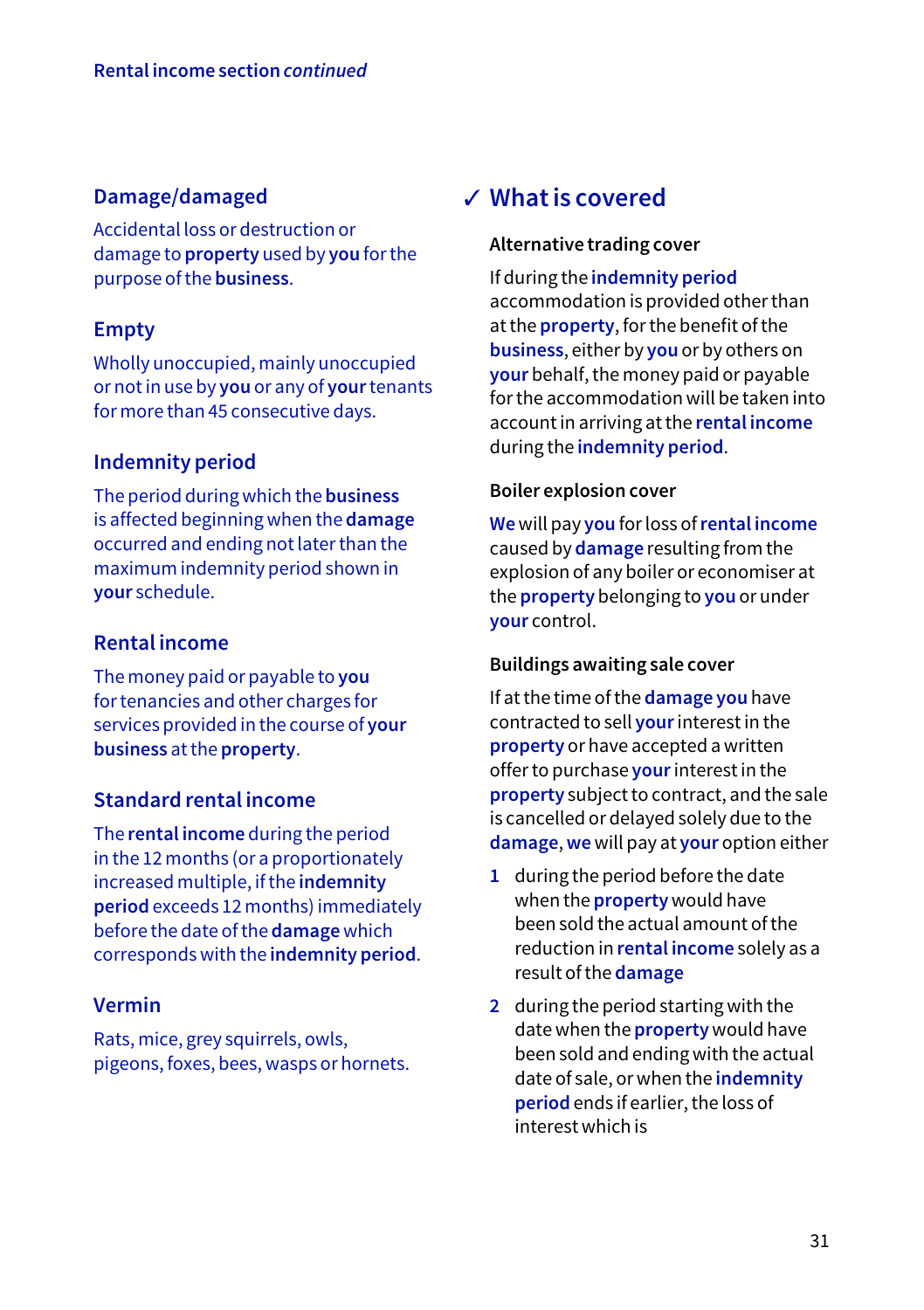- **a** the interest incurred on capital borrowed (solely to offset, in whole or part, the loss of use of the sale proceeds) for the purpose of financing the **business**
- **b** the investment interest **you** have lost on any balance of the sale proceeds (after deduction of any capital borrowed in **2a** above)

less any amount received in **rental income**

- **3** the additional expenditure being
	- **a** the expenditure needed, and reasonably incurred as a result of the **damage**, solely to avoid or minimise the loss payable under **1** or **2** above, but not more than the amount of loss avoided by the expenditure
	- **b** the additional legal fees and other expenditure required as a result of the cancellation or delay due to the **damage**. This amount will not be more than the amount of the expenditure incurred immediately before the **damage** under **3a** above or £50,000, whichever is less.

#### Provided that

- **1 we** have made a payment or accepted liability under the Buildings section of this **policy**
- **2 you** have made all reasonable efforts to complete the sale of the **property** as soon as reasonable after the **damage**.

#### **Denial of access and loss or damage at managing agents' premises cover**

**We** will cover **you** for loss of **rental income** resulting from interruption of or interference with the **business** as a result of damage by a cause covered under the Buildings section to

- **1** property within a 5 mile radius of **your property** which prevents or hinders the use of **your property**, or access to it, regardless of whether **your property** is **damaged**. This does not include any **damage** to property from which **you** obtain electricity, gas, water or telecommunications services which prevent or hinder the supply of these services
- **2 property** at managing agents' premises.

#### **Failure of public supply cover**

**We** will cover **you** for loss of **rental income** following interruption of or interference with the **business** caused by **damage** by a cause covered under the Buildings section to property at any

- **1** public electricity generating station or sub station
- **2** land based premises of the public gas supply or of any natural gas producer linked directly to them
- **3** water works and pumping stations of the public water supply
- **4** land based premises of the public telecommunications network

from which **you** obtain electricity, gas, water or telecommunications services within the **policy territories**.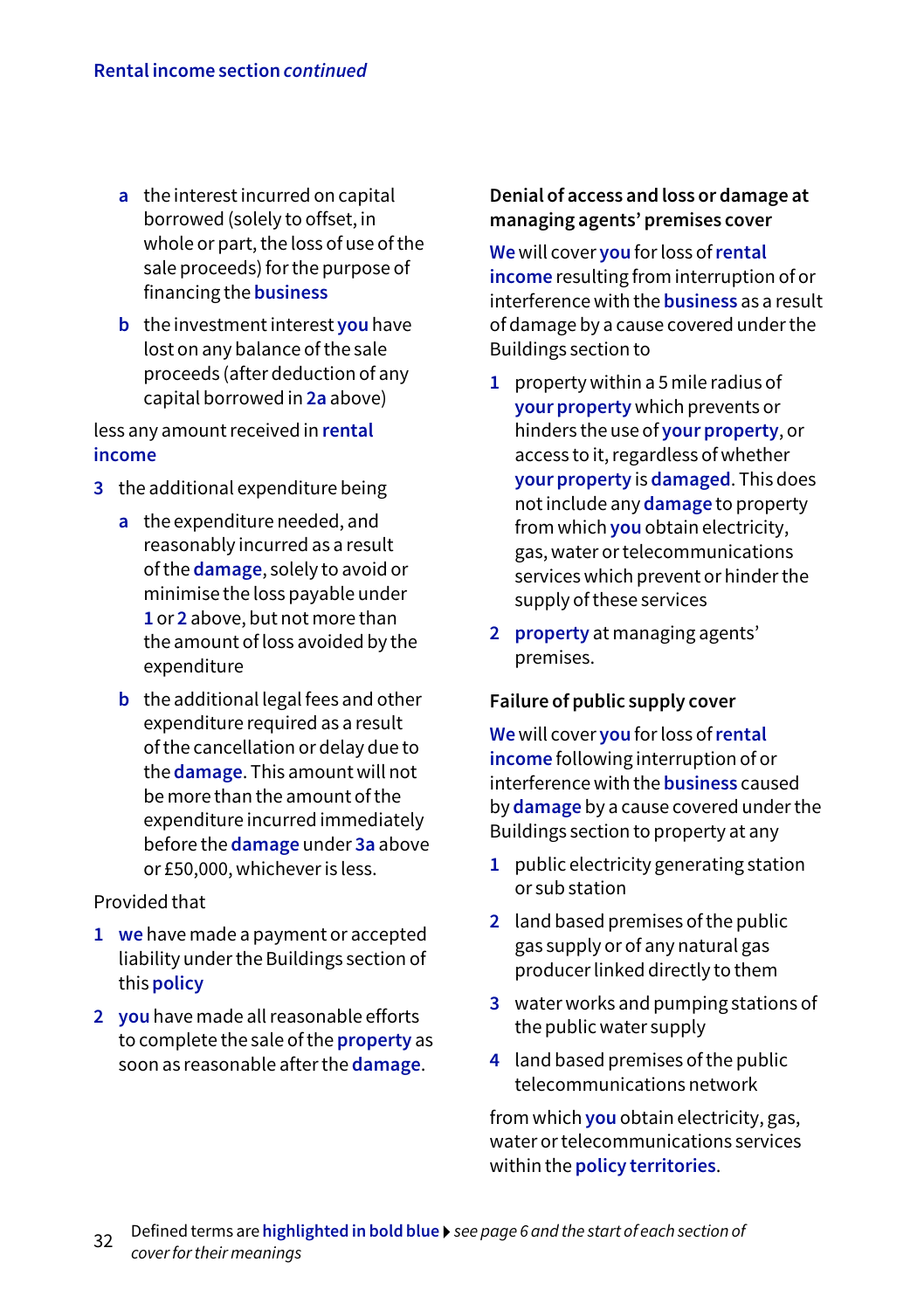#### **Loss of rental income cover**

**We** will cover **you** for loss of **rental income** if the **property** insured under the Buildings section is **damaged** during the **period of insurance** and as a result **your business** is interrupted or interfered with.

**We** will pay **you**

- **1** the difference between **yourrental income** and the **standard rental income** during the **indemnity period**  due to the **damage**
- **2** additional expenditure necessarily and reasonably incurred. This will include the cost of re-letting the **property** and the associated legal fees in trying to avoid or limit the loss of **rental income** that, without the expenditure, would have taken place during the **indemnity period** because of the **damage**. The amount **we** pay will not exceed the amount of the loss of **rental income** avoided

less any business expense saved because of the **damage** during the **indemnity period**.

Provided that

- **1 we** have made a payment or accepted liability under the Buildings section of this **policy**
- **2** if the sum insured detailed in **your** schedule is less than **your annual rental income**, or a multiple of it where the maximum **indemnity period** shown in **your** schedule exceeds 12 months, then the amount **we** will pay **you** will be proportionately reduced

**3 our** liability under this section will not exceed the sum insured shown in **your** schedule.

#### **Professional accountants cover**

**We** will pay **you** for the reasonable charges that **you** have to pay

- **1** to professional accountants for producing the particulars or details or any other proofs, information or evidence that **we** may require under the Claims procedures condition and reporting that these particulars or details are in accordance with **your** accounting records, other business books or documents
- **2** to **your** lawyers for determining **your** contractual rights under any rent cessor clause or insurance break clause contained in the lease.

**We** will not cover fees for any other purposes or for the preparation of any claim.

#### **Reinstatement of sum insured cover**

In the event of loss, the sum insured by this section will be automatically reinstated from the date of the loss unless **we** or **you** give written notice to the contrary.

Provided that in the event of reinstatement **you** will always

- **1** pay the necessary premiums that may be required for the reinstatement, from the date of reinstatement
- **2** apply any additional risk improvements which **we** may reasonably require.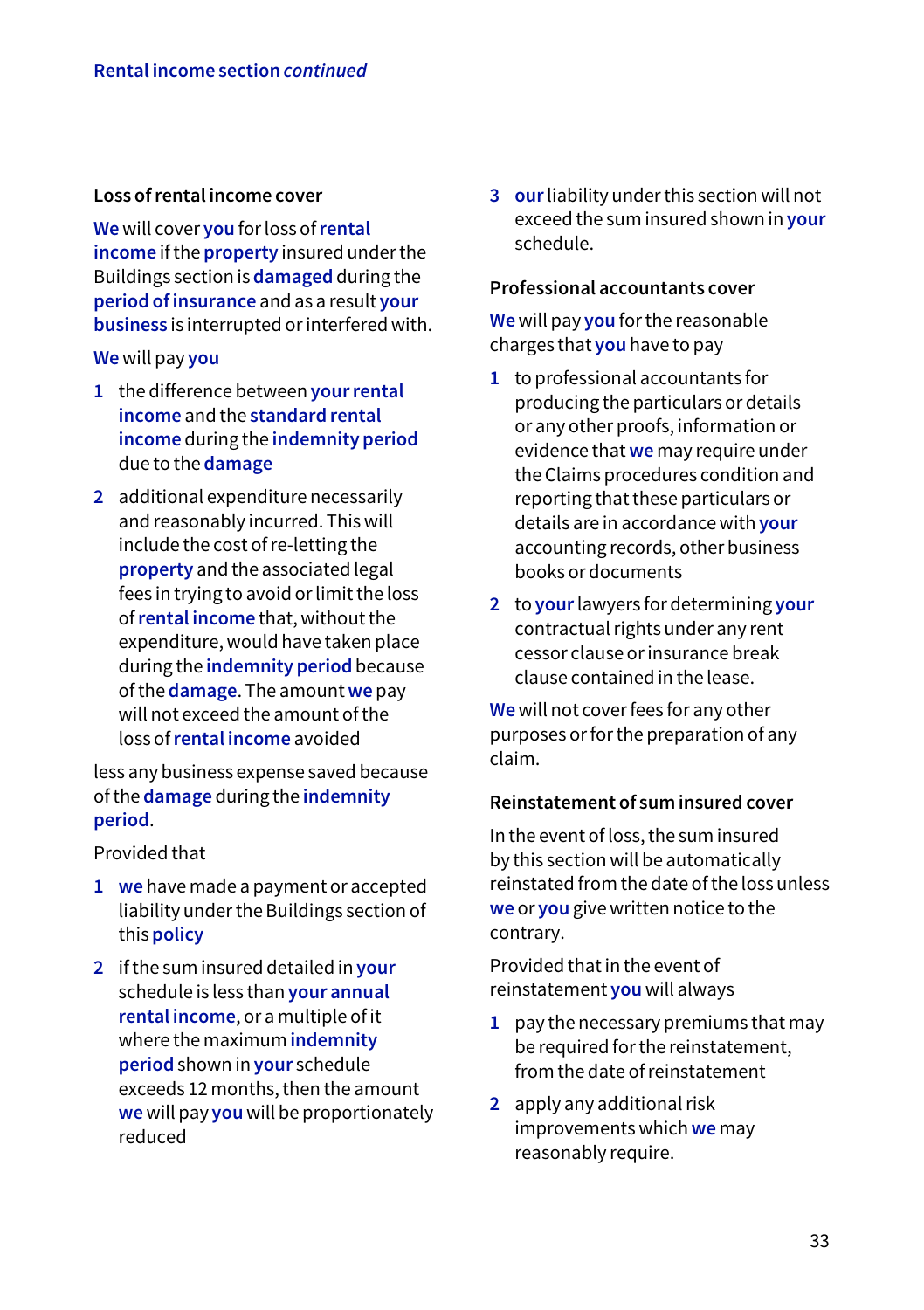#### **Rent review cover**

Where the **rental income** is subject to a rent review during the **period of insurance** then the sum insured by this section will automatically be increased to reflect the revised amount up to a maximum increase of 200% of the **rental income** sum insured stated in **your** schedule. **We** will not charge extra premium for increases during the current **period of insurance** provided that prior to renewal **you** tell **us** of the revised **rental income** for the next **period of insurance**.

#### **Subrogation waiver cover**

In the event of a claim under this section **we** agree to waive any rights, remedies or relief to which **we** might have become entitled by subrogation against

- **1** any company standing in relation of parent to subsidiary (or subsidiary to parent) to **you**
- **2** any company which is a subsidiary of a parent company of which **you** are a subsidiary

in each case as defined by current law at the time of the **damage**

- **3** any tenant provided that
	- **a** the **damage** did not result from a criminal, fraudulent or malicious act of the tenant
	- **b** the tenant contributes to the cost of insuring the **property** against the event which caused the **damage**.

#### **Transfer of interest cover**

If at the time of **damage you** have entered into a contract to sell **your** interest in the **property**, and the sale has not, but is subsequently completed, the purchaser will have the full protection of this section on exchange of contracts, provided it is not covered by any other insurance.

### **What is not covered** ✘

#### **Public services exclusion**

**We** will not cover loss of **rental income** resulting from damage caused by or resulting from the deliberate act of withholding the supply of water, electricity, gas or fuel supply or telecommunication services.

But **we** will pay **you** for

- **1 damage** which results from a cause **1** to **8** under the Buildings section.
- **2** subsequent **damage** which itself results from a cause not excluded elsewhere in the **policy**.

### **Section conditions**

These conditions of cover apply only to this section. **You** must comply with the following conditions to have the full protection of **your policy**.

Conditions may specify circumstances whereby non-compliance will mean that **you** will not receive payment for a claim. However **you** will be covered and **we** will pay **your** claim if **you** are able to prove that the non-compliance with these conditions could not have increased the risk of the loss which actually occurred in the circumstances in which it occurred.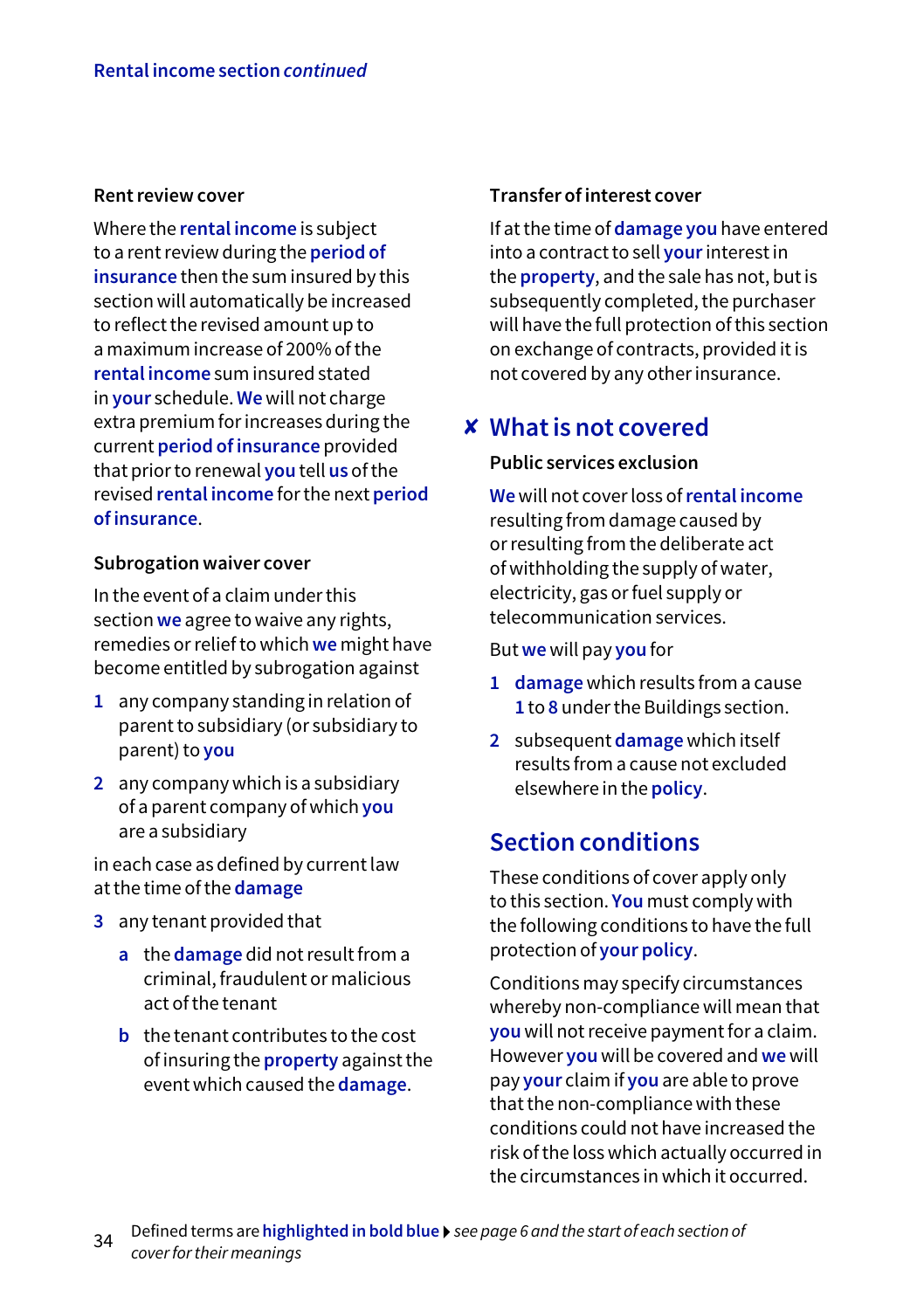If **you** are unsure about any of these conditions or whether **you** need to notify **us** about any matter, please contact **us**.

#### **Contribution and average condition**

If, at the time of the claim, there is any other policy covering the same **rental income**, **we** will only be responsible for **our** proportionate share.

If any other policy is subject to any average (under insurance) condition, this **policy** if not already subject to average, will be subject to average in the same way as the other insurance.

If any other policy has a condition that prevents it from paying its share, **our** share of the claim will be limited to the proportion that the sum insured bears to the amount of **rental income** for the **indemnity period** shown on **your** schedule.

#### **Empty buildings condition**

Where **you** are insured for **rental income** from a **property** that is **empty**, in the event of **damage you** need to provide evidence of what **you** would have earned from **rental income** and the date from when **you** would have earned it.

**We** will take into account

- **1** negotiations with prospective tenants before and after the **damage**
- **2** demand for similar accommodation in the locality
- **3** the general level of rents.

If required **we** will use the advice of a professional valuer acceptable to **us** and to **you**. Any fees will be included under this insurance.

#### **New business condition**

For the purpose of any claims arising before the end of the first year of trading of the **business** at the **property**, the definitions for **annual rental income** and **standard rental income** will have the following meanings and not as previously stated.

#### **Annual rental income**

The proportional equivalent for a period of 12 months of the **rental income** earned during the period between the start of the **business** and the date of the **damage**.

#### **Standard rental income**

The proportional equivalent for a period equal to the **indemnity period** of the **rental income** earned during the period between the start of the **business** and the date of the **damage**.

#### **Payments on account condition**

In the event of **damage we** can, at **our** option, make monthly payments to **you** if required.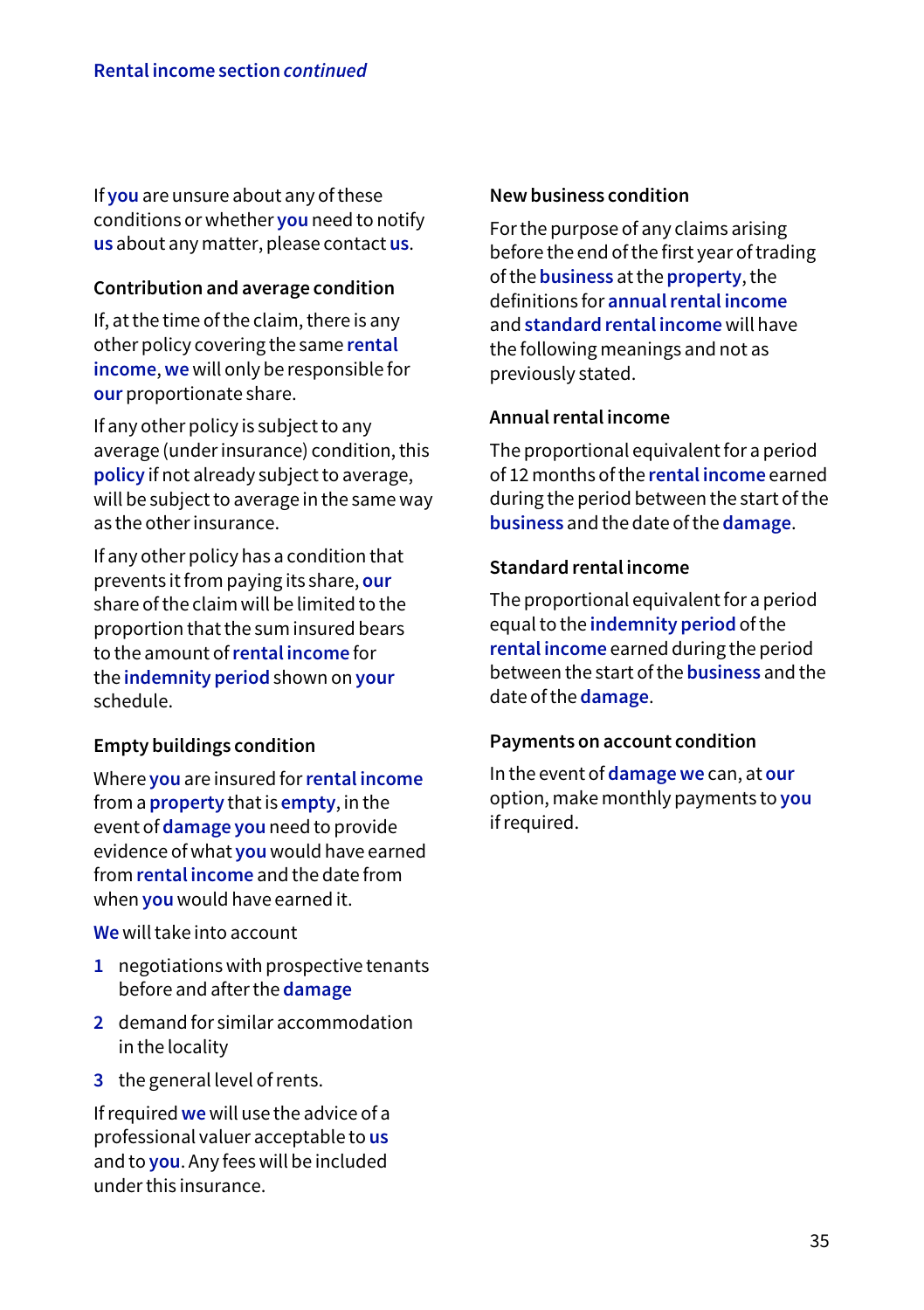# **Property owners liability section**

#### **Contents of this section**

| Meanings of defined terms | 36 |
|---------------------------|----|
| What is covered           | 38 |
| Limit of cover            | 41 |
| What is not covered       | 42 |
| Section condition         | ΔΔ |

**Your** schedule will show if this section is covered.

### **Meanings of defined terms**

**You** can find the meanings for words in bold blue on page 6. There are some words that may only appear in this section or are defined differently and their meanings are shown here.

#### **Additional persons insured**

- **1** The personal representative of any deceased person entitled to the cover provided by this section but only in respect of liability incurred by the deceased person.
- **2** At **your** request
	- **a** any principal for whom **you** are completing a contract for the performance of work, to the extent required by the contract conditions
	- **b** any director or **employed person(s)** of **yours** in connection with the **business**
	- **c** any officer or member whilst undertaking their duties in connection with **your**
		- **i** canteen, sports, social, educational or welfare organisations
		- **ii** fire, security, first aid, medical or ambulance services
	- **d** any director or officer of **yours** for whom private work is undertaken by any **employed person(s)**, with **your** prior consent.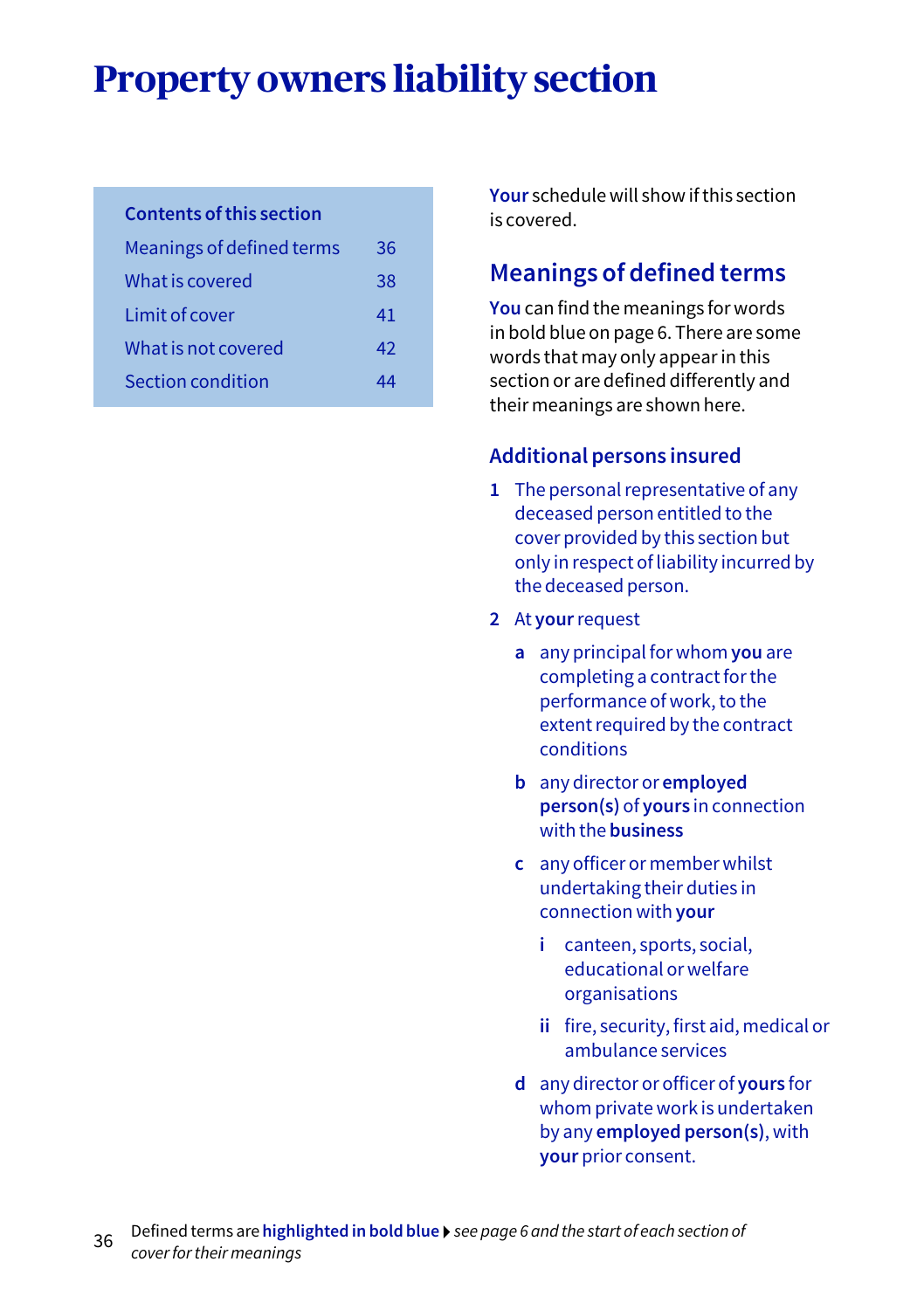## **Asbestos**

Asbestos in any form, asbestos fibres or particles or derivatives of asbestos or any material containing asbestos.

## **Bodily injury**

Death, bodily injury, illness or disease.

## **Claim costs**

Costs and expenses

- **1** of any claimant which **you** or any of the **additional persons insured** become legally liable to pay
- **2** incurred with **our** prior written consent, to investigate or defend a claim against **you** or any of the **additional persons insured** and this will include solicitors fees at
	- **a** any coroner's inquest or fatal accident inquiry
	- **b** summary court proceedings.

## **Contractual liability**

Legal liability assumed by **you** under the express or intended terms of any contract or agreement that restrict **your** right of recovery, or increase **your** legal liability beyond that applicable in the absence of those terms.

## **Electronic data**

Facts, concepts or information in a form usable for communications, interpretation or processing by electronic, electromechanical data processing or electronically controlled equipment and this includes programmes, software, firmware, operating systems or other coded instructions for the processing or manipulation of data.

## **Event**

Claim or series of claims against **you** or the **additional persons insured** as a result of or attributable to a single source or the same original, repeated or continuing cause.

## **Limit of indemnity**

The amount shown in **your** schedule as the limit of indemnity.

## **Manslaughter costs**

Costs and expenses of legal representation in connection with any criminal inquiry into, or court proceedings brought for manslaughter, corporate manslaughter, corporate homicide or culpable homicide.

## **Pollution or contamination**

Pollution or contamination of buildings or other structures or of water, land or the atmosphere.

## **Safety legislation costs**

Costs and expenses of legal representation in connection with an alleged breach of statutory duty under Health and Safety, Consumer Protection or Food Safety legislation, enacted within the **policy territories**.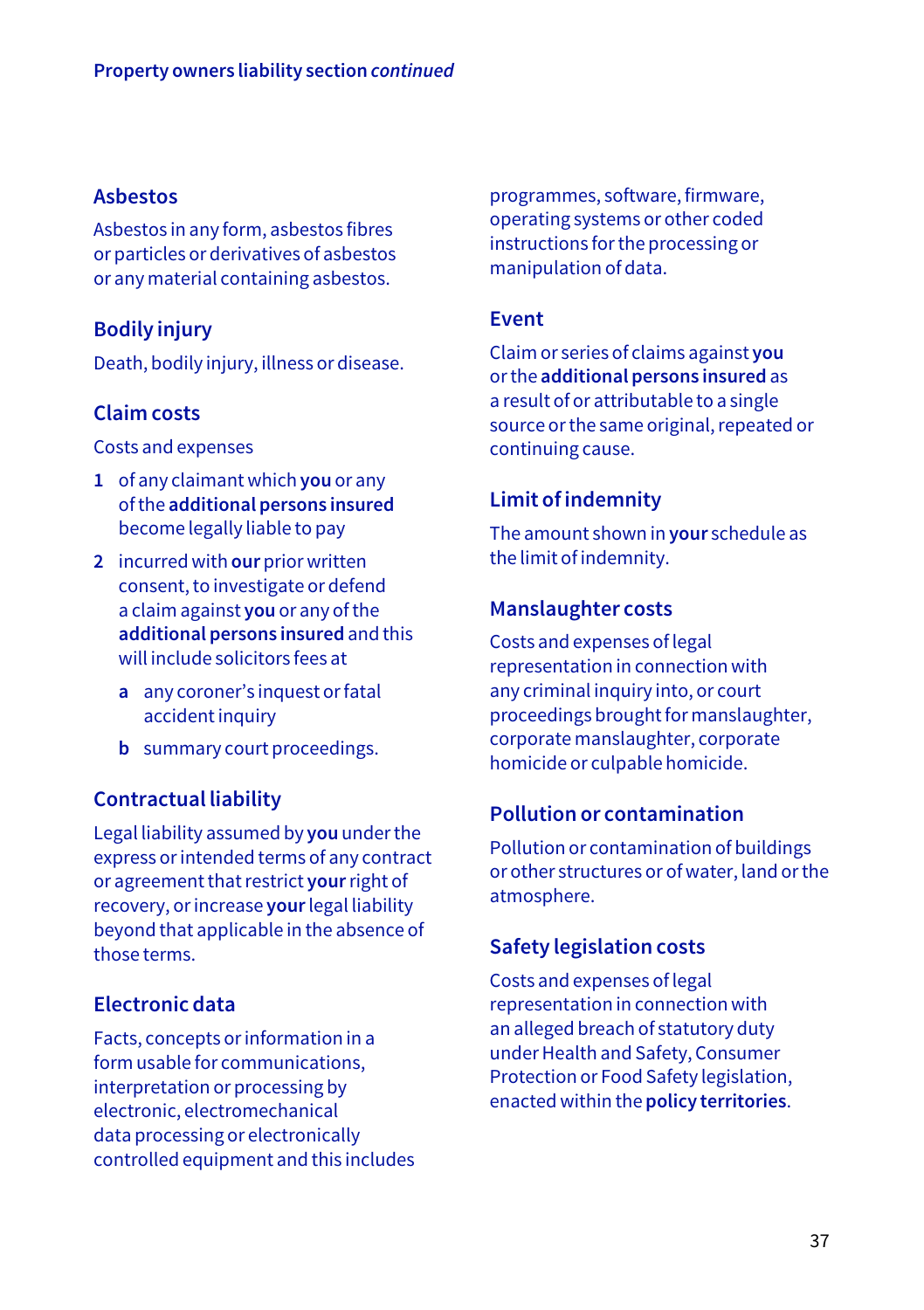## **Terrorist act**

Any act of a person or group directed towards the overthrowing or influencing of any government or putting any section of the public in fear by threat, force or violence or other means.

## **What is covered** ✓

### **Awards of damages cover**

**We** will pay the amount of damages which **you**, or any of the **additional persons insured** are legally liable to pay as a result of accidental

- **1 bodily injury** to any person
- **2** loss of or damage to material property
- **3** obstruction, trespass, nuisance or interference with any right of way, air, light or water
- **4** wrongful arrest, detention, imprisonment or eviction of any person or invasion of the right of privacy

occurring within the **policy territories** during the **period of insurance** in connection with the **business**.

#### **Claims costs cover**

**We** will pay **claim costs** in connection with a claim for which an award of damages is paid or may be payable under this section, but **we** will not cover **claim costs** for any part of a claim not covered by this section.

#### **Compensation for court attendance cover**

**We** will compensate **you** at the rate of £250 per day, for each day that **your** attendance is required at court, if

**we** request any director, partner or **employed person(s)** to attend as a witness in connection with a claim, for which an award of damages is paid or may be payable under this section.

### **Contingent motor liabilities cover**

**We** will pay the amount of damages which **you** are liable by law and **claim costs** as a result of accidental

- **1 bodily injury**
- **2** loss of or damage to property not owned or held in trust by **you** or in **your** custody or control

 occurring during the **period of insurance** and arising out of

- **a** the use by an **employed person** of their own motor vehicle within the European Union
- **b** the movement of any motor vehicle, not owned by, or provided by **you**, or an **employed person** that is preventing access to, or causing an obstruction within **your** premises or any site at which **you** are working.

 The Road Traffic Act exclusion in this section does not apply to this cover provided that

**we** will not cover

- **i** for loss of or damage to any motor vehicle referred to in **a** or **b** above
- **ii** unless the motor vehicle is being driven with **your** permission and **you** have taken reasonable steps to ensure that the person driving holds a valid licence to drive the motor vehicle
- <sup>38</sup> Defined terms are **highlighted in bold blue** *see page 6 and the start of each section of cover for their meanings*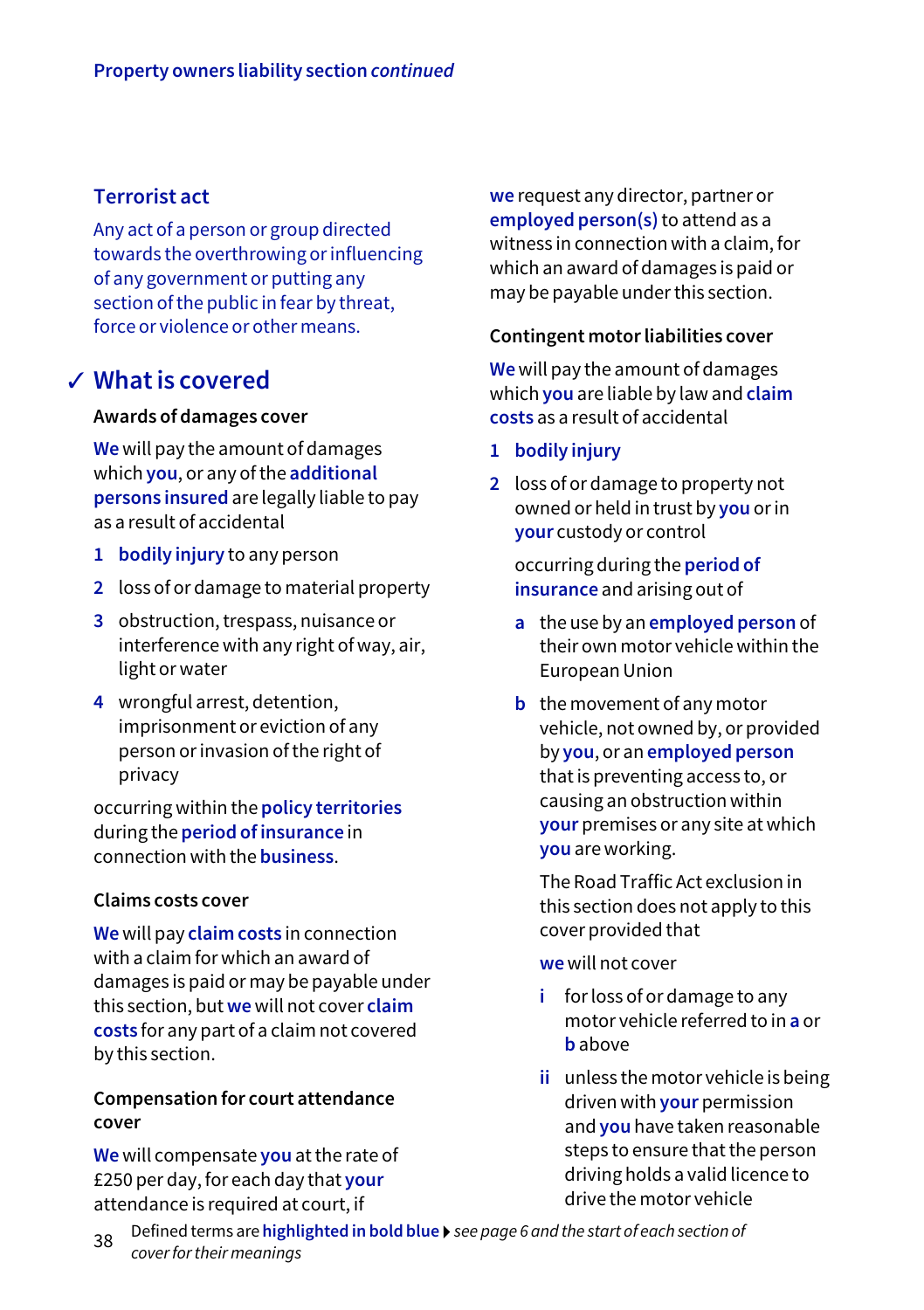**iii** where cover is provided by another insurance policy.

### **Cross liabilities cover**

Any person, firm, company or organisation is entitled to the cover provided by this section, as if a separate policy had been issued to each, but the total amount payable by **us** on behalf of all, will not exceed the **limit of indemnity** in any circumstances.

### **Data protection cover**

**We** will cover the amount of compensation which **you** are legally liable to pay in respect of damage or distress occurring during the **period of insurance**, arising from holding personal data, or, as a result of any loss, misuse or unauthorised disclosure of personal data held by **you** in the course of the **business**.

## **We** will only pay

- **1** amounts of compensation which **you** are ordered to pay, or which **you** might reasonably be expected to pay by a court having jurisdiction
- **2** if **you** are registered or are in the process of registration (and the application has not been refused or withdrawn) under Data Protection legislation

### within the **policy territories**.

#### **We** will not cover

- **1** fines or penalties imposed by a court
- **2** the costs of any appeal against the refusal of an application for registration or alteration, in connection with the Data Protection

legislation or any enforcement, de-registration or prohibition notice

- **3** the cost of replacing, reinstating, rectifying or erasing any personal data
- **4** refund of monies paid to **you** by any claimant
- **5** claims caused by or arising from any deliberate act, error or omission where the results are intended or expected, or are reasonably foreseeable by **you**
- **6** liability for which cover is provided under any other more specific insurance.

The maximum **we** will pay for compensation, costs and expenses in total, as a result of all occurrences during any one **period of insurance**, is £1,000,000.

## **Defective Premises Act cover**

**We** will pay the amount of damages which **you** are liable by law and **claim costs** as a result of accidental **bodily injury** or loss of or damage to material property, occurring during the **period of insurance** arising out of premises **you** have disposed of but had previously owned.

**We** will not cover loss of or damage to the land or premises disposed of or in connection with the cost of rectifying any defect or alleged defect in them.

**We** will not cover any liability which **you** are covered for under any other insurance policy.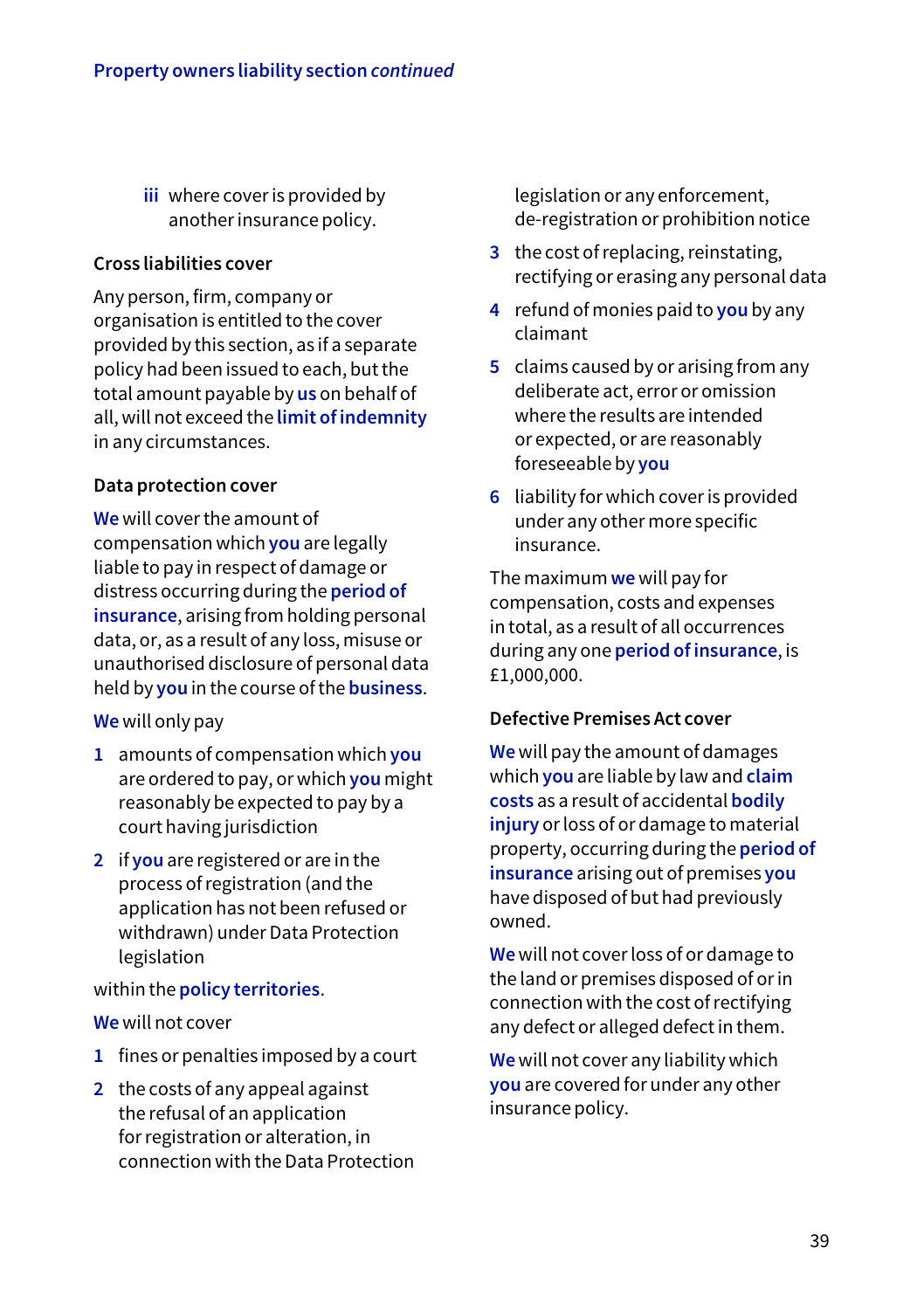#### **Manslaughter costs cover**

**We** will pay for **manslaughter costs**, as a result of any death occurring during the **period of insurance**, in circumstances where there is also a claim or potential claim against **you** or any of the **additional persons insured** for damages covered by this section.

**You** must obtain **our** prior consent to legal representation and **we** will only agree to payment on a fee basis agreed by **us**.

If a claim for damages is settled or withdrawn **we** will have no further liability other than for costs and expenses of legal representation incurred before the date of the claim payment.

If at any time a claim for damages remains unsettled and **you** wish to appeal against conviction, **we** will agree to costs and expenses of legal representation, if in the opinion of Counsel (appointed by mutual consent), an appeal is likely to succeed and the total amount of damages and claimants costs are likely to exceed the total cost of legal representation.

If **we** have consented to legal representation at court proceedings, **we** will also pay the legal costs of prosecution awarded against **you** in connection with the proceedings.

The most **we** will pay for **manslaughter costs**, during any one **period of insurance**, is £1,000,000.

**We** will not cover

**1** fines, penalties or awards of compensation imposed by a criminal court

- **2** costs and expenses of implementing any remedial order or publicity order
- **3** costs and expenses of an appeal against any fine, penalty, compensation award, remedial order or publicity order
- **4** costs and expenses incurred as a result of the failure to comply with any remedial order or publicity order
- **5** costs and expenses insured by any other policy
- **6** costs and expenses of any investigation or prosecution brought other than under the laws of the **policy territories**.

#### **Personal liability cover**

At **your** request, **we** will pay the amount of damages which any of **your** directors, partners or **employed person(s)** or their spouse or children are liable by law and **claim costs**, as a result of accidental

- **1 bodily injury**
- **2** loss of or damage to material property, not owned by or held in trust by **you** or them, or in **your** or their custody or control

 occurring during the **period of insurance**, incurred in a personal capacity during temporary visits anywhere in the world in connection with the **business**, other than

- **a** arising out of the ownership or occupation of land or buildings
- **b** where cover is provided under any other insurance
- **c** in circumstances which a Policy or section exclusion applies.
- <sup>40</sup> Defined terms are **highlighted in bold blue** *see page 6 and the start of each section of cover for their meanings*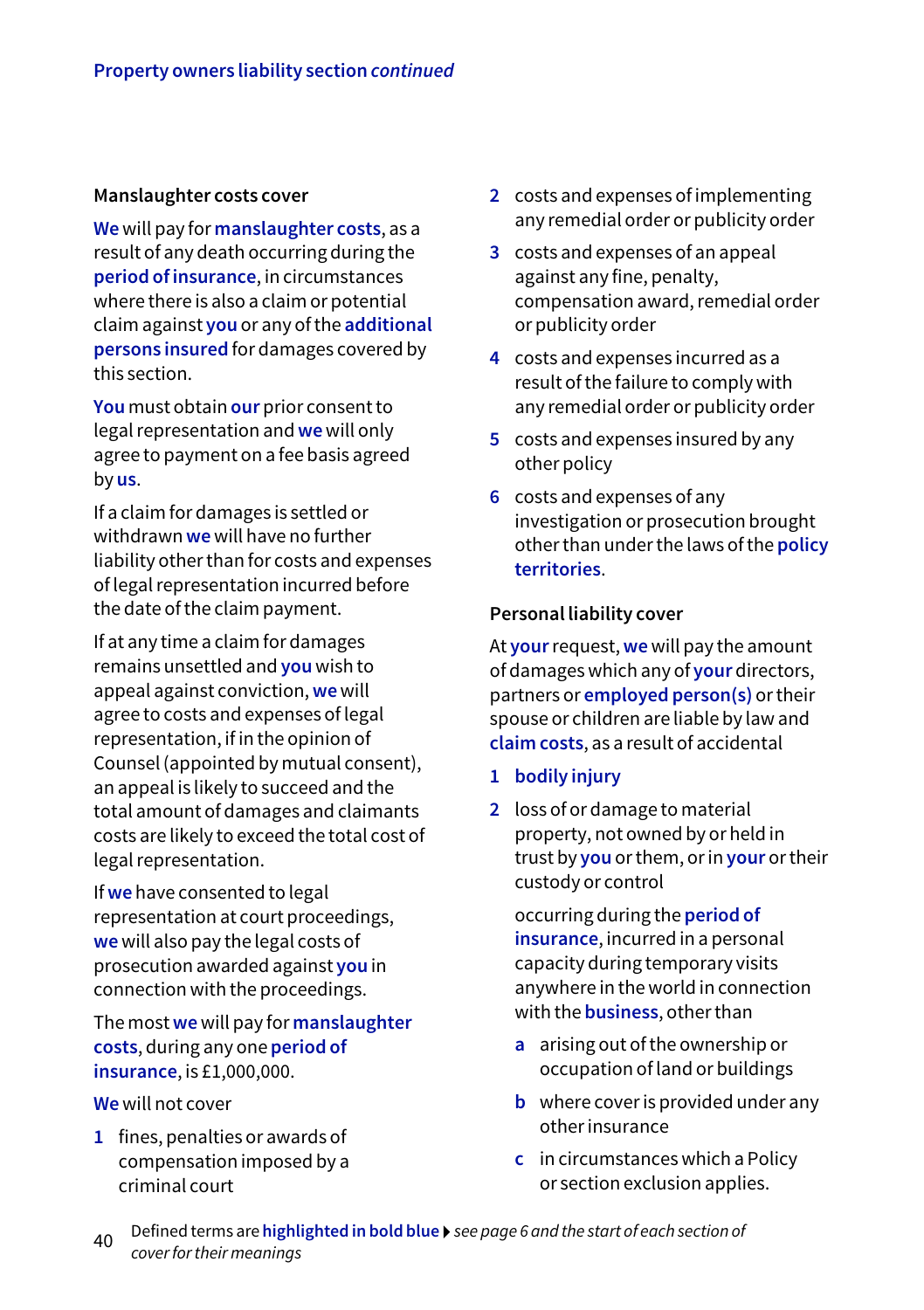### **Safety legislation defence cover**

**We** will pay for **safety legislation costs**, as a result of any **bodily injury** or loss of or damage to property occurring during the **period of insurance**, in circumstances where there is also a claim or potential claim against **you** or any of the **additional persons insured**, for damages covered by this section.

**You** must obtain **our** prior consent to legal representation and **we** will only agree to payment on a fee basis agreed by **us**.

If a claim for damages is settled or withdrawn **we** will have no further liability other than for costs and expenses of legal representation incurred before the date of the claim payment.

If at any time a claim for damages remains unsettled and **you** wish to appeal against conviction, **we** will agree to costs and expenses of legal representation, if in the opinion of Counsel (appointed by mutual consent), an appeal is likely to succeed and the total amount of damages and claimants costs are likely to exceed the total cost of legal representation.

If **we** have consented to legal representation at court proceedings, **we** will also pay the legal costs of prosecution awarded against **you** in connection with the proceedings.

The most **we** will pay for **safety legislation costs**, during any one **period of insurance**, is £1,000,000.

#### **We** will not cover

- **1** fines, penalties or awards of compensation imposed by a criminal court
- **2** costs and expenses of an appeal against improvement or prohibition notices
- **3** costs and expenses on indictment for manslaughter, corporate manslaughter, corporate homicide or culpable homicide, other than **safety legislation costs** already incurred
- **4** costs and expenses insured by any other policy
- **5** costs and expenses of any investigation or prosecution brought other than under the laws of the **policy territories**.

## **Limit of cover**

The most **we** will pay for the total of all damages arising from one **event** is the **limit of indemnity**.

The **limit of indemnity** is also the most **we** will pay for all damages as a result of all occurrences during any one **period of insurance** caused or originating from

- **1 pollution and contamination** and/or
- **2 terrorist act**.

If **we** cover more than one person, firm, company or organisation, **our** liability to all, as a result of one **event**, will not be more than the **limit of indemnity**.

**We** will pay **claim costs** in addition to the **limit of indemnity**.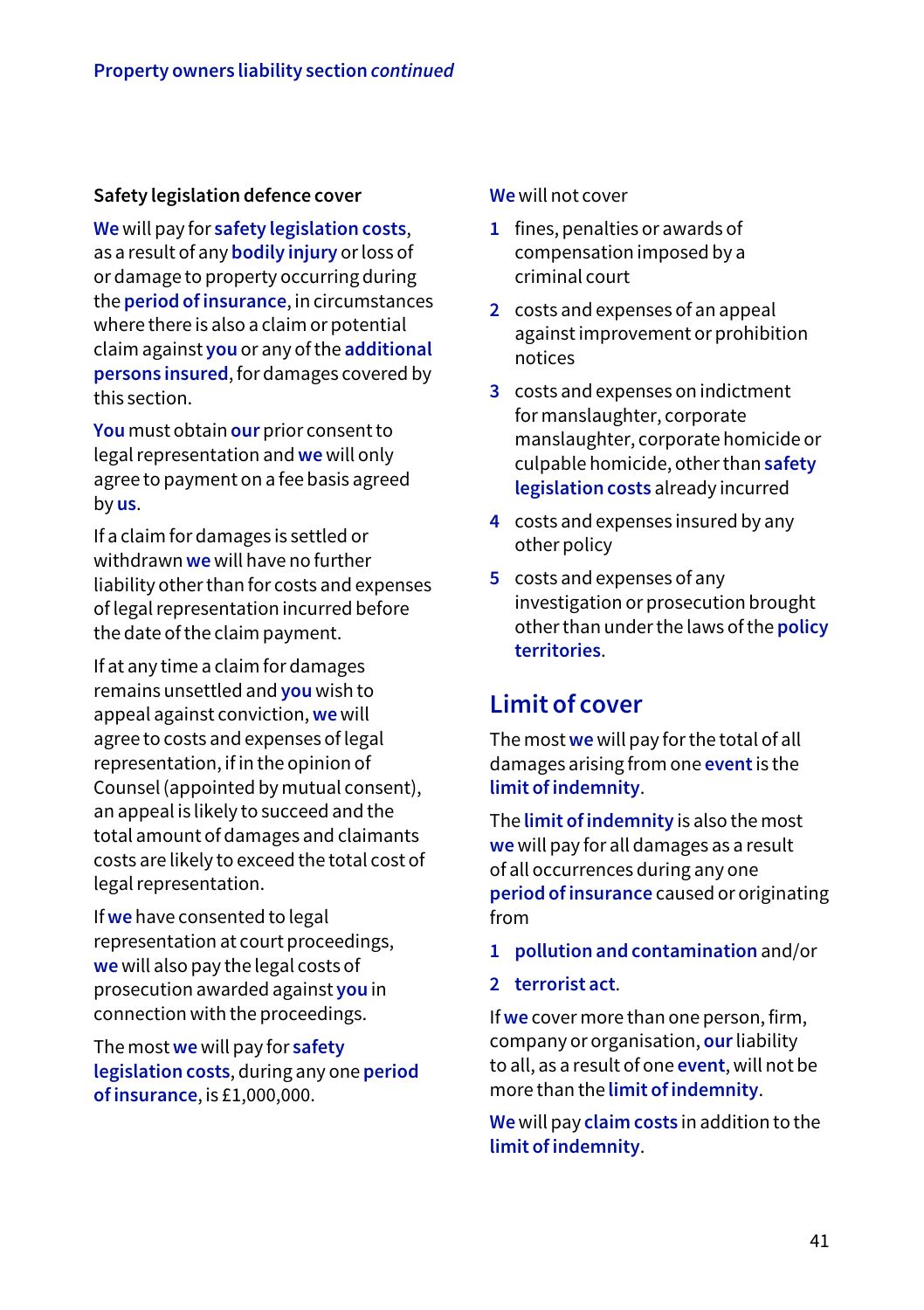As a result of any claim or claims **we** may at any time pay the **limit of indemnity**, after deducting any amounts already paid, or any lesser amount for which a settlement can be made. **We** will not then be liable to make any further payment except for **claim costs** incurred before the date of the claim payment.

## **What is not covered** ✘

#### **Aircraft and watercraft exclusion**

**We** will not cover legal liability arising from **you** owning, possessing or using any

- **1** aircraft
- **2** watercraft or hovercraft (except watercraft less than 8 metres in length or any hand propelled boat or pontoon).

#### **Asbestos exclusion**

**We** will not cover legal liability in any way arising from or contributed to by

- **1** inhalation or ingestion of **asbestos**
- **2** exposure to or fear of the consequences of exposure to **asbestos**
- **3** the presence of **asbestos** in any property or on land
- **4** investigating, managing, removing, controlling or remediation of **asbestos**.

## **Contractual liability exclusion**

**We** will not cover **contractual liability**, liquidated damages or any contractual fines or amounts payable under penalty clauses.

## **Electronic data exclusion**

**We** will not cover claims caused by or arising from

- **1** authorised or unauthorised transmission of **electronic data**
- **2** the content of any website, **your** email, intranet or extranet
- **3** loss, distortion, erasure, corruption or alteration of **electronic data** or any loss of use resulting in reduction of functionality
- **4** failure of electronic, electromechanical data processing or electronically controlled equipment or **electronic data** to correctly recognise any given date or to process data or to operate properly due to failure to recognise any given date.

## **Employee injury exclusion**

**We** will not cover **bodily injury** sustained by any **employed persons** arising out of and in the course of their employment with **you**.

#### **Excess exclusion**

**We** will not cover the **excess** shown in **your** schedule. **You** will have to pay the **excess** for loss of or damage to property and this will apply to each **event**.

## **Foreign manual work exclusion**

**We** will not cover legal liability arising outside the **policy territories**, except as a result of temporary visits by people ordinarily resident within the **policy territories** provided there is no manual work involved.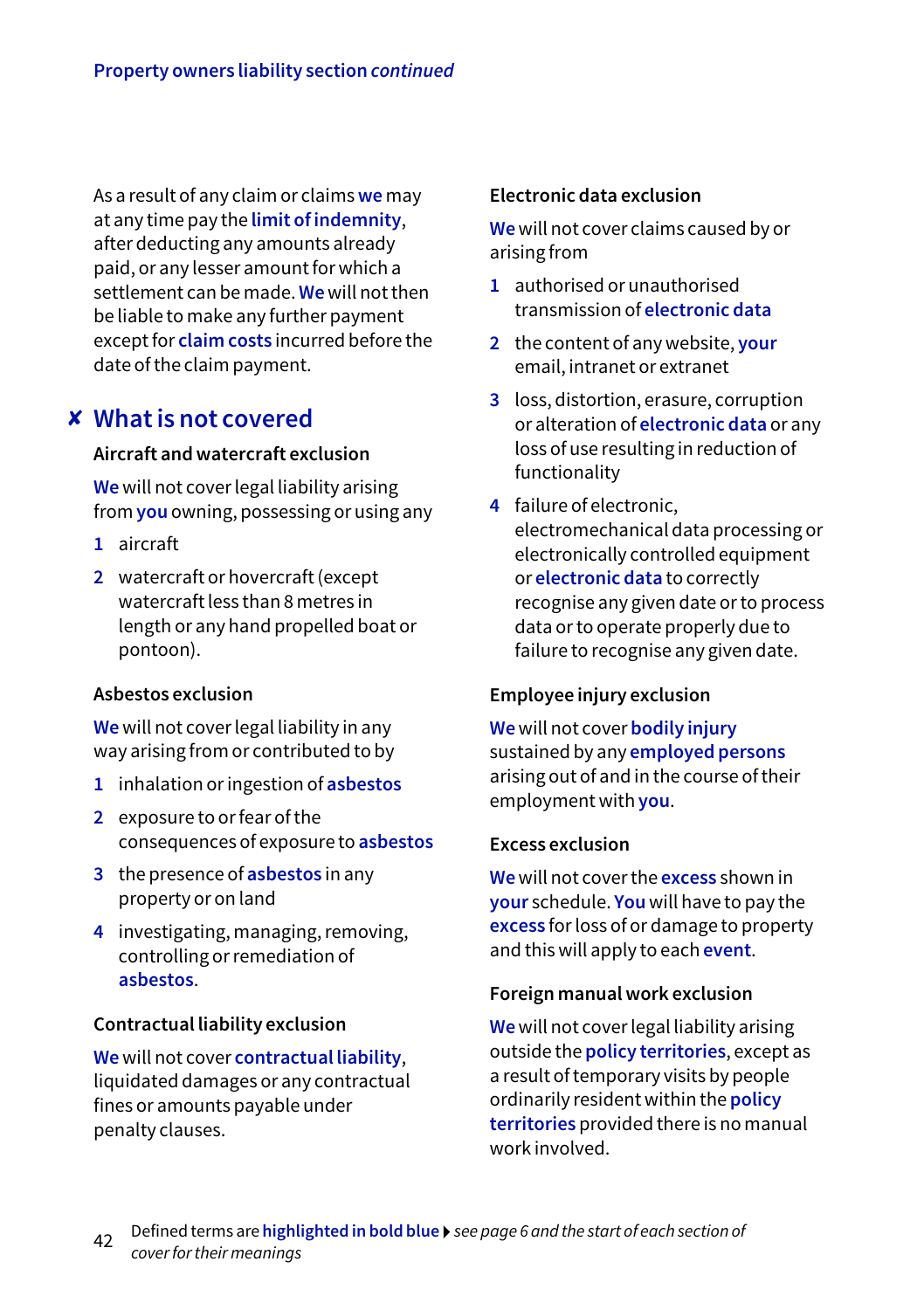## **Managing agents professional risk exclusion**

**We** will not cover legal liability arising out of

- **1** loss of or damage to
- **2** any act, error, omission or fault in the service or duties which **you** provide or contract to undertake as agent for

property let or managed or any property for which **you** are responsible.

### **Pollution and contamination exclusion**

**We** will not cover legal liability arising from **pollution or contamination**, other than caused by a sudden and unexpected incident which takes place at a specific time and place during the **period of insurance**. All **pollution or contamination** which arises out of one incident will be considered to have happened at the time the incident takes place.

#### **Property under your control exclusion**

**We** will not cover loss or damage to property owned by **you** or which is held in **your** care, custody or control.

But **we** will cover

- **1** premises which are leased, let, rented, hired or lent to **you**, as long as a tenancy or other agreement does not
	- **a** result in **contractual liability**
	- **b** say that loss or damage must be insured under a property insurance policy arranged by **you** or on **your** behalf
- **2** premises including contents which are not owned or rented by **you**, where **you** are temporarily carrying out work in connection with the **business**
- **3 employed person(s)** or visitors vehicles or effects while on **your** premises.

### **Radioactive contamination exclusion**

**We** will not cover any claims caused by or arising from any type of nuclear radiation, nuclear material, nuclear waste, nuclear reaction or radioactive contamination.

### **Road Traffic Act exclusion**

**We** will not cover legal liability arising out of the ownership, possession or use by **you** or on **your** behalf or use by any of the **additional persons insured** of any motor vehicle, trailer or mobile plant in circumstances where compulsory insurance or security is required by Road Traffic Legislation.

### **War risk exclusion**

**We** will not cover claims caused by or arising from war, invasion, act of foreign enemy hostilities (whether war is declared or not), civil war, rebellion, revolution, insurrection or military or usurped power or confiscation or nationalisation or requisition, or loss of or damage to property by or under the order of any government or public or local authority.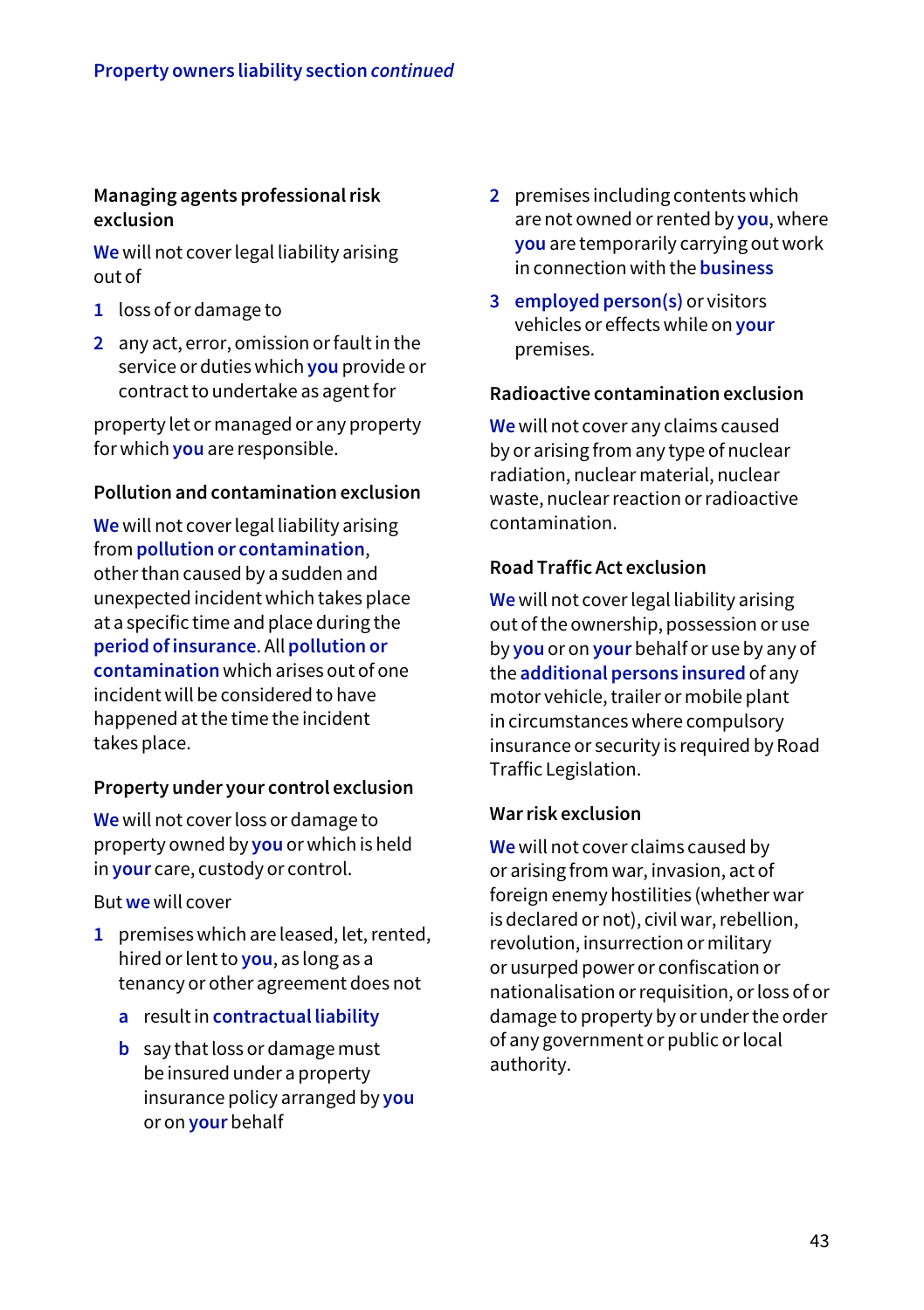## **Section condition**

These conditions of cover apply only to this section. **You** must comply with the following conditions to have the full protection of **your policy**.

Conditions may specify circumstances whereby non-compliance will mean that **you** will not receive payment for a claim. However **you** will be covered and **we** will pay **your** claim if **you** are able to prove that the non-compliance with these conditions could not have increased the risk of the loss which actually occurred in the circumstances in which it occurred.

### **Non-contribution (other insurance) condition**

**We** will not cover any amount which is insured by any other policy, except for any amount beyond that payable under the other policy within the **limit of indemnity**.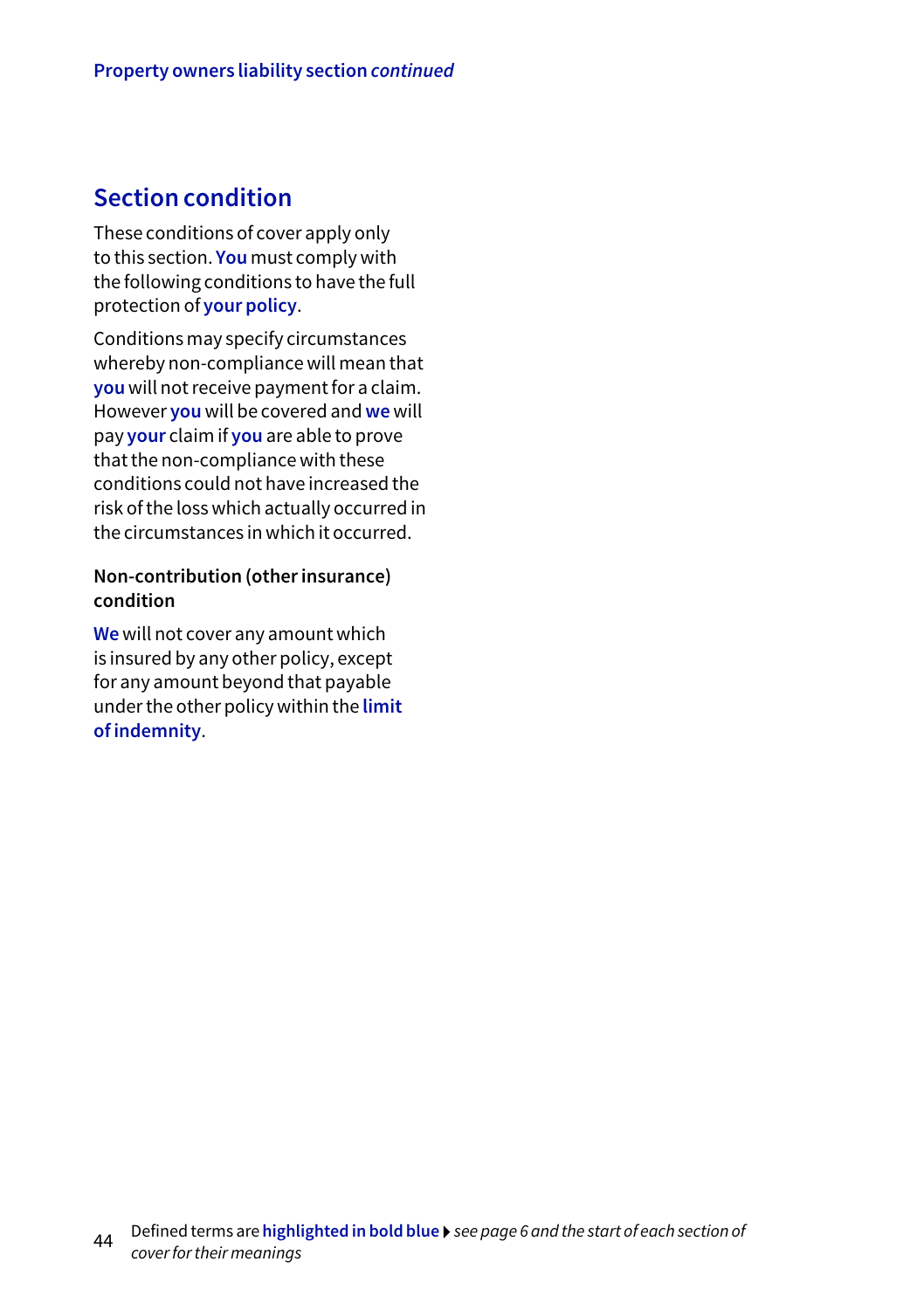# **Employers' liability section**

### **Contents of this section**

| Meanings of defined terms | 45 |
|---------------------------|----|
| What is covered           | 46 |
| Limit of cover            | 48 |
| What is not covered       | 49 |
| <b>Section conditions</b> | 49 |

**Your** schedule will show if this section is covered.

## **Meanings of defined terms**

**You** can find the meanings for words in bold blue on page 6. There are some words that may only appear in this section or are defined differently and their meanings are shown here.

## **Additional persons insured**

- **1** The personal representative of any deceased person entitled to the cover provided by this section but only in respect of liability incurred by the deceased person.
- **2** At **your** request
	- **a** any principal for whom **you** are completing a contract for the performance of work, to the extent required by the contract conditions
	- **b** any director or **employed person** of **yours** in connection with the **business**
	- **c** any officer or member whilst undertaking their duties in connection with **your**
		- **i** canteen, sports, social, educational or welfare organisations
		- **ii** fire, security, first aid, medical or ambulance services
	- **d** any director or officer of **yours** for whom private work is undertaken by any **employed person(s)**, with **your** prior consent.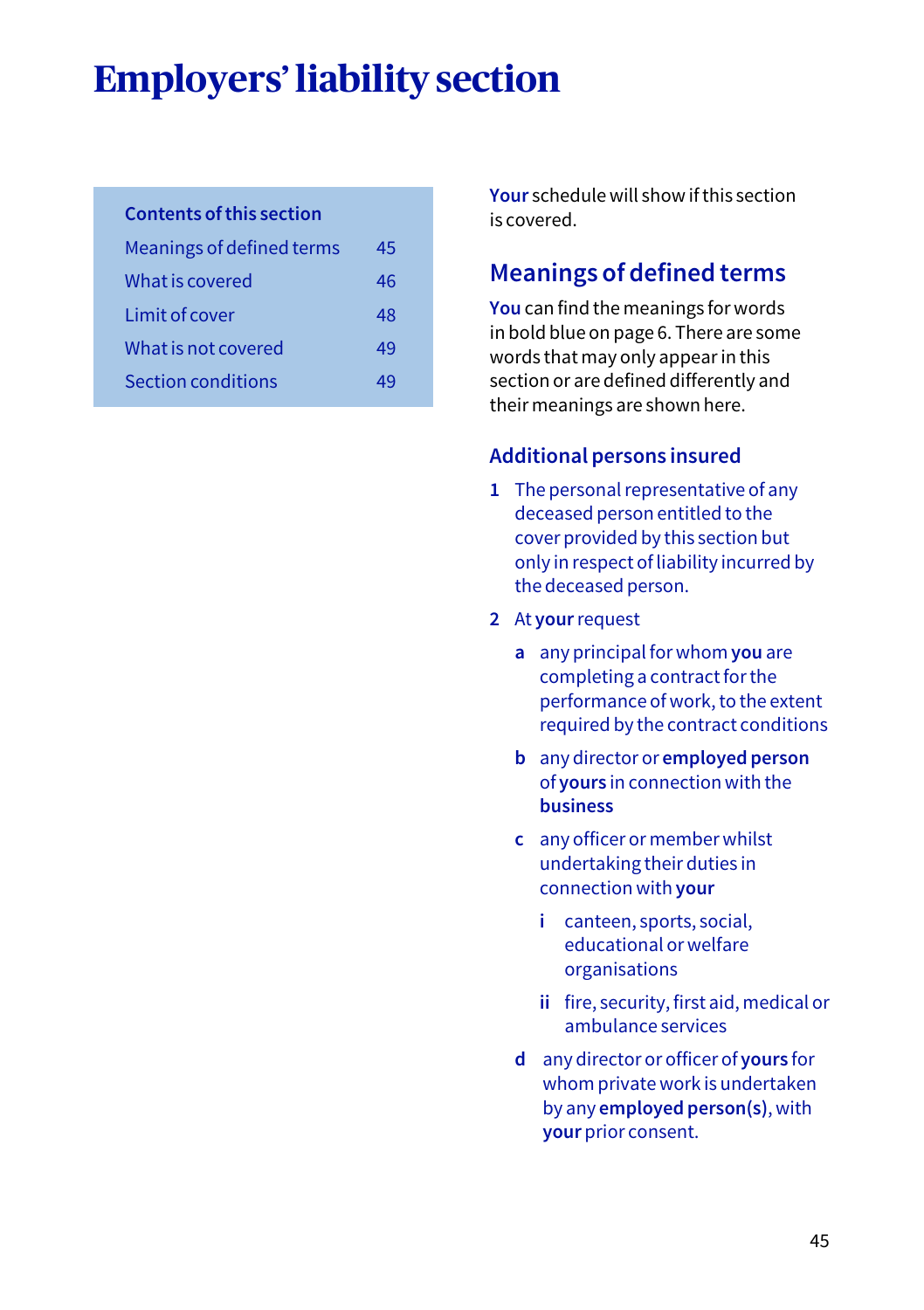## **Bodily injury**

Death, bodily injury, illness or disease.

## **Claim costs**

#### Costs and expenses

- **1** of any claimant, which **you** or any of the **additional persons insured**  become legally liable to pay
- **2** incurred with **our** prior written consent, to investigate or defend a claim against **you** or any of the **additional persons insured** and this will include solicitors fees at
	- **a** any coroner's inquest or fatal accident inquiry
	- **b** summary court proceedings.

## **Contractual liability**

Legal liability assumed by **you** under the express or intended terms of any contract or agreement that restrict **your** right of recovery, or increase **your** legal liability beyond that applicable in the absence of those terms.

## **Limit of indemnity**

The amount shown in **your** schedule as the limit of indemnity.

## **Manslaughter costs**

Costs and expenses of legal representation in connection with any criminal inquiry into, or court proceedings brought for manslaughter, corporate manslaughter, corporate homicide or culpable homicide.

## **Safety legislation costs**

Costs and expenses of legal representation in connection with an alleged breach of statutory duty under Health and Safety legislation enacted within the **policy territories**.

## **Terrorist act**

Any act of a person or group directed towards the overthrowing or influencing of any government or putting any section of the public in fear by threat, force or violence or other means.

## **What is covered** ✓

### **Awards of damages cover**

**We** will pay the amount of damages for which **you**, or any of the **additional persons insured** are legally liable to pay as a result of **bodily injury** to any **employed person(s)** caused within the **policy territories** during the **period of insurance** in connection with the **business**.

#### **Claim costs cover**

**We** will pay **claim costs** in connection with a claim for which an award of damages is paid or may be payable under this section, but **we** will not cover **claim costs** for any part of a claim not covered by this section.

### **Compensation for court attendance cover**

**We** will compensate **you** at the rate of £250 per day for each day that **your** attendance is required at court, if **we** request any director, partner or **employed person(s)** to attend as a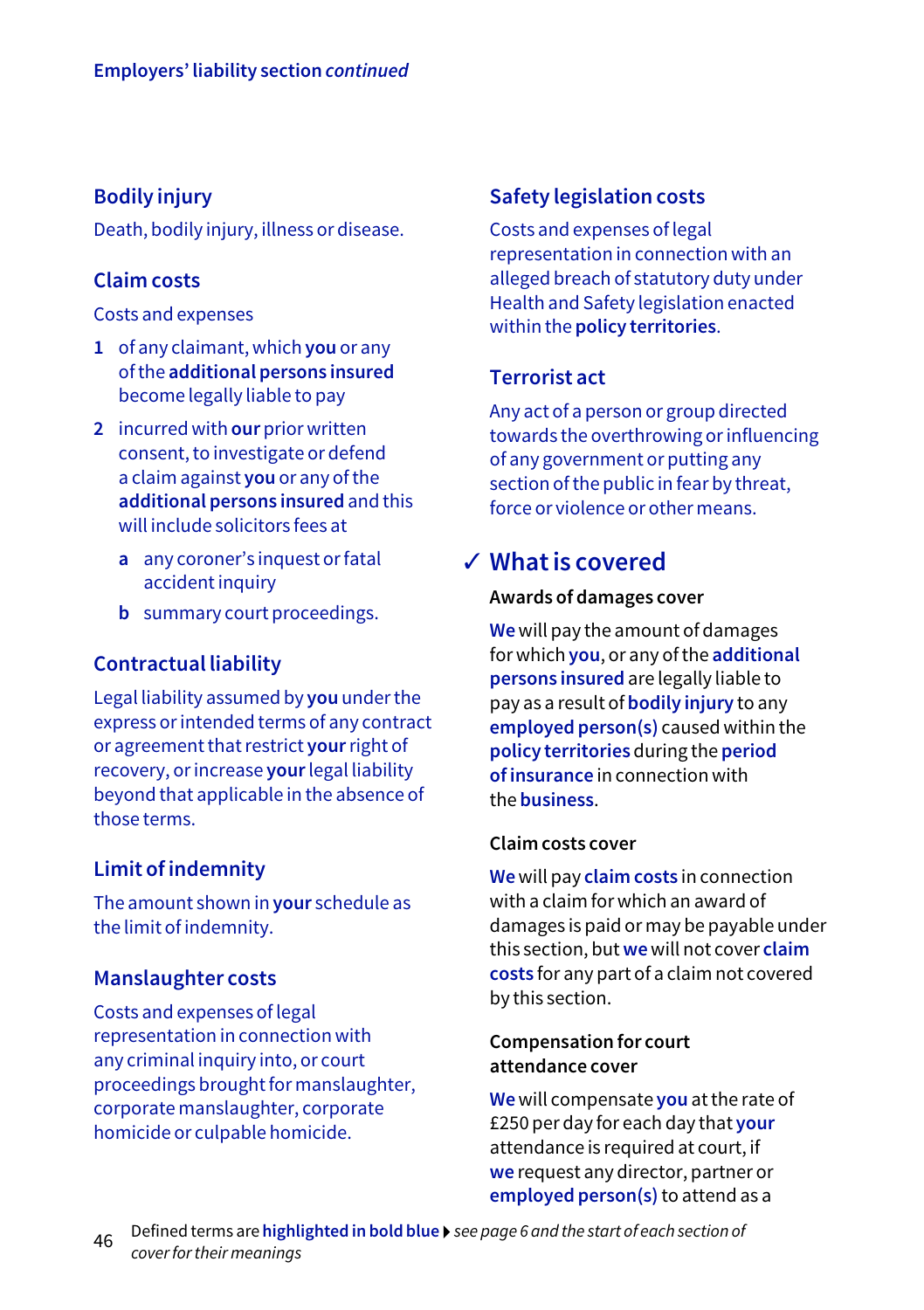witness in connection with a claim, for which an award of damages is paid or may be payable under this section.

### **Manslaughter costs cover**

**We** will pay for **manslaughter costs**, as a result of any death occurring during the **period of insurance**, in circumstances where there is also a claim or potential claim against **you** or any of the **additional persons insured** for damages covered by this section.

**You** must obtain **our** prior consent to legal representation and **we** will only agree to payment on a fee basis agreed by **us**.

If a claim for damages is settled or withdrawn, **we** will have no further liability other than for costs and expenses of legal representation incurred before the date of the claim payment.

If at any time a claim for damages remains unsettled and **you** wish to appeal against conviction, **we** will agree to costs and expenses of legal representation, if in the opinion of Counsel (appointed by mutual consent), an appeal is likely to succeed and the total amount of damages and claimants costs are likely to exceed the total cost of legal representation.

If **we** have consented to legal representation at court proceedings, **we** will also pay the legal costs of prosecution awarded against **you** in connection with the proceedings.

The most **we** will pay for **manslaughter costs**, during any one **period of insurance**, is £1,000,000.

#### **We** will not cover

- **1** fines, penalties or awards of compensation imposed by a criminal court
- **2** costs and expenses of implementing any remedial order or publicity order
- **3** costs and expenses of an appeal against any fine, penalty, compensation award, remedial order or publicity order
- **4** costs and expenses incurred as a result of the failure to comply with any remedial order or publicity order
- **5** costs and expenses insured by any other policy
- **6** costs and expenses of any investigation or prosecution brought other than under the laws of the **policy territories**.

#### **Safety legislation defence cover**

**We** will pay for **safety legislation costs**, as a result of any **bodily injury** occurring during the **period of insurance**, in circumstances where there is also a claim or potential claim against **you** or any of the **additional persons insured**, for damages covered by this section.

**You** must obtain **our** prior consent to legal representation and **we** will only agree to payment on a fee basis agreed by **us**.

If a claim for damages is settled or withdrawn, **we** will have no further liability other than for costs and expenses of legal representation incurred before the date of the claim payment.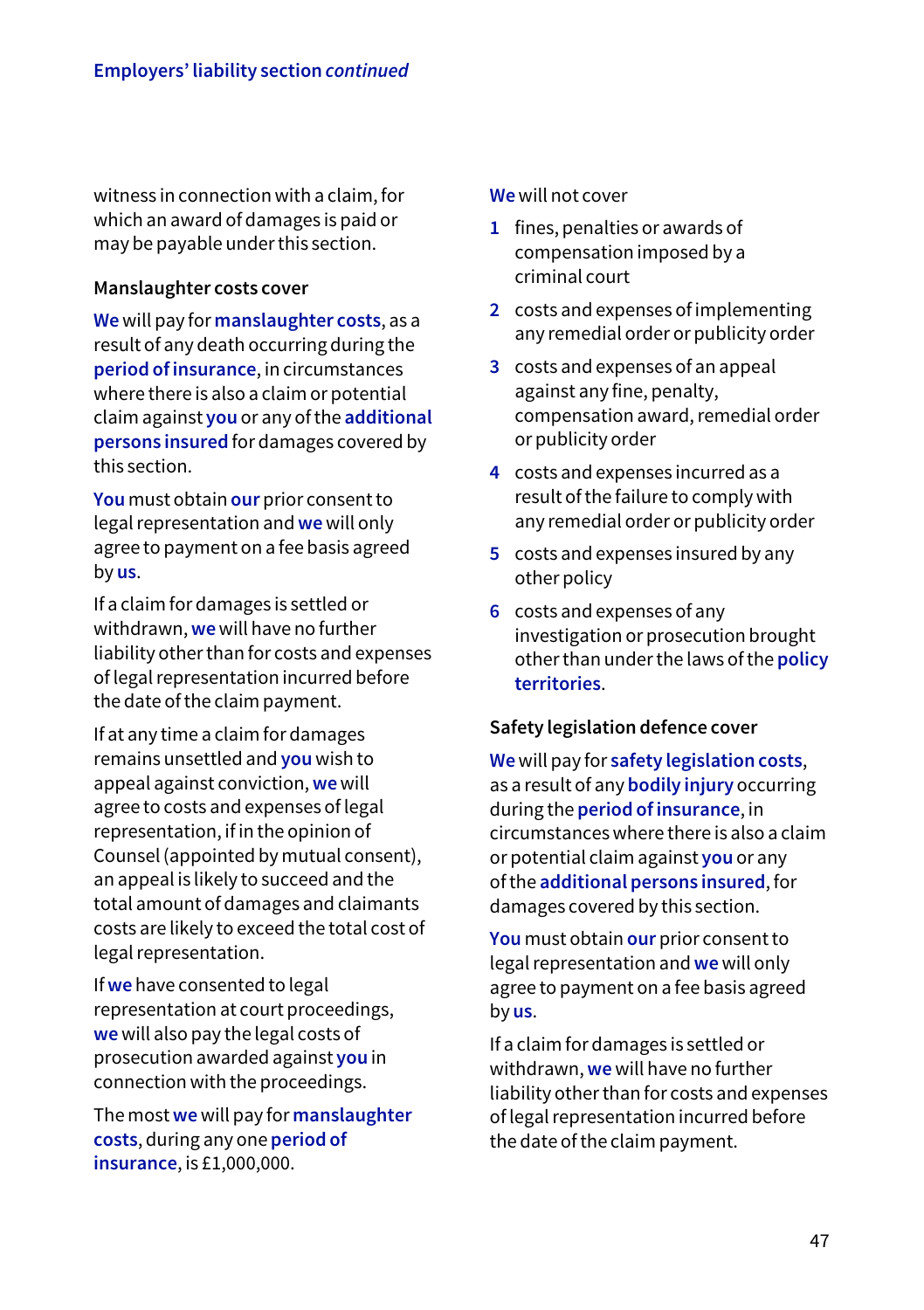If at any time a claim for damages remains unsettled and **you** wish to appeal against conviction, **we** will agree to costs and expenses of legal representation, if in the opinion of Counsel (appointed by mutual consent), an appeal is likely to succeed and the total amount of damages and claimants costs are likely to exceed the total cost of legal representation.

If **we** have consented to legal representation at court proceedings, **we** will also pay the legal costs of prosecution awarded against **you** in connection with the proceedings.

The most **we** will pay for **safety legislation costs**, during any one **period of insurance**, is £1,000,000.

**We** will not cover

- **1** fines, penalties or awards of compensation imposed by a criminal court
- **2** costs and expenses of an appeal against improvement or prohibition notices
- **3** costs and expenses on indictment for manslaughter, corporate manslaughter, corporate homicide or culpable homicide, other than **safety legislation costs** already incurred
- **4** costs and expenses insured by any other policy
- **5** costs and expenses of any investigation or prosecution brought other than under the laws of the **policy territories**.

## **Unsatisfied court judgements cover**

**We** will, at **your** request, pay to an **employed person** or their legal personal representatives, the amount of any judgement for damages and any costs awarded that remain unsatisfied, resulting from **bodily injury** to the **employed person** caused during the **period of insurance** and arising out of and in the course of employment by **you** in connection with the **business**, provided that

- **1** the judgement for damages is
	- **a** obtained in a court of law within the **policy territories**
	- **b** obtained against a party registered or resident within the **policy territories**
	- **c** not obtained against **you**
- **2** there is no appeal outstanding

if any payment is made under the terms of this cover, the **employed person** or their legal personal representatives must assign the judgement to **us**.

## **Limit of cover**

The most **we** will pay for the total of all damages and **claims costs** is the **limit of indemnity** A or B. The **limit of indemnity** will apply to

- **1** any one claim, or
- **2** any series of claims by one or more of the **employed person(s)** arising from one occurrence.

**Limit of indemnity** A will apply unless the occurrence arises directly or indirectly in connection with **terrorist act**.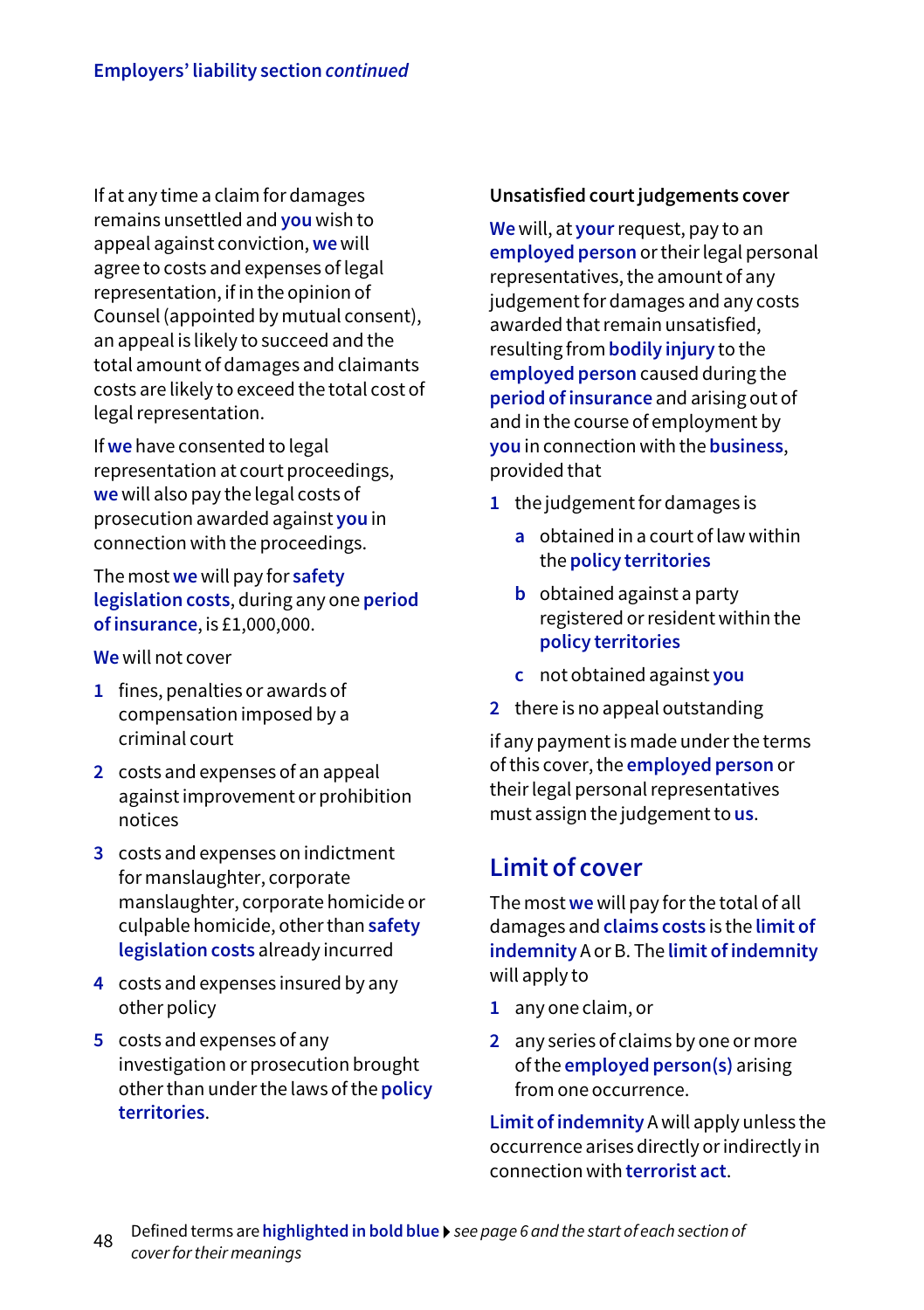**Limit of indemnity** B will apply to any occurrence arising directly or indirectly in connection with **terrorist act**.

As a result of any claim or claims, **we** may at any time pay the **limit of indemnity**, after deducting any amounts already paid, or any lesser amount for which a settlement can be made.

**We** will not then be liable to make any further payment as a result of the claim or claims, except for **claim costs** incurred before the date of the claim payment.

## **What is not covered** ✘

## **Radioactive contamination exclusion**

**We** will not cover any claims caused by or arising from any type of nuclear radiation, nuclear material, nuclear waste, nuclear reaction or radioactive contamination in respect of

- **1 contractual liability**
- **2** the liability of any principal for whom **you** are completing the contract.

## **Road Traffic Act exclusion**

**We** will not cover legal liability for **bodily injury** to an **employed person** in circumstances where it is necessary to arrange compulsory motor insurance or security, under any Road Traffic Legislation.

## **Section conditions**

These conditions of cover apply only to this section. **You** must comply with the following conditions to have the full protection of **your policy**.

Conditions may specify circumstances whereby non-compliance will mean that **you** will not receive payment for a claim. However **you** will be covered and **we** will pay **your** claim if **you** are able to prove that the non-compliance with these conditions could not have increased the risk of the loss which actually occurred in the circumstances in which it occurred.

If **you** are unsure about any of these conditions or whether **you** need to notify **us** about any matter, please contact **us**.

## **Non-contribution (other insurance) condition**

**We** will not cover any amount which is insured by any other policy, except for an amount beyond that payable under the other policy, within the **limit of indemnity**.

## **Right of recovery condition**

The cover provided under this section is in line with any law relating to the compulsory insurance of liability to people employed within the **policy territories**. **You** must repay **us** all amounts **we** pay, which **we** would not have been liable to pay but for the law.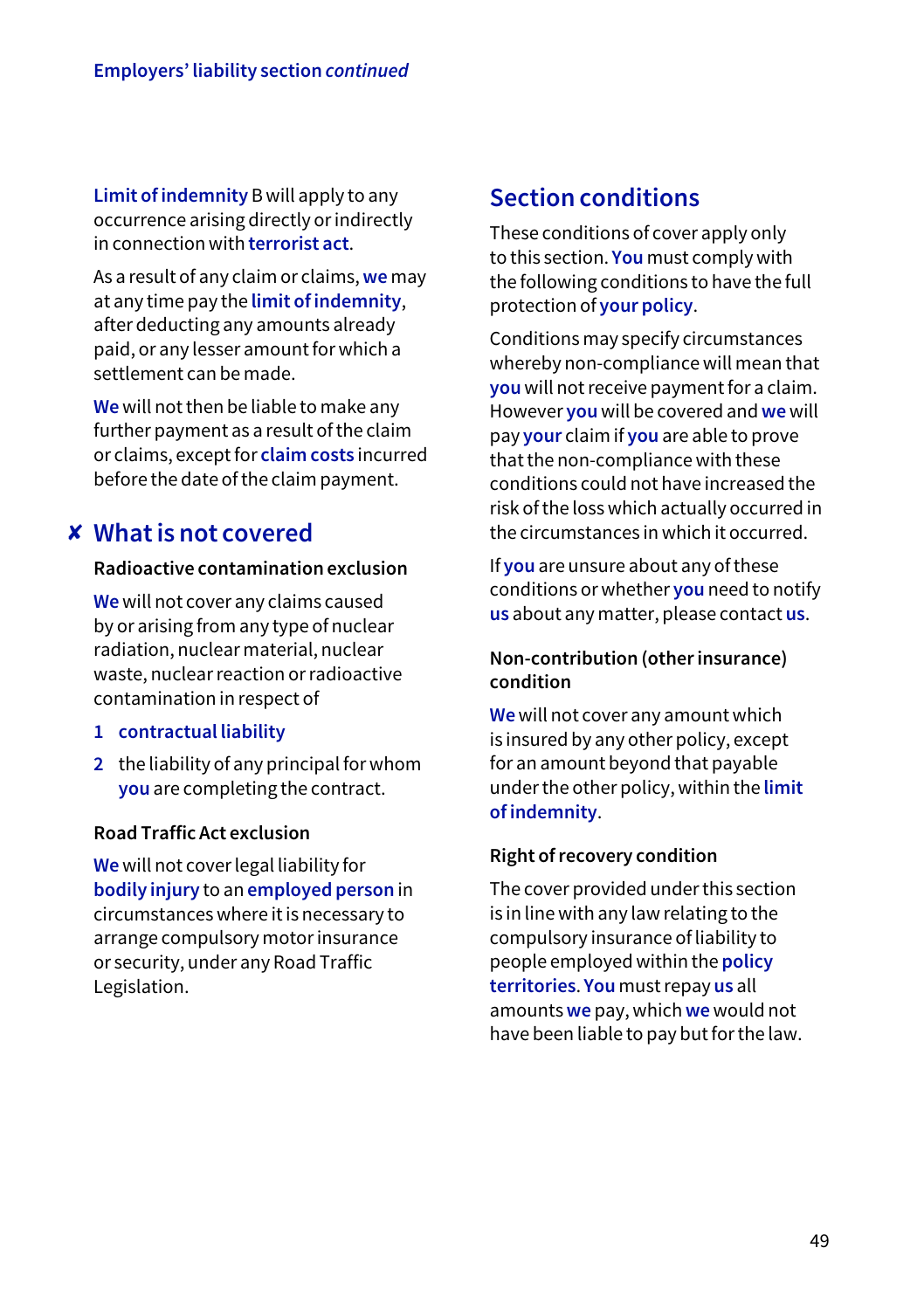# **Terrorism insurance section**

### **Contents of this section**

| Meanings of defined terms | 50 |
|---------------------------|----|
| What is covered           | 52 |
| What is not covered       | 52 |
| <b>Section conditions</b> | 55 |

**Your** schedule will show if this section is covered.

## **Meanings of defined terms**

**You** can find the meanings for words in bold blue on page 6. There are some words that may only appear in this section or are defined differently and their meanings are shown here.

### **Consequential loss**

Loss, resulting from interruption of or interference with the **business** as a result of **damage** to property used by **you**, at the **property**, for the purpose of the **business**.

#### **Computer systems**

Computer or other equipment or component or system or item which processes, stores, transmits or receives **data**.

#### **Damage**

Accidental loss or destruction or damage.

## **Data**

Any data of any sort whatever, including without limitation tangible or intangible data, and any programs or software, bandwidth, cryptographic keys, databases, documents, domain names or network addresses or anything similar, files, interfaces, metadata, platforms, processing capability, storage media, transaction gateways, user credentials, websites, or any information whatever.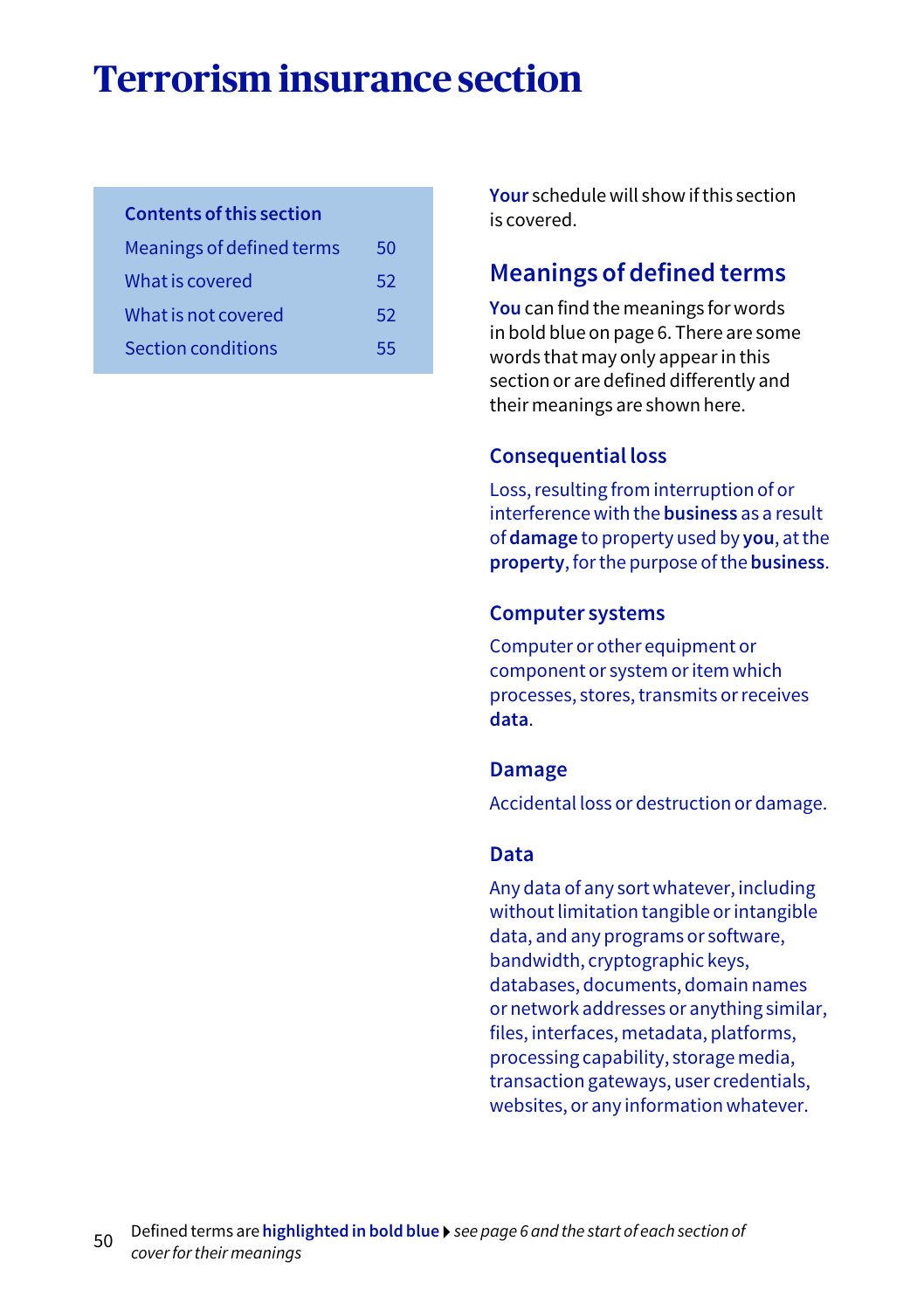## **Denial of service attack**

Any actions or instructions constructed or generated with the ability to damage, interfere with or otherwise affect the availability or performance of networks, network services, network connectivity or **computer systems**. Denial of service attacks include, but are not limited to, the generation of excess traffic into network addresses, the exploitation of system or network weaknesses, the generation of excess or non-genuine traffic between and amongst networks and the procurement of such actions or instructions by other **computer systems**.

## **Hacking**

Unauthorised access to any **computer systems** whether **your** property or not.

## **Phishing**

Any access or attempted access to **data** made by means of misrepresentation or deception.

## **Private individual**

Any person other than

- **1** a company, association or partnership
- **2** a trustee or body of trustees where insurance is arranged under the terms of a trust
- **3** a person who owns residential property for the purpose of a business as a sole trader
- **4** a person who owns residential property of which in excess of 20% is commercially occupied
- **5** an executor of a will

#### **Where**

- **(i)** The residential property is occupied by a trustee, executor of a will or a sole trader as a private residence and the property is not a block of flats then each will be classified as a private individual in respect of that property.
- **(ii)** More than one person is named on the **policy** but each is a private individual, or one of the parties named is a financial interest that has simply had their interest noted then the **policy** will be classified as being in the name of a private individual.

## **Terrorism**

For risks located in England, Wales and Scotland except for residential property insured in the name of a **private individual**.

Acts of persons acting on behalf of, or in connection with, any organisation which carries out activities directed towards the overthrowing or influencing, by force or violence, of Her Majesty's Government in the United Kingdom or any other government de jure or de facto.

For risks located in the Channel Islands and Isle of Man and for residential property located in England, Wales and Scotland insured in the name of a **private individual**.

An act of any person(s) acting on behalf of or in connection with any organisation which carries out activities directed towards the overthrowing or influencing by force or violence of any government de jure or de facto.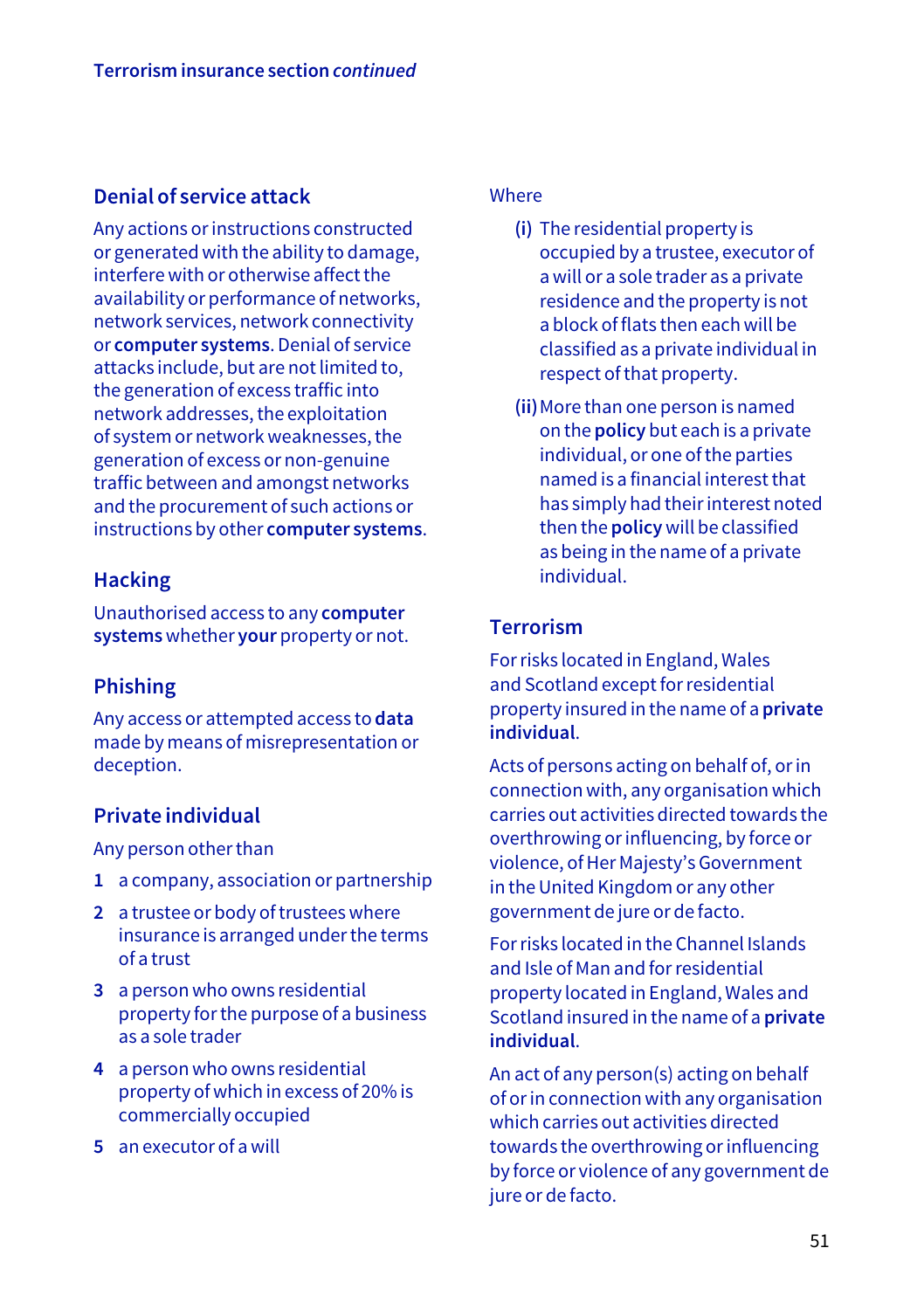## **Virus or similar mechanism**

Program code, programming instruction or any set of instructions constructed with the purpose and ability, or purposely used, to damage, interfere with, adversely affect, infiltrate or monitor computer programs, **computer systems**, **data** or operations, whether involving self-replication or not. The meaning of virus or similar mechanism includes but is not limited to trojan horses worms and logic bombs and the exploitation of bugs or vulnerabilities in a computer program to damage, interfere with, adversely affect, infiltrate or monitor as above.

## **What is covered** ✓

**We** will extend the cover provided under the following sections, where **your** schedule shows these as covered, to include **damage** caused by **terrorism**.

- **1** Buildings
- **2** Rental income
- **3** Landlord's contents

All losses arising within 72 hours caused by **terrorism** during the **period of insurance** will be treated as one loss and **you** can decide when the 72 hour period starts as covered by this section, provided that all **damage** occurs within the **period of insurance** and that no two periods overlap.

## **What is not covered** ✘

## **Applicable to all locations Excluded property exclusion**

**We** will not cover **you** for any losses directly or indirectly caused by or resulting from loss, destruction or damage to any

- **1** property located outside England, Wales and Scotland, the Channel Islands and the Isle of Man and property in the territorial seas adjacent thereto as defined by the Territorial Seas Act 1987
- **2** nuclear installation or nuclear reactor
- **3** property which is specifically excluded elsewhere in this **policy**.

### **Other insurances exclusion**

**We** will not cover **you** for any property which is insured by or would but for the existence of this **policy**, be insured by any form of transit, aviation or marine policy.

**Applicable to risks in England, Wales and Scotland only and where the risks are not residential property insured in the name of a private individual**

## **Electronic risks exclusion**

**We** will not cover any losses directly or indirectly caused by contributed to by or arising from or occasioned by or resulting from

- **1** damage to or the destruction of any **computer systems**
- **2** any alteration, modification, distortion, erasure or corruption of **data**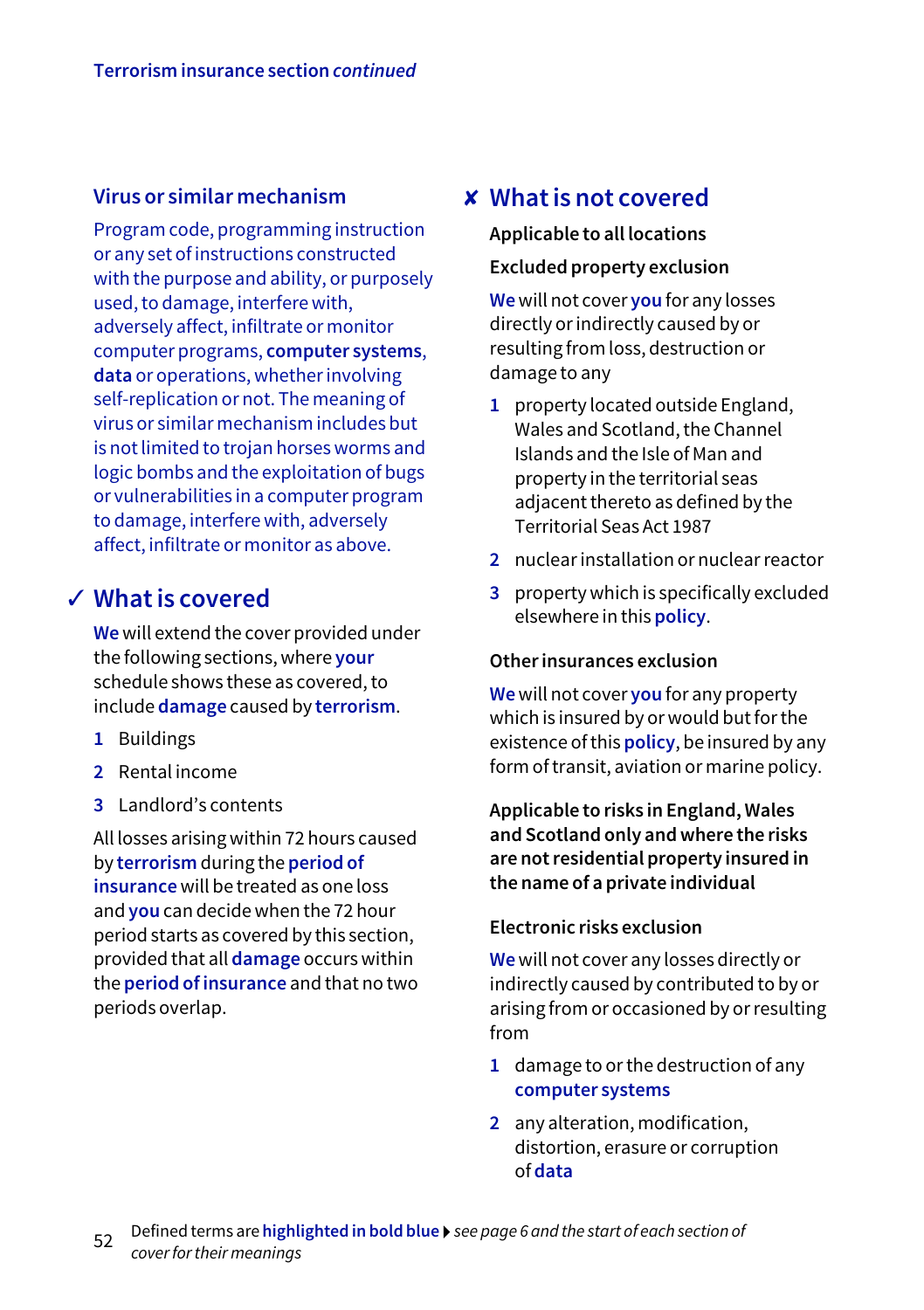in each case whether **your** property or not, where such loss is directly or indirectly caused by or contributed to by or arising from or occasioned by or resulting from **virus or similar mechanism** or **hacking** or **phishing** or **denial of service attack**.

But this exclusion will not apply where the loss

**A)** results directly from fire, explosion, flood, escape of water from any tank, apparatus or pipe (including any sprinkler system), impact of aircraft or any aerial devices or articles dropped from them, impact of any sea going or water going vessel or of any vehicle whatsoever or of any goods or cargo carried in or on such a vessel or vehicle, destruction of, damage to or movement of buildings or structures, plant or machinery other than any **computer systems**

#### and

- **B)** comprises
	- **a** the cost of reinstatement, replacement or repair in respect of **damage** to or destruction of property insured by **you** and/or
	- **b consequential loss** suffered directly by **you** as a direct result of either **damage** or destruction to property insured by **you** at a location covered by this **policy** or as a direct result of denial, prevention or hindrance of access to a location where property insured by **you** is covered by this **policy** as a result of **damage** caused by **terrorism** to property which is within one mile of the location.

However, under **A)** and **B)** above **we** will not cover **you** for any losses caused by **terrorism** where the organisation involved or any persons acting on behalf of or in connection with that organisation are controlled by, acting on behalf of or part of any de jure or de facto government of any nation, country or state.

Subject only to the proviso set out in **C)** below, the following property is specifically excluded from the cover provided under **A)** and **B)** above

**(i)** money, currency, electronic cryptographic or virtual currency including Bitcoin or anything similar, negotiable or nonnegotiable instruments, financial securities or any financial instrument of any sort whatever

and.

- **(ii) data**.
- **C)** However, in circumstances where loss otherwise falling within this section results indirectly from any alteration, modification, distortion, erasure or corruption of **data** because the occurrence of a peril or perils detailed under **A)** above results from any alteration, modification, distortion, erasure or corruption of **data** then notwithstanding **(ii)** above, such loss shall nonetheless be covered.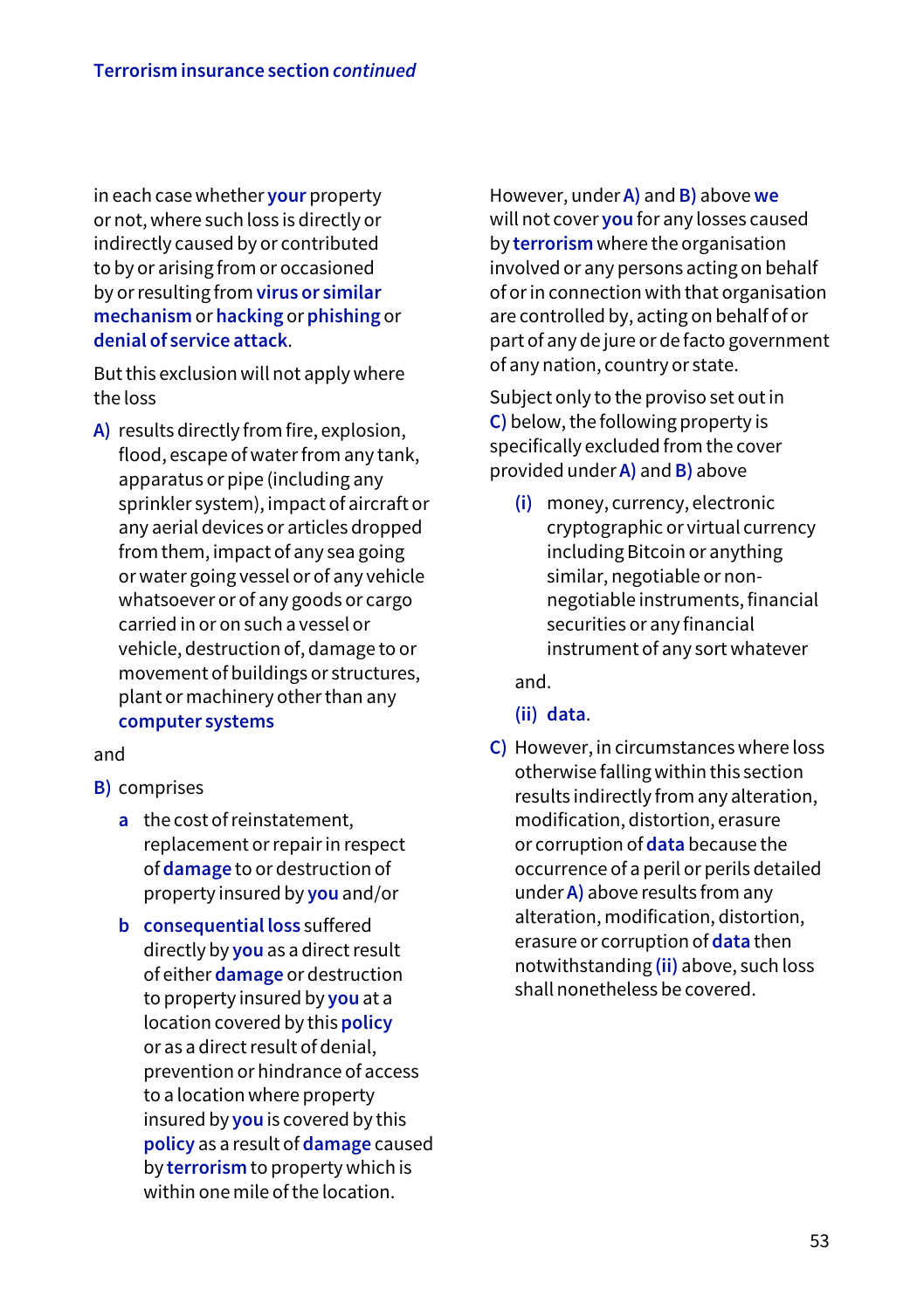#### **War risks exclusion**

**We** will not cover any claims caused by or happening through riot, civil commotion, war, invasion, act of foreign enemy, hostilities (whether war is declared or not), civil war, rebellion, revolution, insurrection or military or usurped power.

**Applicable to risks in the Channel Islands and Isle of Man and to residential property risks insured in the name of a private individual for England, Wales and Scotland**

#### **Electronic risks exclusion**

**We** will not cover **you** for any losses directly or indirectly caused by contributed to by or arising from or occasioned by or resulting from

- **1** damage to or the destruction of any **computer systems**; or
- **2** any alteration, modification, distortion, erasure or corruption of **data**

in each case whether **your** property or not, where such loss is directly or indirectly caused by or contributed to by or arising from or occasioned by or resulting from **virus or similar mechanism** or **hacking** or **phishing** or **denial of service attack**.

#### **Pollution and contamination exclusion**

**We** will not cover damage, or any other loss or expense resulting or arising from damage to any property, or any consequential loss directly or indirectly caused by or contributed to by, or in connection with, or arising from biological or chemical pollution or contamination.

#### **Radioactive contamination exclusion**

**We** will not cover damage, or any other loss or expense resulting or arising from damage to any property, or any consequential loss directly or indirectly caused by or contributed to by or arising from

- **1** ionising radiations or contamination by radioactivity from any nuclear fuel or from any nuclear waste from the combustion of nuclear fuel
- **2** the radioactive, toxic, explosive or other hazardous properties of any explosive nuclear assembly or nuclear component of that assembly.

#### **War risks exclusion**

**We** will not cover any claims caused by or happening through war, invasion, act of foreign enemy, hostilities (whether war is declared or not), civil war, civil rebellion, warlike operations, revolution, insurrection or military or usurped power, confiscation, nationalisation, requisition seizure or destruction or damage to property by or under the order of any government or public or local authority.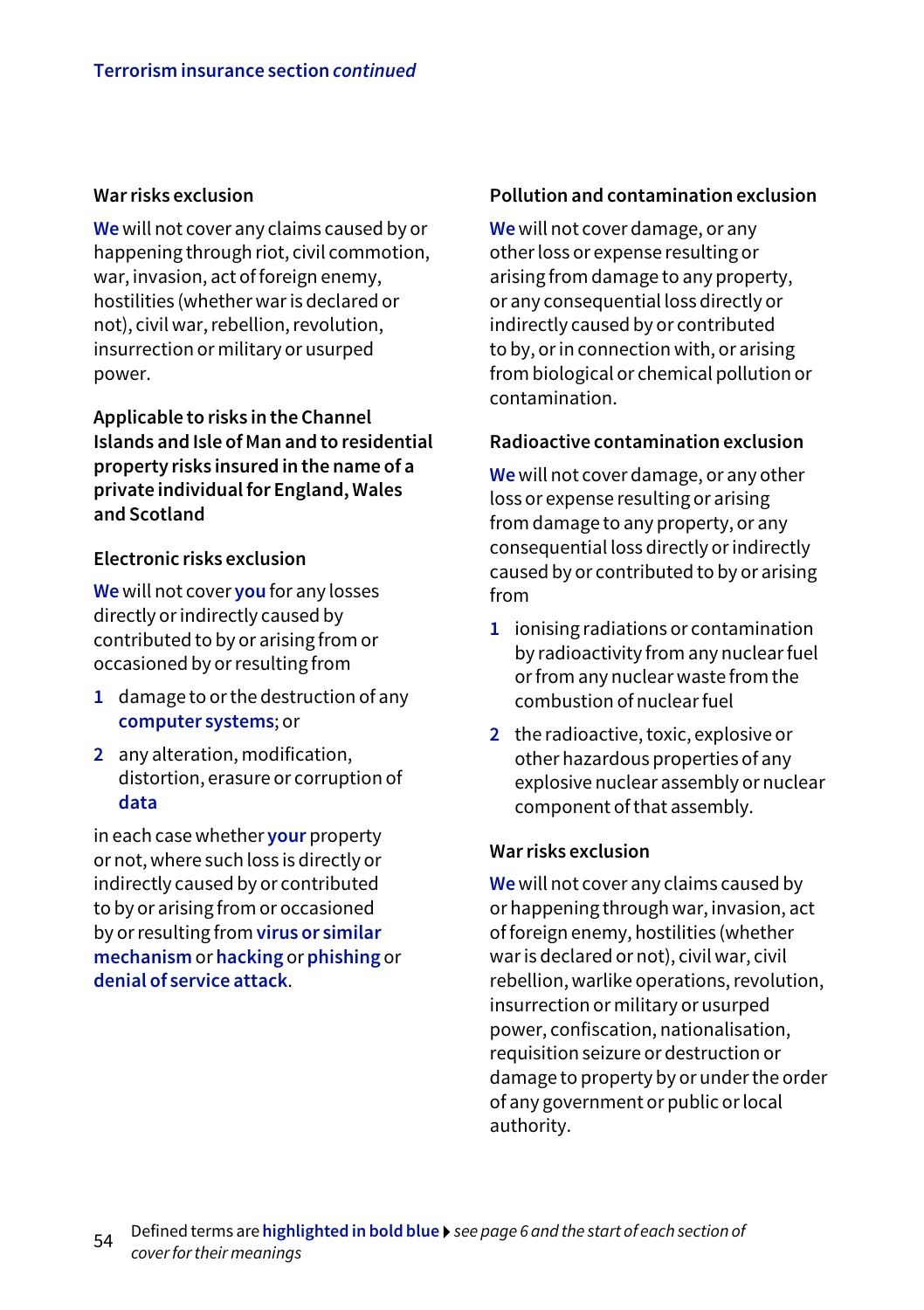## **Section conditions**

These conditions of cover apply only to this section. **You** must comply with the following conditions to have the full protection of **your policy** .

Conditions may specify circumstances whereby non-compliance will mean that **you** will not receive payment for a claim. However **you** will be covered and **we** will pay **your** claim if **you** are able to prove that the non-compliance with these conditions could not have increased the risk of the loss which actually occurred in the circumstances in which it occurred.

## **Limitation of liability condition**

**Our** liability for all losses from any one event and in total in any one **period of insurance** will not exceed

- **1** the total sums insured under each section
- **2** the sum insured for any one item
- **3** any specific limit of **our** liability shown in the **policy** sections
- **4** the sum insured (or limit remaining) after the deduction for any other **damage** occurring during the same **period of insurance**

whichever is the less as shown in **your** schedule.

## **Proof of cover condition**

In any action, lawsuit or other proceedings or where **we** state that any loss, damage, costs or expense is not covered by this section it will be **your** responsibility to prove that they are covered.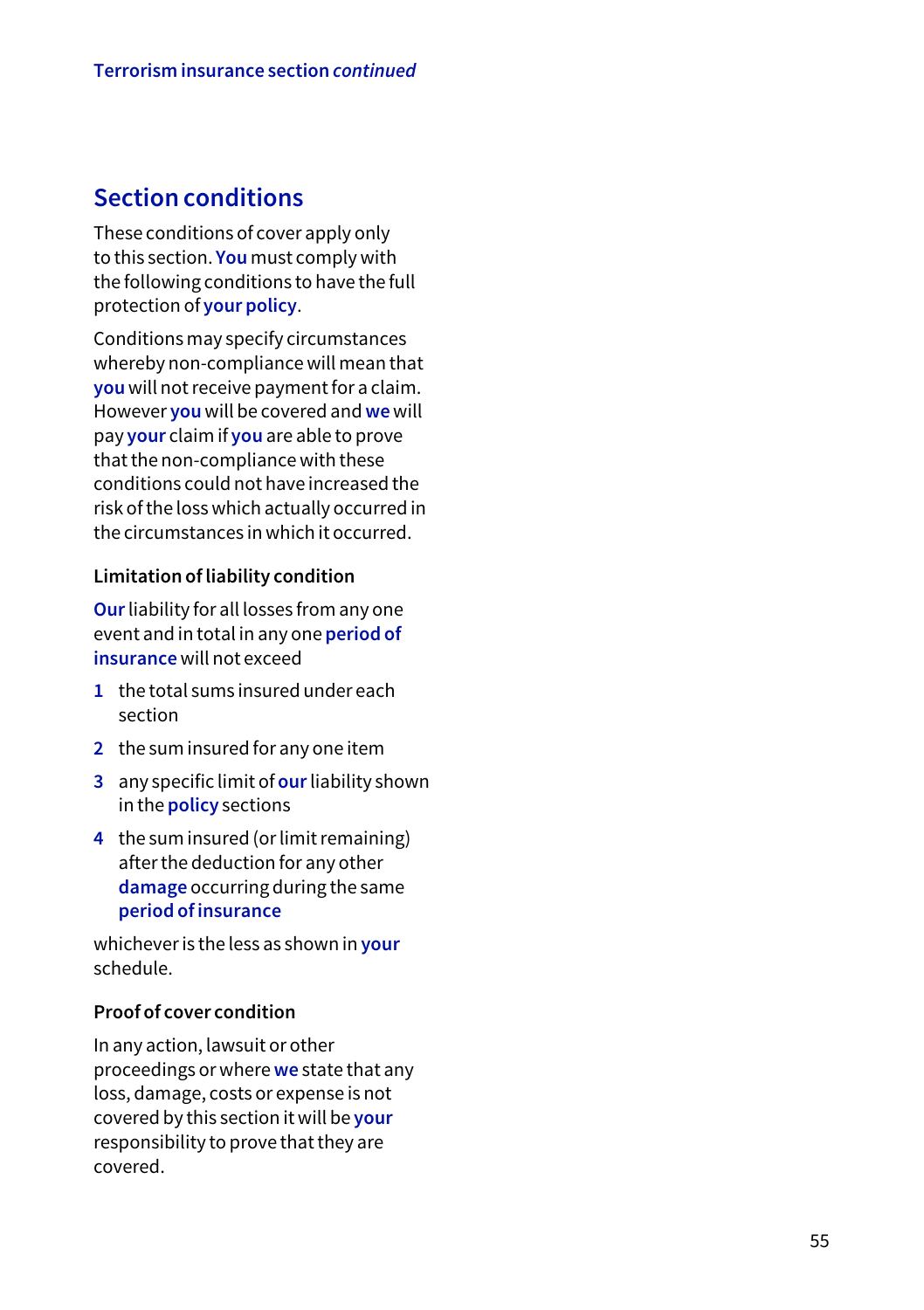# **Landlord's contents section**

### **Contents of this section**

| Meanings of defined terms | 56 |
|---------------------------|----|
| What is covered           | 58 |
| Optional cover            | 59 |
| <b>Limit of cover</b>     | 60 |
| <b>Extensions</b>         | 60 |
| What is not covered       | 61 |
| <b>Section conditions</b> | 63 |
|                           |    |

**Your** schedule will show if this section is covered.

## **Meanings of defined terms**

**You** can find the meanings for words in bold blue on page 6. There are some words that may only appear in this section or are defined differently and their meanings are shown here.

#### **Computer systems**

Computer or other equipment or component or system or item which processes, stores, transmits or receives **data**.

#### **Damage/damaged**

Accidental loss or destruction or damage.

### **Data**

Any data of any sort whatever, including without limitation tangible or intangible data, and any programs or software, bandwidth, cryptographic keys, databases, documents, domain names or network addresses or anything similar, files, interfaces, metadata, platforms, processing capability, storage media, transaction gateways, user credentials, websites, or any information whatever.

#### **Denial of service attack**

Any actions or instructions constructed or generated with the ability to damage, interfere with or otherwise affect the availability or performance of networks, network services, network connectivity or **computer systems**. Denial of service attacks include, but are not limited to, the generation of excess traffic into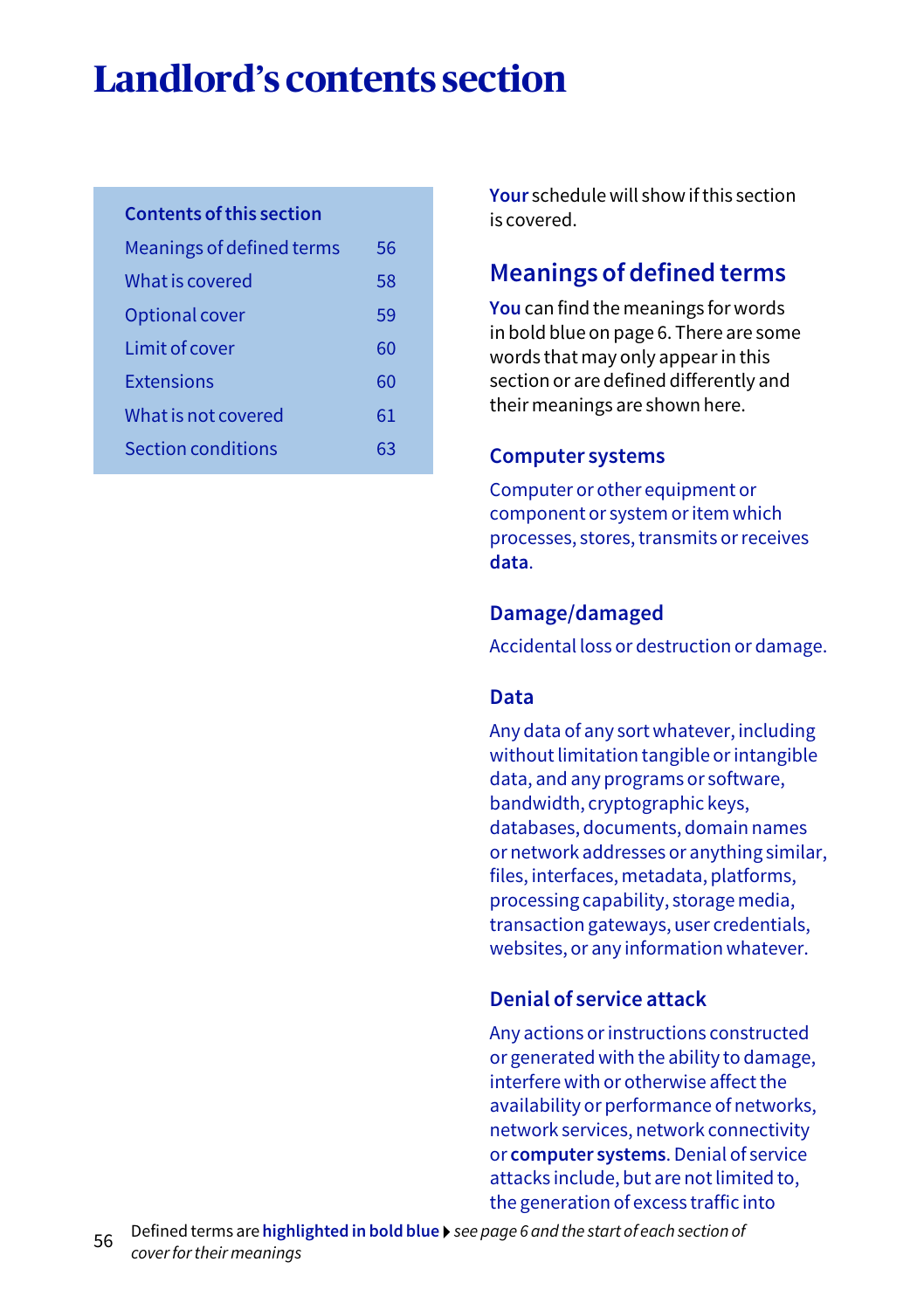network addresses, the exploitation of system or network weaknesses, the generation of excess or non-genuine traffic between and amongst networks and the procurement of such actions or instructions by other **computer systems**.

## **Empty**

Wholly unoccupied, mainly unoccupied or not in use by **you** or any of **your** tenants for more than 45 consecutive days.

## **Flood**

The escape of water from the normal confines of any natural or artificial water course, lake, reservoir, canal, drain or dam. Inundation from the sea. Rain induced run off. Whether resulting from storm or otherwise.

## **Hacking**

Unauthorised access to any **computer systems**, whether **your** property or not.

## **Landlord's contents**

Fixtures and fittings at the **property** (not forming a permanent part of the structure), furniture, furnishings, utensils and domestic appliances belonging to **you** or for which **you** are responsible as landlord.

## **Phishing**

Any access or attempted access to **data** made by means of misrepresentation or deception.

## **Terrorism**

For England, Scotland and Wales: Acts of persons acting on behalf of, or in connection with, any organisation which carries out activities directed towards the overthrowing or influencing, by force or violence, of Her Majesty's Government in the United Kingdom or any other government de jure or de facto.

For Northern Ireland: An act including, but not limited to the use of force or violence and/or threat thereof of any person or group(s) of persons whether acting alone or on behalf of or in connection with any organisation(s) or government(s) committed for political religious ideological or similar purposes including the intention to influence any government and/or put the public or any section of the public in fear.

For the Channel Islands and the Isle of Man: An act of any person(s) acting on behalf of or in connection with any organisation which carries out activities directed towards the overthrowing or influencing by force or violence of any government de jure or de facto.

## **Vermin**

Rats, mice, grey squirrels, owls, pigeons, foxes, bees, wasps or hornets.

## **Virus or similar mechanism**

Program code, programming instruction or any set of instructions constructed with the purpose and ability, or purposely used, to damage, interfere with, adversely affect, infiltrate or monitor computer programs, **computer systems**, **data** or operations, whether involving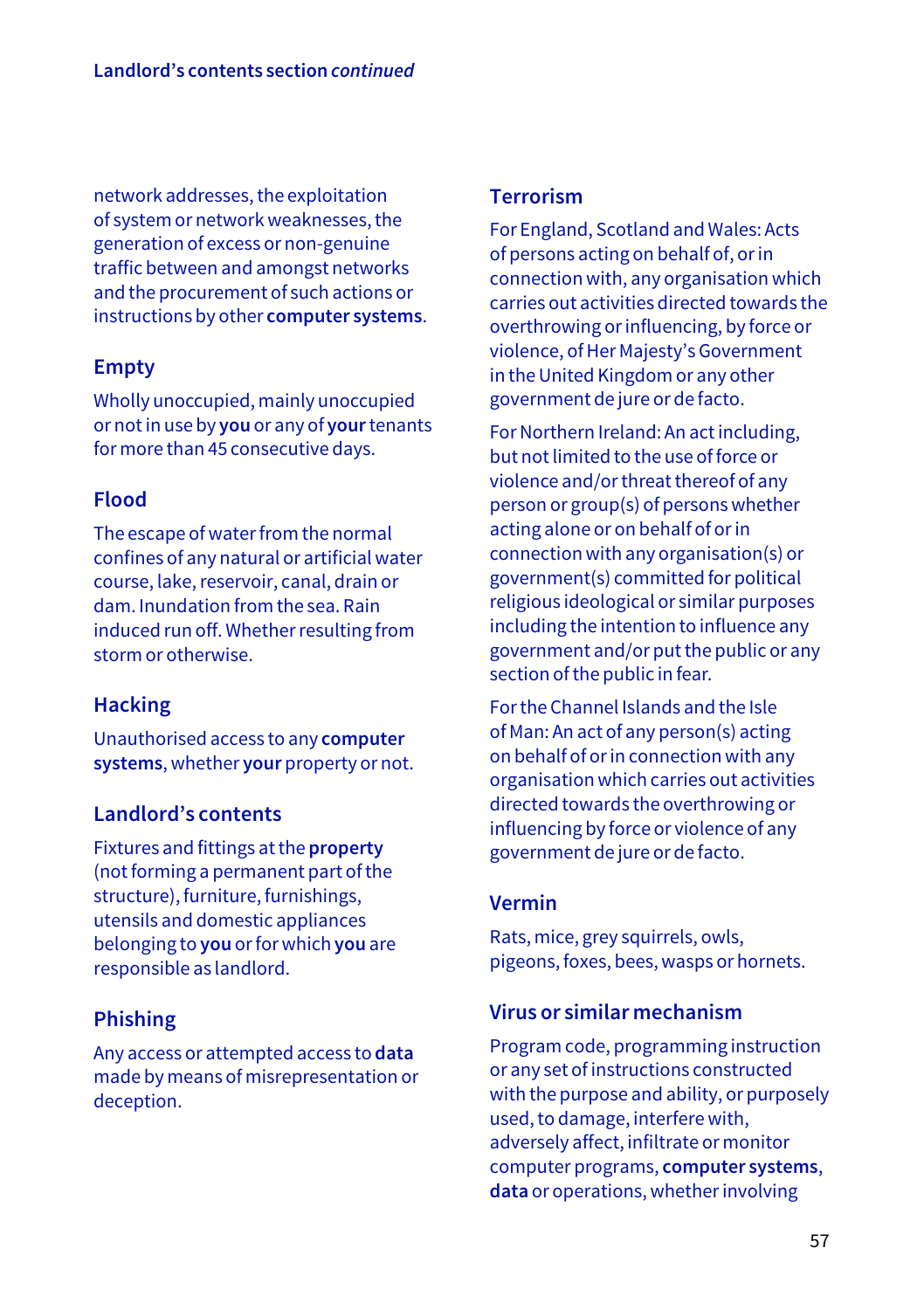self-replication or not. The meaning of virus or similar mechanism includes but is not limited to trojan horses worms and logic bombs and the exploitation of bugs or vulnerabilities in a computer program to damage, interfere with, adversely affect, infiltrate or monitor as above.

## **What is covered** ✓

If any **landlord's contents** is **damaged** by any of the following causes, **we** will pay **you** for the value of the **landlord's contents** at the time it is **damaged** or the amount of the **damage**, or at **our** option reinstate or replace the **landlord's contents** or any part of it.

#### **Causes**

- **1** Fire, lightning or earthquake excluding the **excess** detailed in **your** schedule.
- **2** Explosion, excluding
	- **a** damage caused by or consisting of the bursting by steam pressure of a boiler, economiser or other vessel, machine or apparatus where internal pressure is due to steam only, that belongs to **you** or is under **your** control, unless it is used for domestic purposes only.
	- **b** the **excess** detailed in **your** schedule
- **3** Riot, civil commotion, strikers, locked-out workers, labour or political disturbances, vandals or malicious persons, but excluding
	- **a** damage caused by confiscation, destruction or requisition by order of the Government or any Public Authority
- **b** damage arising from stoppage of work
- **c** damage caused by **your** employees, tenants or any other person lawfully on **your property**  other than the cover for **damage**  provided by the Malicious damage and theft by tenants cover
- **d** damage to **landlord's contents** in any **property** which is **empty**
- **e** damage caused by theft or attempted theft
- **f** damage to **property** in the open
- **g** the **excess** detailed in **your**  schedule.
- **4** Storm or **flood**, but excluding
	- **a** damage due to a change in the water table level
	- **b** damage resulting from frost, subsidence, ground heave or landslip
	- **c** damage to property in the open
	- **d** the **excess** detailed in **your**  schedule.
- **5** Escape of water from any tank, apparatus, pipe or sprinkler installation, excluding
	- **a** damage in any **property** which is **empty**
	- **b** the **excess** detailed in **your**  schedule.
- **6** Impact by any aircraft or other aerial devices, vehicle or any article falling from them or by animals excluding the **excess** detailed in **your** schedule.
- <sup>58</sup> Defined terms are **highlighted in bold blue** *see page 6 and the start of each section of cover for their meanings*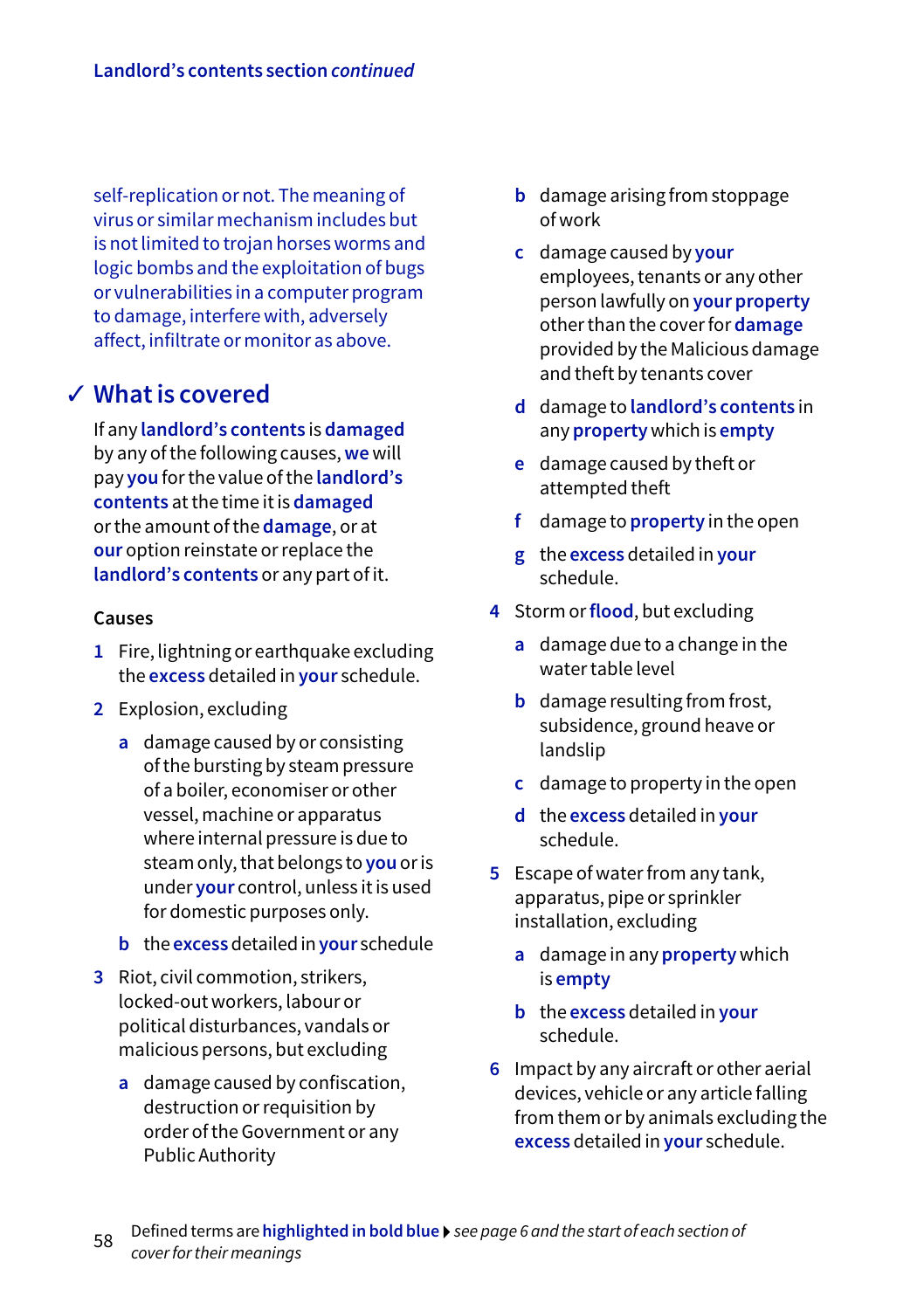- **7** Leakage of fuel oil, used solely for domestic purposes, used in connection with the buildings, excluding
	- **a** damage to **landlord's contents** in any portion of the building which is **empty**
	- **b** the **excess** detailed in **your**  schedule.
- **8** Theft or attempted theft, but excluding
	- **a** theft from any garden, yard or open space
	- **b** damage to **landlord's contents** in any **property** which is **empty**
	- **c** theft by **your** employees or any other person lawfully on the **property** other than the cover for **damage** provided by the Malicious damage and theft by tenants cover
	- **d** the **excess** detailed in **your**  schedule.
- **9** Robbery excluding the **excess** detailed in **your** schedule.

## **Optional cover**

#### **10** Accidental damage

**Your** schedule will show if **you** have this cover.

The Landlord's contents section is extended to include the following cause

#### Any other **damage**,

but **we** will not cover

**1** damage which is excluded under causes **1** to **9** or under 'What is not covered' under the Landlord's contents section

- **2** damage caused by or resulting from
	- **a** wear and tear, the action of light or atmosphere, moths, **vermin** or insects
	- **b** any process of cleaning, dyeing, restoring, adjusting, repairing, cutting, preparation or fitting
	- **c** corrosion, rust, dampness, dryness, wet or dry rot, shrinkage, marring or scratching
	- **d** wind, rain, hail, sleet, snow, dust or theft to property in the open
	- **e** subsidence, ground heave or landslip of any part of the site on which the **property** stands
	- **f** chewing, scratching, tearing or fouling by domestic pets
- **3** damage to **landlord's contents** caused by or consisting of
	- **a** inherent fault or defect, undiscovered defect, gradual deterioration, wear and tear, frost, change in water table level, faulty or defective design or materials
	- **b** faulty or defective workmanship, operational error or omission by **you** or any of **your** employees

but **we** will cover subsequent **damage** which results from a cause not excluded elsewhere

- **4** the cost of normal maintenance, redecoration or repair
- **5** damage caused by or consisting of
	- **a** mechanical or electrical breakdown or derangement of the particular machine, apparatus or equipment where the breakdown or derangement originates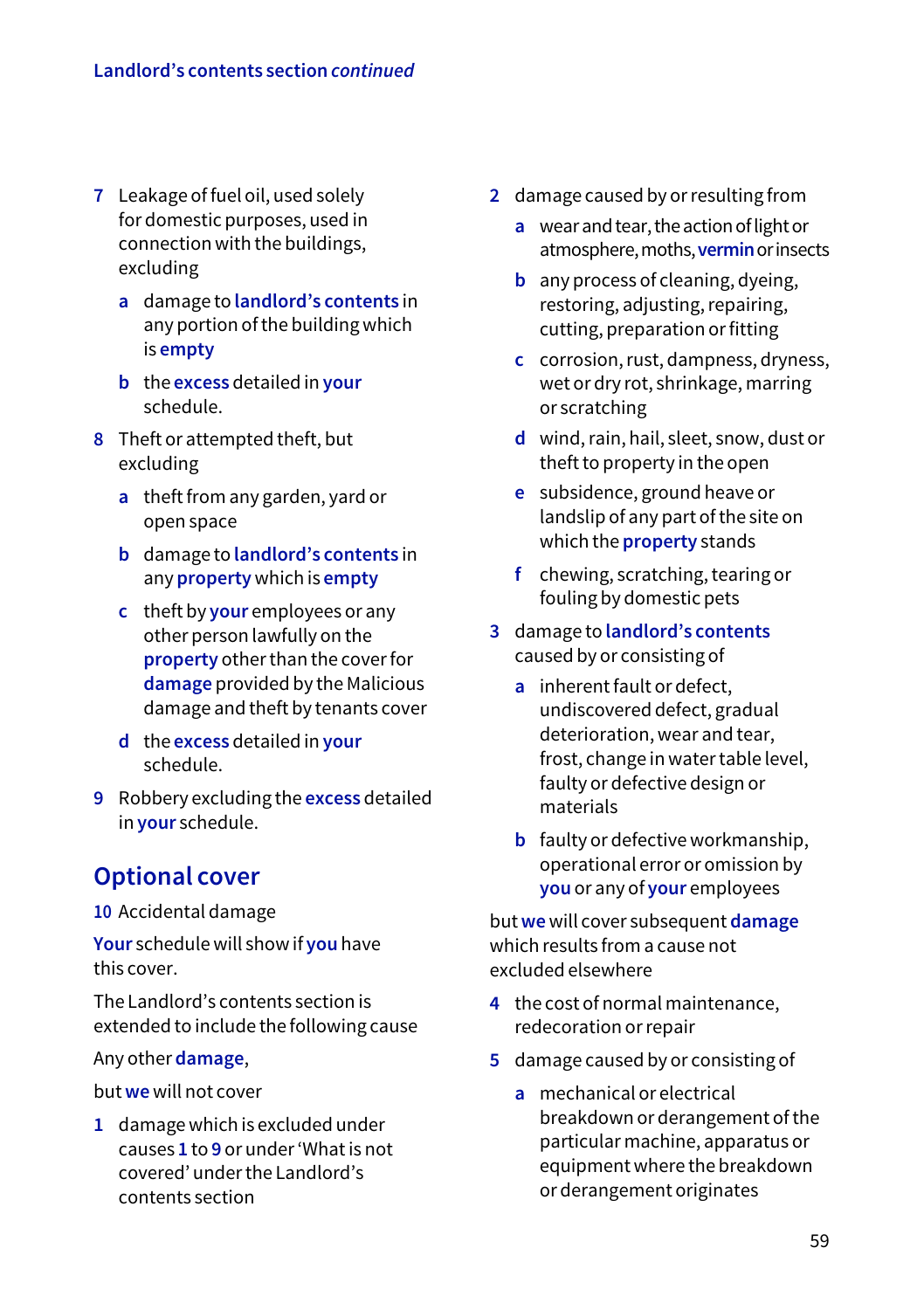**b** joint leakage, failure of welds, cracking, fracturing, collapse or overheating of boilers, economisers, super heaters, pressure vessels or any range of steam and feed piping in connection with them

but **we** will pay **you** for subsequent **damage** which results from a cause not excluded elsewhere

**6** the **excess** detailed in **your** schedule.

## **Limit of cover**

The most **we** will pay for any **landlord's contents** covered by this section is the sum insured shown in **your** schedule.

## **Extensions**

#### **Inflation protection cover**

**We** will adjust the sum insured for **landlord's contents** in line with suitable indices of cost and the renewal premium for this section will be based on the adjusted sums insured.

### **Malicious damage and theft by tenants cover**

**We** will cover **you** for malicious damage and loss by theft caused by **your** tenants provided that **you**

- **1** carry out internal and external inspections of the **building(s)** at least every 3 months or as frequently as is permitted under the tenancy agreement and
	- **a** maintain a log of those inspections and retain that log for at least 24 months
- **b** carry out a 6 monthly management check of the inspections log
- **2** obtain satisfactory credit references from a licensed Credit Referencing Agency prior to granting the tenancy with the tenant having given permission for this information to be released in the event of a claim
- **3** obtain and record details of **your**  tenant's bank account and verify those details by receiving **rental**  payments from that account
- **4** obtain and retain a written formal identification of any prospective tenant
- **5** do not permit any sub-letting of **your property**.

If **you** do not comply with the above conditions **you** will not be covered and **we** will not pay **your** claim.

**We** will not pay **you** under this cover for

- **1** any amount recovered from the tenant or legally recoverable from the tenant whether recovered or not
- **2** damage occurring
	- **a** where the tenancy agreement is for 90 days or less
	- **b** while the **building** is **empty**
- **3** damage caused by
	- **a** chewing, scratching, tearing or fouling by domestic pets
	- **b your** employees
- **4** the **excess** detailed in **your** schedule.

The most **we** will pay in any one **period of insurance** under this cover is £5,000.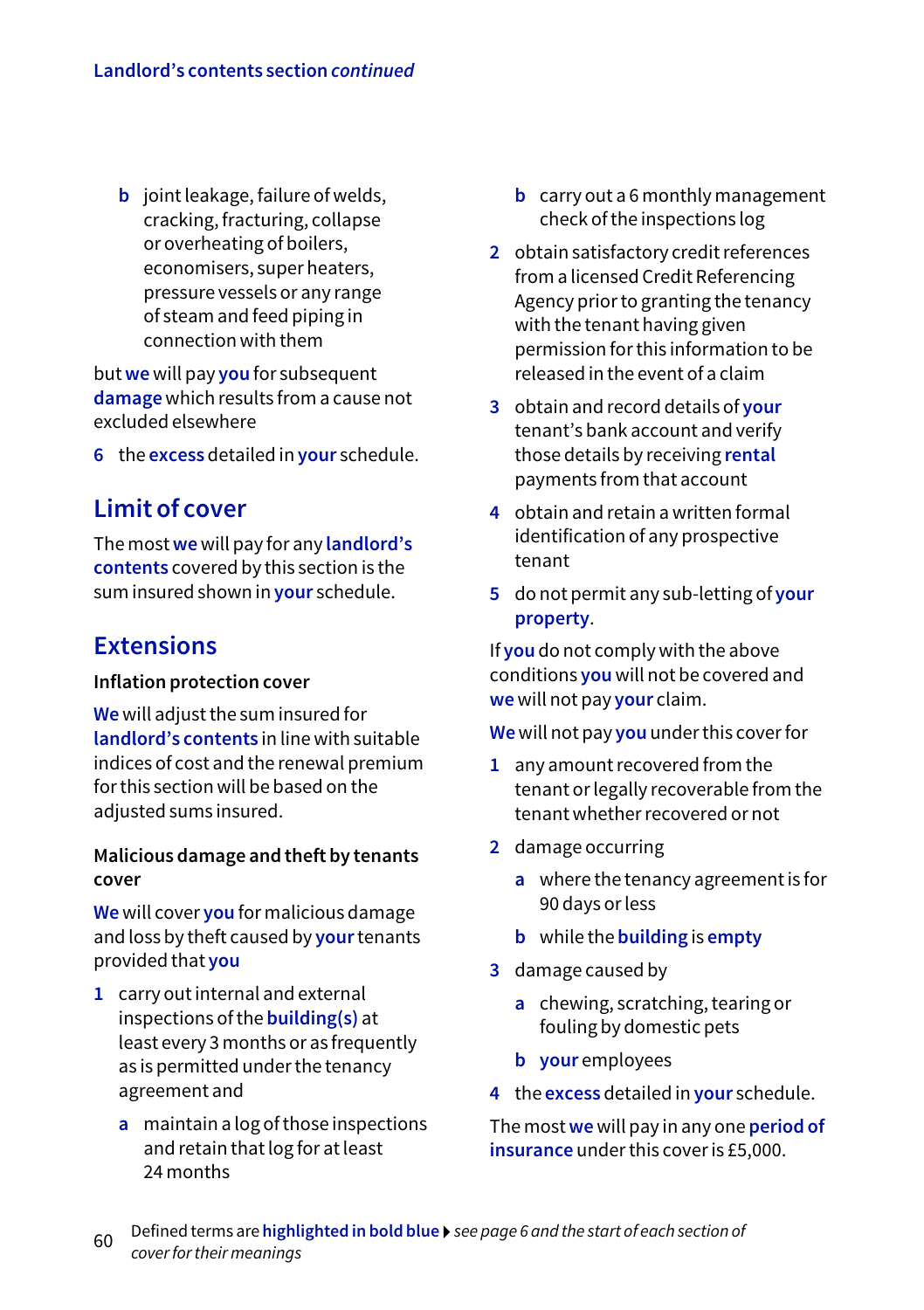#### **Temporary removal cover**

**We** will pay up to 10% of the sum insured whilst **landlord's contents** are temporarily removed from or in transit to or from the **property** for cleaning, renovation, repair or other similar purposes, but remaining in the **policy territories** excluding property insured elsewhere.

#### **Theft from outbuildings cover**

**We** will pay **you** for theft or attempted theft of **landlord's contents** from outbuildings excluding the **excess**  detailed in **your** schedule.

The most **we** will pay for any one claim under this cover is £2,500.

## **What is not covered** ✘

#### **Aircraft or aerial devices exclusion**

**We** will not cover damage caused by or consisting of pressure waves caused by aircraft or other aerial devices travelling at sonic or supersonic speeds.

#### **Date recognition exclusion**

**We** will not cover damage directly or indirectly caused by, contributed to or arising from the failure of equipment (including hardware and software) to correctly recognise any given date or to process data or to operate properly due to failure to recognise any given date. But **we** will cover subsequent **damage** resulting from one of the insured causes **1** to **9**, which is not excluded elsewhere in the **policy**.

### **Electrical signs exclusion**

**We** will not cover damage to any electrical sign or its installation.

### **Electronic risks exclusion**

**We** will not cover **you** for any losses directly or indirectly caused by, contributed to by or arising from or occasioned by or resulting from

- **1** damage to or the destruction of any **computer systems**; or
- **2** any alteration, modification, distortion, erasure or corruption of **data**

in each case whether **your** property or not, where such loss is directly or indirectly caused by or contributed to by or arising from or occasioned by or resulting from **virus or similar mechanism** or **hacking** or **phishing** or **denial of service attack**.

**We** will cover subsequent **damage** which is covered by this section, which itself results from causes **1** to **9** covered by this section, except for loss, destruction or damage caused by malicious persons other than thieves.

#### **Excess exclusion**

**We** will not cover the **excess** detailed in **your** schedule.

Where a claim is covered under both the Buildings and Landlord's contents sections **you** will only be responsible for one **excess** amount detailed in **your** schedule.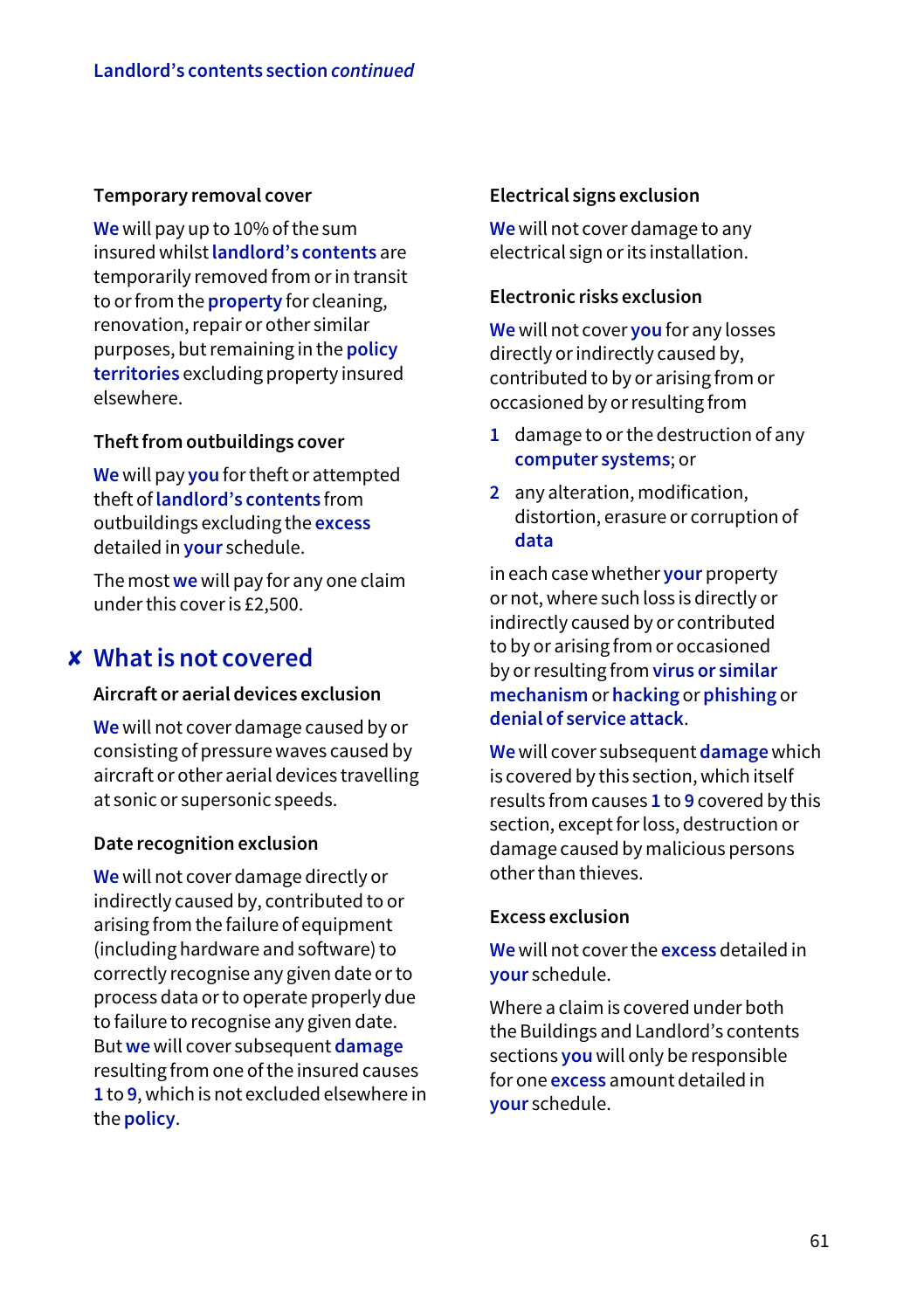### **Excluded property exclusion**

**We** will not cover

- **1** trade stock and materials
- **2** bills of exchange, promissory notes, cash, bank and currency notes, securities, deeds, bonds or documents of any description
- **3** business books, plans, specifications, designs and computer records
- **4** jewellery, watches, furs, precious metals, precious stones or articles made from them
- **5** curios, works of art, antiques, sculptures, rare books or pictures where the value of any one article is more than £1,000
- **6** property more specifically insured elsewhere.

#### **Fraud and dishonesty exclusion**

**We** will not cover damage which results from acts of fraud or dishonesty by **you**, **your** employees or any other person who is responsible for **landlord's contents** or results from voluntarily parting with title or possession of any **landlord's contents** as a result of a fraudulent scheme, trick, device or false claim. But **we** will cover subsequent **damage** which itself results from an insured cause covered elsewhere in this section.

#### **Glass and sanitaryware exclusion**

**We** will not cover damage to glass and sanitaryware other than when caused by fire, lightning or explosion or resulting salvage operations.

### **Illegal activities exclusion**

**We** will not cover damage caused by **property** being used, by **you** or any occupants, for illegal activities other than for **damage** covered by the Illegal cultivation of drugs cover under the Buildings section of this **policy**.

#### **Pollution or contamination exclusion**

**We** will not cover damage caused by pollution or contamination except (unless excluded elsewhere) **damage** to property caused by

- **1** pollution or contamination which itself results from causes **1** to **9**
- **2** any of causes **1** to **9** which itself results from pollution or contamination.

#### **Radioactive contamination exclusion**

**We** will not cover damage, or any other loss or expense resulting or arising from damage to any **landlord's contents**, or any consequential loss directly or indirectly caused by or contributed to by or arising from

- **1** ionising radiations or contamination by radioactivity from any nuclear fuel or from any nuclear waste from the combustion of nuclear fuel
- **2** the radioactive, toxic, explosive or other hazardous properties of any explosive nuclear assembly or nuclear component of that assembly.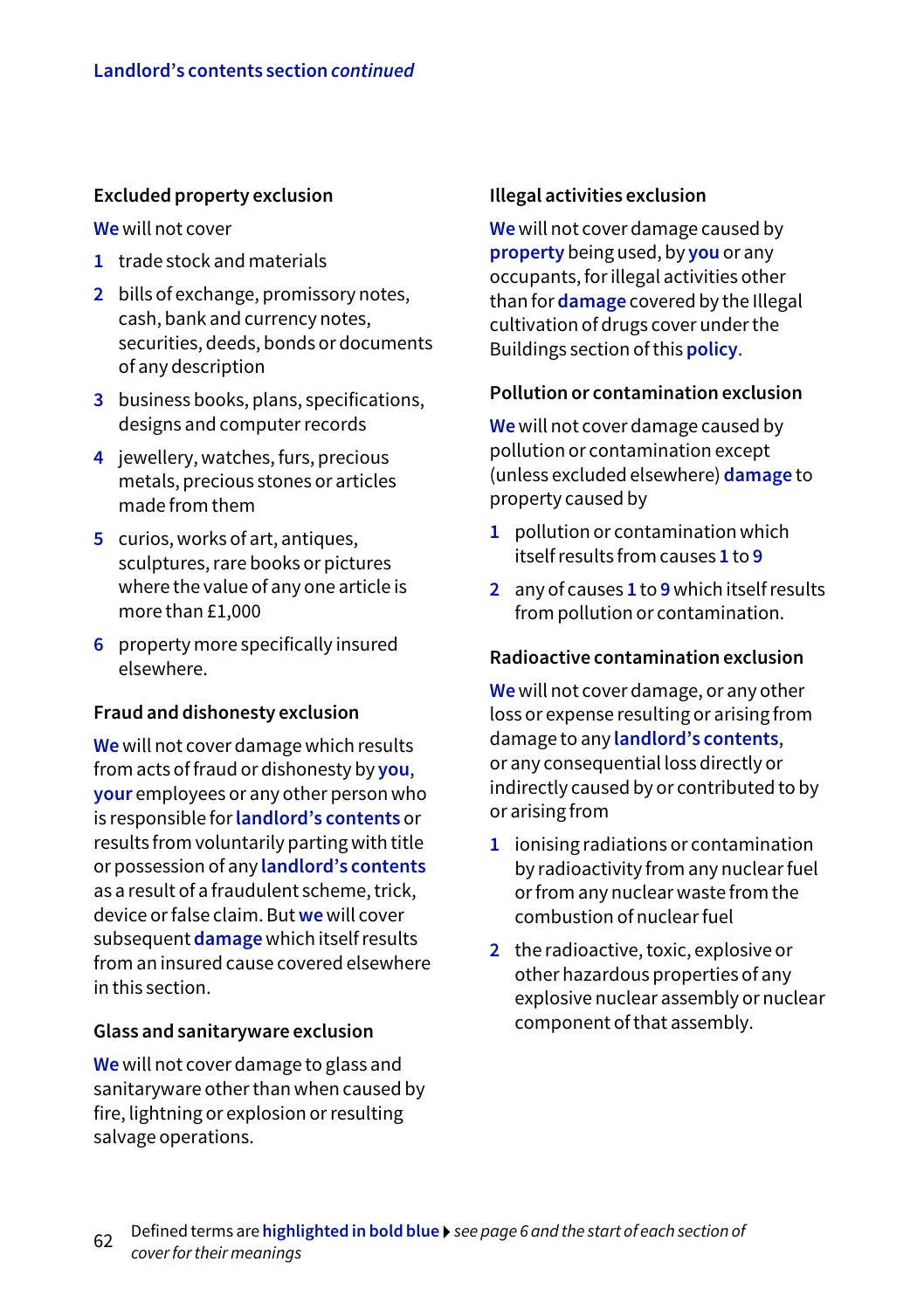## **Terrorism and Northern Ireland exclusion**

**We** will not cover **you** for loss, damage, cost or expense of any nature directly or indirectly caused by, resulting from or in connection with

- **1** For England, Scotland, Wales, the Channel Islands and the Isle of Man
	- **a** any act of **terrorism**, regardless of any other cause or event contributing concurrently or in any other sequence to the loss
	- **b** any action taken in controlling, preventing, suppressing or in any way relating to any act of **terrorism**.
- **2** For Northern Ireland
	- **a** any act of **terrorism**, regardless of any other cause or event contributing concurrently or in any other sequence to the loss
	- **b** any action taken in controlling, preventing, suppressing or in any way relating to any act of **terrorism**
	- **c** riot, civil commotion and (except for **damage** or interruption to the **business** caused by fire or explosion) strikers, locked-out workers or persons taking part in labour disturbances or malicious persons.

If any of the points above are found to be invalid or unenforceable, the remainder shall remain in full force and effect.

In any action, law suit or other proceedings or where **we** state that any loss, **damage**, cost or expense is not covered by this section it will be **your**

responsibility to prove that they are covered.

#### **Unexplained loss exclusion**

**We** will not cover damage caused by or consisting of disappearance, unexplained or inventory shortage, misfiling or misplacing of information.

#### **War risks exclusion**

**We** will not cover any claims caused by or happening through war, invasion, act of foreign enemy, hostilities (whether war is declared or not), civil war, civil rebellion, warlike operations, revolution, insurrection or military or usurped power, confiscation, nationalisation, requisition, seizure or destruction or damage to property by or under the order of any government or public or local authority.

## **Section conditions**

These conditions of cover apply only to this section. **You** must comply with the following conditions to have the full protection of **your policy**.

Conditions may specify circumstances whereby non-compliance will mean that **you** will not receive payment for a claim. However **you** will be covered and **we** will pay **your** claim if **you** are able to prove that the non-compliance with these conditions could not have increased the risk of the loss which actually occurred in the circumstances in which it occurred.

If **you** are unsure about any of these conditions or whether **you** need to notify **us** about any matter, please contact **us**.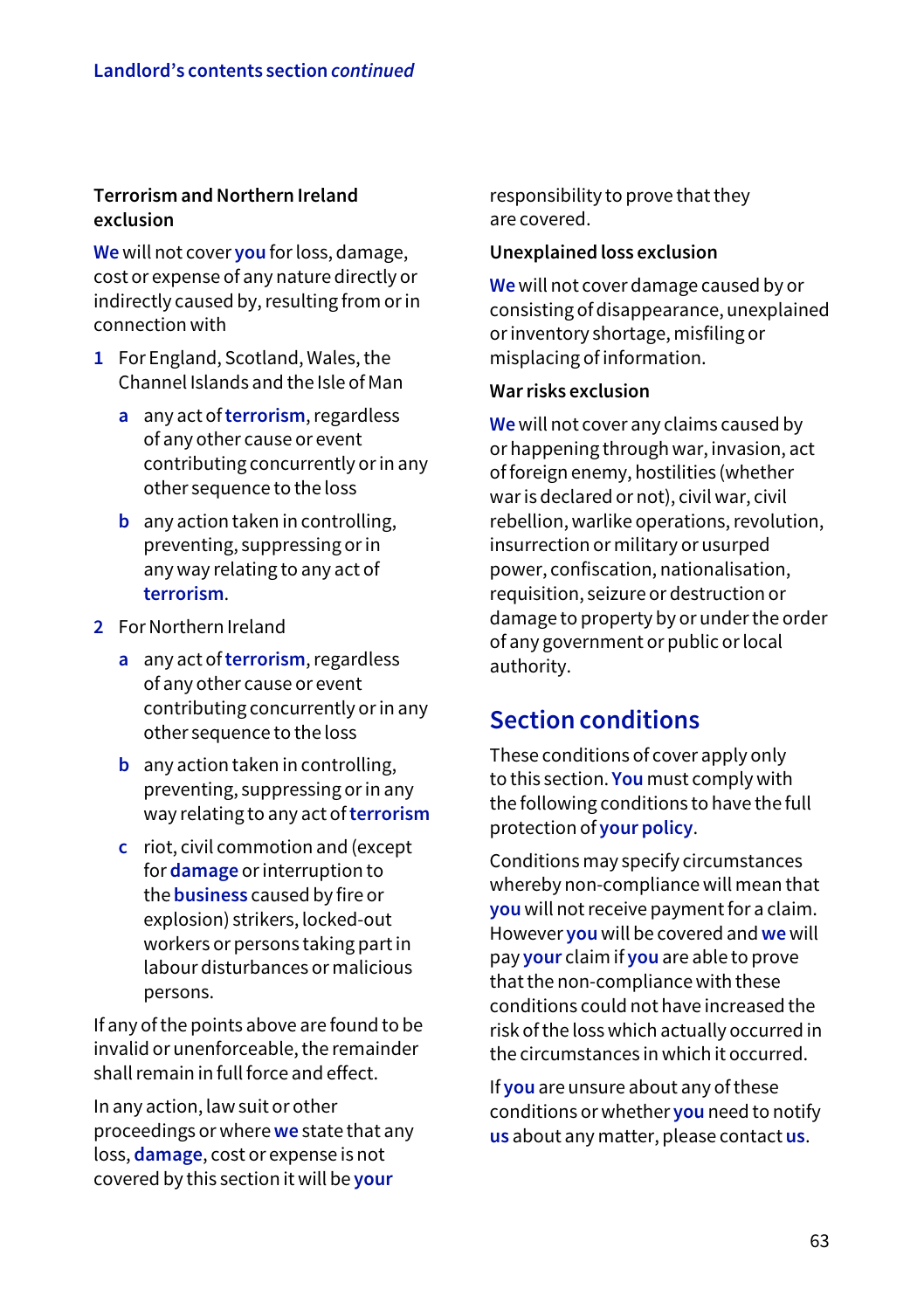#### **Average condition**

If at the time of **damage** the sum insured is less than the value of the **landlord's contents** insured, the amount **we** will pay will be reduced proportionately.

#### **Contribution and average condition**

If, at the time of the claim, there is any other policy covering the same **landlord's contents**, **we** will only be responsible for **our** proportionate share.

If any other policy is subject to any average (under insurance) condition this **policy**, if not already subject to average, will be subject to average in the same way as the other insurance.

If any other policy has a condition that prevents it from paying its share, **our** share of the claim will be limited to the proportion that the sum insured bears to the value of the property insured.

#### **Reinstatement condition**

If any property insured by this section is to be reinstated or replaced by **us**, then **you** should at **your** own expense provide all the plans, documents, books and information that may be needed. **We** will not be required to reinstate the property exactly but only as circumstances permit and in a reasonable manner. **We** will not pay more than the sum insured for any one premises.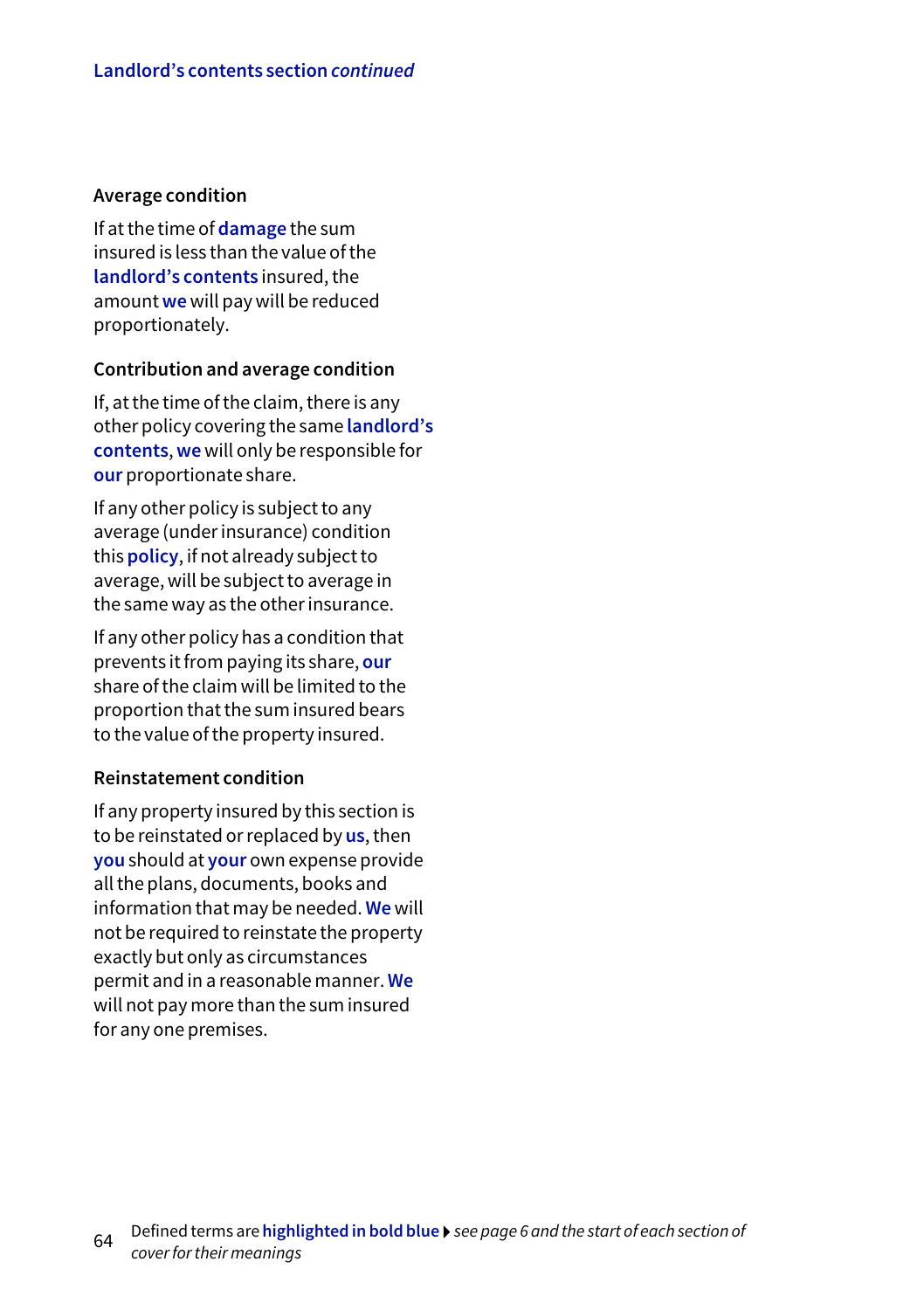# **Legal expenses section**

#### **Contents of this section**

| Important information     | 65 |
|---------------------------|----|
| Meanings of defined terms | 66 |
| What is covered           | 68 |
| What is not covered $-A$  | 69 |
| What is not covered $- B$ | 70 |
| <b>Section conditions</b> | 72 |

**Your** schedule will show if this section is covered.

## **Important information**

This insurance is administered by **Arc**.

## **Legal helpline**

**You** can use the helpline service to discuss any problem occurring under this **policy** within the **policy territories**.

Specialist lawyers are at hand to help **you**. If **you** need a lawyer to act for **you** and **your** problem is covered under this insurance, the advice line will ask **you** to complete a claim form. If **your** problem is not covered under this insurance, the advice line may be able to offer **you** assistance under a private funding arrangement. If **you** are in doubt whether a matter constitutes a notifiable claim or circumstance, **you** should contact the legal advice line for assistance.

Simply telephone 0333 005 0355 and quote "AXA Commercial".

To maintain an accurate record **your** telephone call may be recorded.

Claim forms can also be obtained from: [www.arclegal.co.uk/informationcentre/](http://www.arclegal.co.uk/informationcentre/index.php) [index.php](http://www.arclegal.co.uk/informationcentre/index.php)

In the event of a valid claim under this insurance, **Arc** will appoint its panel solicitors, or their agents, to handle **your** case. **You** are not covered for any other legal representatives' fees unless court proceedings are issued or a conflict of interest arises.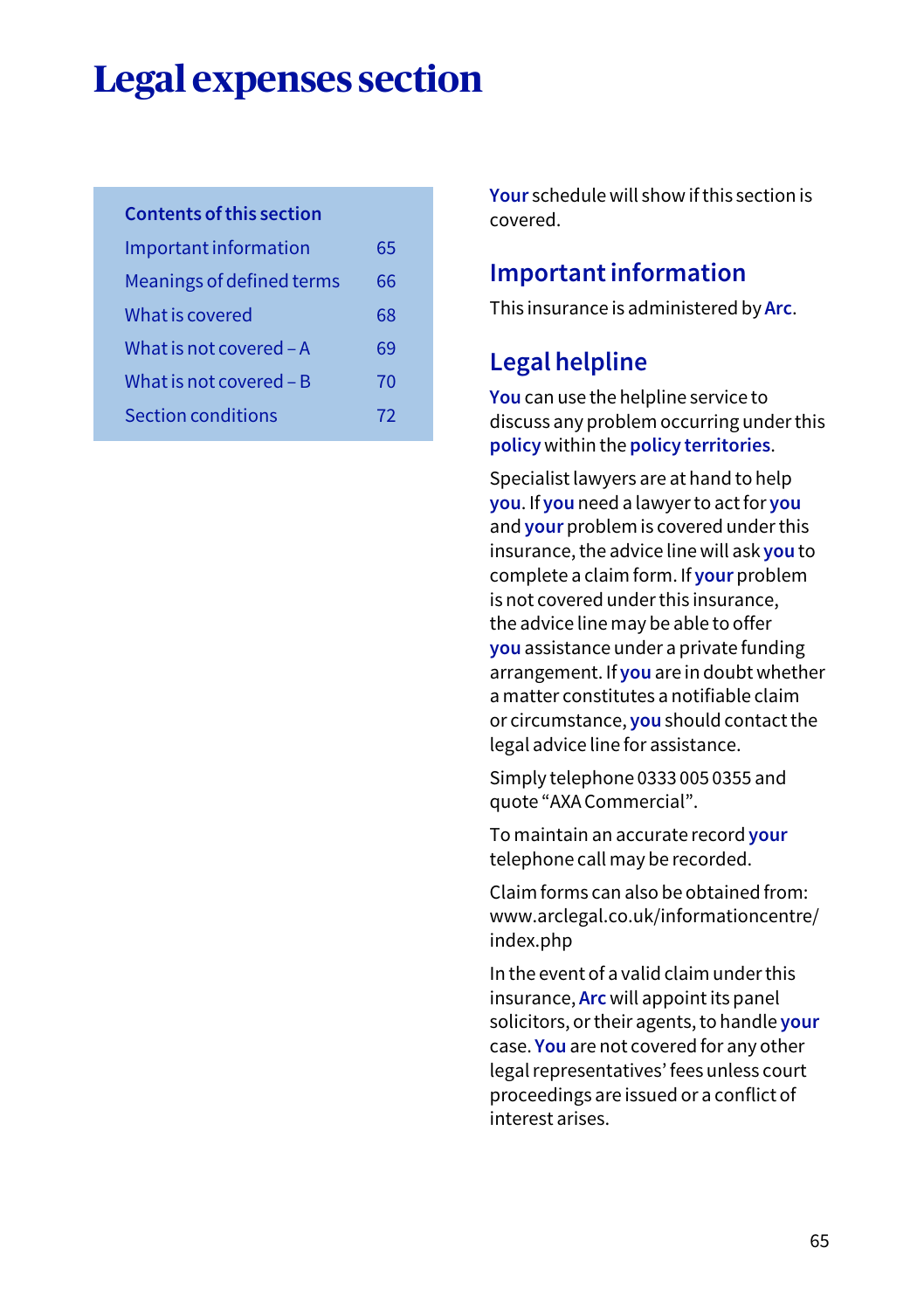Claims must be reported to **Arc** within 180 days of the **insured incident** other than in relation to Tenant eviction, where claims must be submitted within 45 days of the **insured incident**. Notification will only be deemed to have been made upon receipt by **Arc** of a fully completed claim form accompanied with all requested supporting documentation.

The claim will be assessed and if accepted and deemed appropriate, an Enquiry Agent will visit the **tenant** and any **guarantor**. If the Enquiry Agent is unable to reach an agreement with the **tenant/guarantor** to remedy his failure to perform his obligations under the **tenancy agreement**, **our** panel solicitors or their agents will be appointed to act for **you**.

In addition, please see the Claims notification condition within this section.

## **Meanings of defined terms**

**You** can find the meanings for words in bold blue on page 6. There are some words that may only appear in this section or are defined differently and their meanings are shown here.

## **Adviser**

**Arc's** panel solicitor, their agents, or other appropriately qualified person, firm or company appointed by **Arc** to act for **you**.

## **Advisers' costs**

Reasonable legal fees incurred by the **adviser** up to the hourly rate shown in **Arc's** fee scale ruling at the time the **adviser** is instructed and disbursements essential to **your** case. Legal costs shall be assessed on the standard basis and third party's costs shall be covered if awarded against **you** and paid on the standard basis of assessment.

## **Arc**

Arc Legal Assistance Limited who administer claims under this insurance on **our** behalf.

## **Data Protection Legislation**

The relevant Data Protection Legislation in force in the United Kingdom at the time of the **insured incident**.

## **Deposit**

The sum of money collected from the **tenant** in accordance with Section 213 of the Housing Act 2004 (and any amending legislation) in respect of a **tenancy agreement** to which it applies. This sum is held by **you** or **your** agent as an indemnity for losses incurred by **you**, arising from the **tenant** failing to perform his obligations set out in the **tenancy agreement**. A minimum amount equal to one month's **rent** must be retained as the deposit.

## **Dilapidations inventory**

A full and detailed inventory of **your** contents and their condition within the **property** which has been signed by the **tenant**.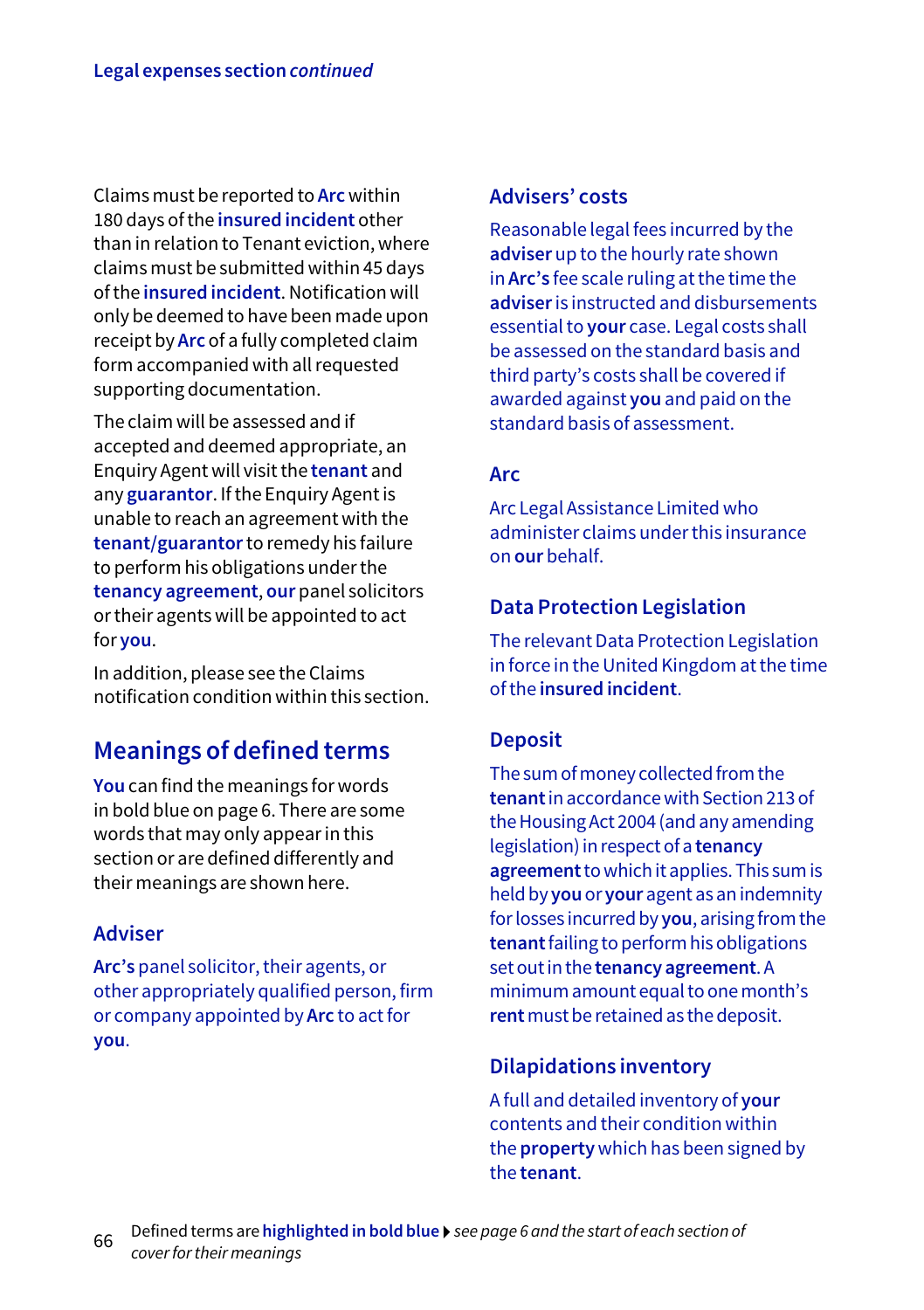### **Guarantor**

The individual or organisation assigned to the **tenancy agreement** that has received a **tenant reference** and provided a financial guarantee of the **tenant's** performance of his obligations under the **tenancy agreement**.

## **Insured incident**

The incident or the first of a series of incidents which may lead to a claim under this insurance.

Only one insured incident shall be deemed to have arisen from all causes of action, incidents or events that are related by cause or time.

## **Limit of indemnity**

The most **we** will pay under this section in respect of an **insured incident** are the limits shown in **your** schedule for

- **1** any one claim
- **2** all claims notified during the **period of insurance**.

## **Proceedings**

The pursuit of civil legal cases for damages or injunctions and the defence of criminal prosecutions.

## **Rent**

The monthly amount payable by the **tenant** to **you** as set out in the **tenancy agreement**.

### **Tenant**

The occupier of the **property** named in the **tenancy agreement** as the tenant who has received a **tenant reference**.

#### **Tenancy agreement**

A tenancy agreement between **you** and the **tenant** in relation to the **property** which is:

- **1** an Assured Shorthold Tenancy Agreement as defined within the Housing Act 1988 (as amended) or its equivalent outside of England and Wales but within the **policy territories**, or
- **2** a Company Residential Tenancy (Company Let) created after 28th February 1997 where the **tenant** is a public limited company (plc) or limited company (Ltd) or its equivalent outside of England and Wales but within the **policy territories** and the **property** is let purely for residential purposes of the **tenant's** employees and their family, or
- **3** a written common law residential Tenancy Agreement created after 28th February 1997 between individuals where the **rent** is in excess of £100,000 per annum or its equivalent outside of England and Wales but within the **policy territories**, and which is:
	- **a** appropriate for the tenancy; and
	- **b** where relevant, signed and independently witnessed by **you**, the **tenant(s)** and if required as a condition of the **tenant reference**, the **guarantor**; and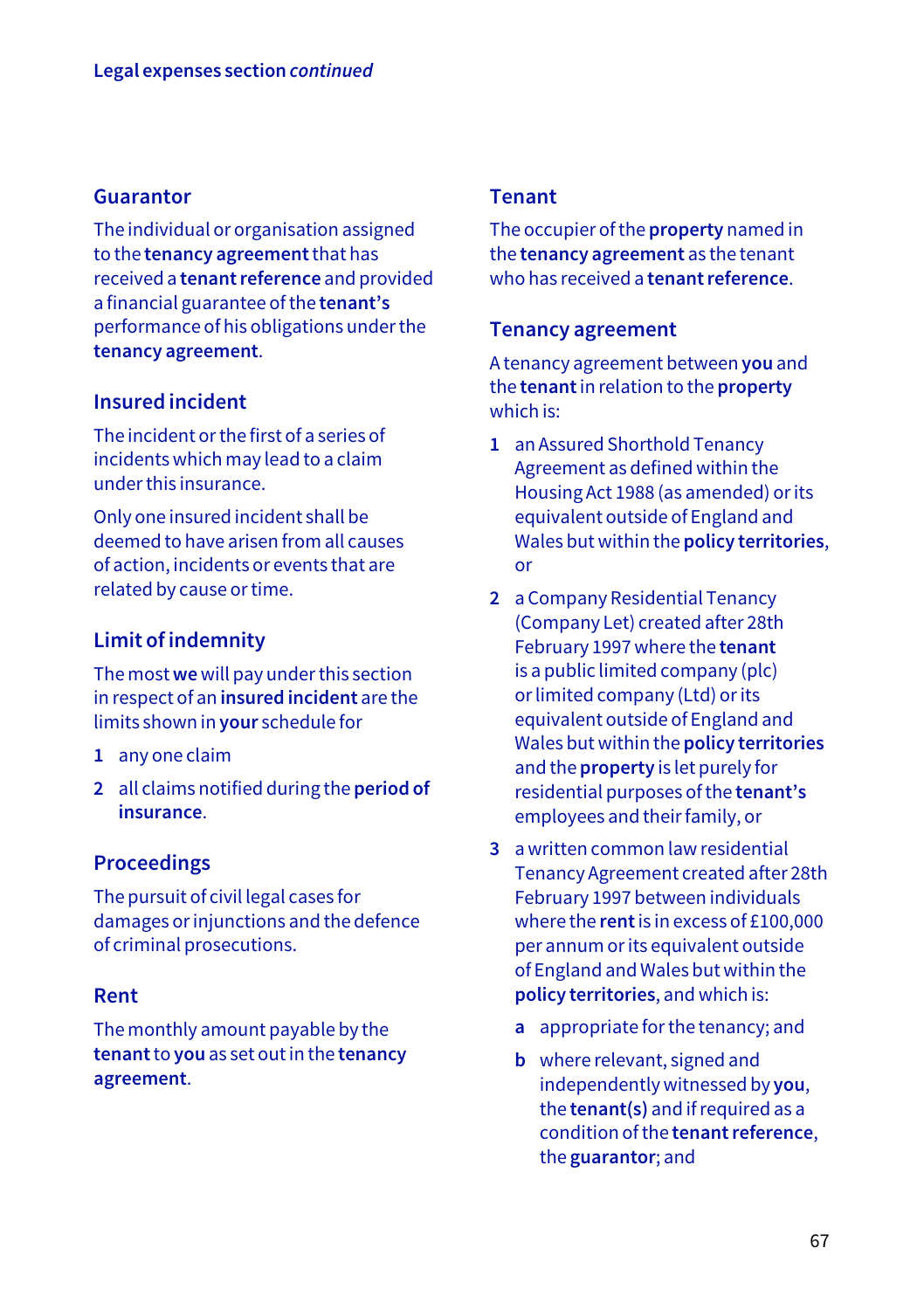**c** free from any unreasonably restrictive covenants.

If the tenancy agreement is for a commercial **tenant** it must be compliant with the Landlord and Tenant Act 1954 (Part 2).

## **Tenant reference**

## For residential **tenants**

A credit check against the **tenant** and any **guarantor** obtained from a licensed credit referencing company showing no County Court Judgments in the past three years and no outstanding County Court Judgments, together with copies of two forms of identification, one of which must contain a photograph, and a written employer's reference on company letter headed paper confirming their permanent and current employment and that their gross monthly salary is at least a multiple of 2.5 of the **tenant's rent**. If all of the above are not available, a full tenant reference showing a Pass on the **tenant** and **guarantor** must be obtained from **Arc's** approved Tenant Referencing Company.

#### For commercial **tenants**

A full comprehensive referencing check showing a pass on the **tenant** and **guarantor** must be obtained from one of **Arc's** approved tenant referencing companies.

Details of these companies are available at: [www.arclegal.co.uk/](http://www.arclegal.co.uk/informationcentre/index.php) [informationcentre/index.php](http://www.arclegal.co.uk/informationcentre/index.php).

## **You/your**

The individual or organisation shown in the schedule as the insured and defined in the **tenancy agreement** as the 'Landlord' who has paid the premium and been declared to **us**. If you die your personal representatives will be covered to pursue cases covered by this insurance on your behalf that arose prior to your death.

## **What is covered** ✓

**You** are covered for **advisers' costs** up to the **limit of indemnity** where:

- **1** The **insured incident** takes place within the **period of insurance** and within the **policy territories**.
- **2** The **proceedings** take place within the **policy territories**.

#### **Criminal prosecution cover**

**You** are covered for **advisers' costs** to defend Criminal prosecutions brought against **you** in relation to the **property** under:

- **1** The Gas Safety (Installation and Use) Regulations 1994
- **2** The Furniture and Furnishings (Fire) (Safety) Amendments Regulations 1993
- **3** The Electrical Equipment (Safety) Regulations 1994

and later amending regulations or their equivalent outside of England and Wales but within the **policy territories**.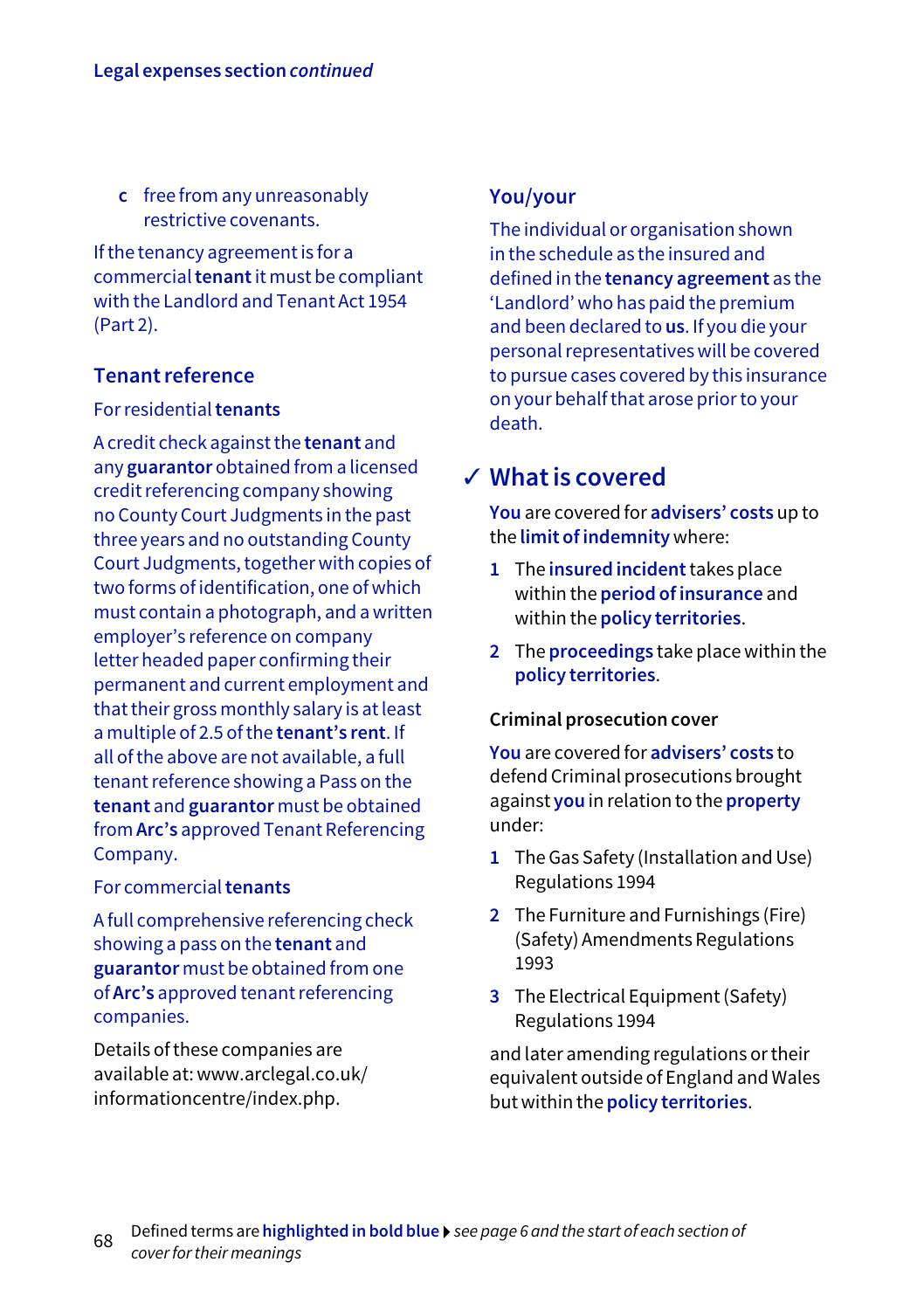### **Property infringement cover**

**You** are covered for **advisers' costs**  to bring **proceedings** for nuisance or trespass against the person or organisation infringing **your** legal rights in relation to the **property**.

#### **Tenant eviction cover**

**You** are covered for **advisers' costs** to pursue eviction **proceedings** against a **tenant** or **guarantor** to recover possession of the **property** where the **tenant** fails to perform his obligations set out in the **tenancy agreement** relating to the rightful occupation of the **property**.

## **What is not covered – A** ✘

#### **Criminal prosecution exclusion**

**You** are not covered for claims

- **1** arising from something **you** have done, knowing it to be wrongful or ignoring that possibility
- **2** unless **you** have taken all reasonable steps to comply with:
	- **a** The Gas Safety (Installation and Use) Regulations 1994
	- **b** The Furniture and Furnishings (Fire) (Safety) Amendments Regulations 1993
	- **c** The Electrical Equipment (Safety) Regulations 1994

and later amending regulations or their equivalent outside of England and Wales but within the **policy territories**.

### **Property infringement exclusion**

**You** are not covered for claims

- **1** arising from a dispute relating to a **tenancy agreement** or any other lease or licence to occupy property or land
- **2** where the **insured incident** occurs within the first 180 days of the commencement of this section unless **you** had continuous previous insurance cover in place.

### **Tenant eviction exclusion**

- **1 You** are not covered for claims:
	- **a** where **you** fail to provide evidence that **you** successfully completed a **tenant reference** on the **tenant** (and **guarantor** if required) prior to the start of the **tenancy agreement** or where the **tenancy agreement** started more than 31 days after the **tenant reference**
	- **b** arising from or connected to **your** performance of **your** obligations under the **tenancy agreement**
	- **c** arising from dilapidations unless the missing or damaged items were contained within a **dilapidations inventory**
	- **d** falling within the jurisdiction of the Rent Assessment Committee, the Lands Tribunal or the Leasehold Valuation Tribunal or their equivalent outside of England and Wales but within the **policy territories**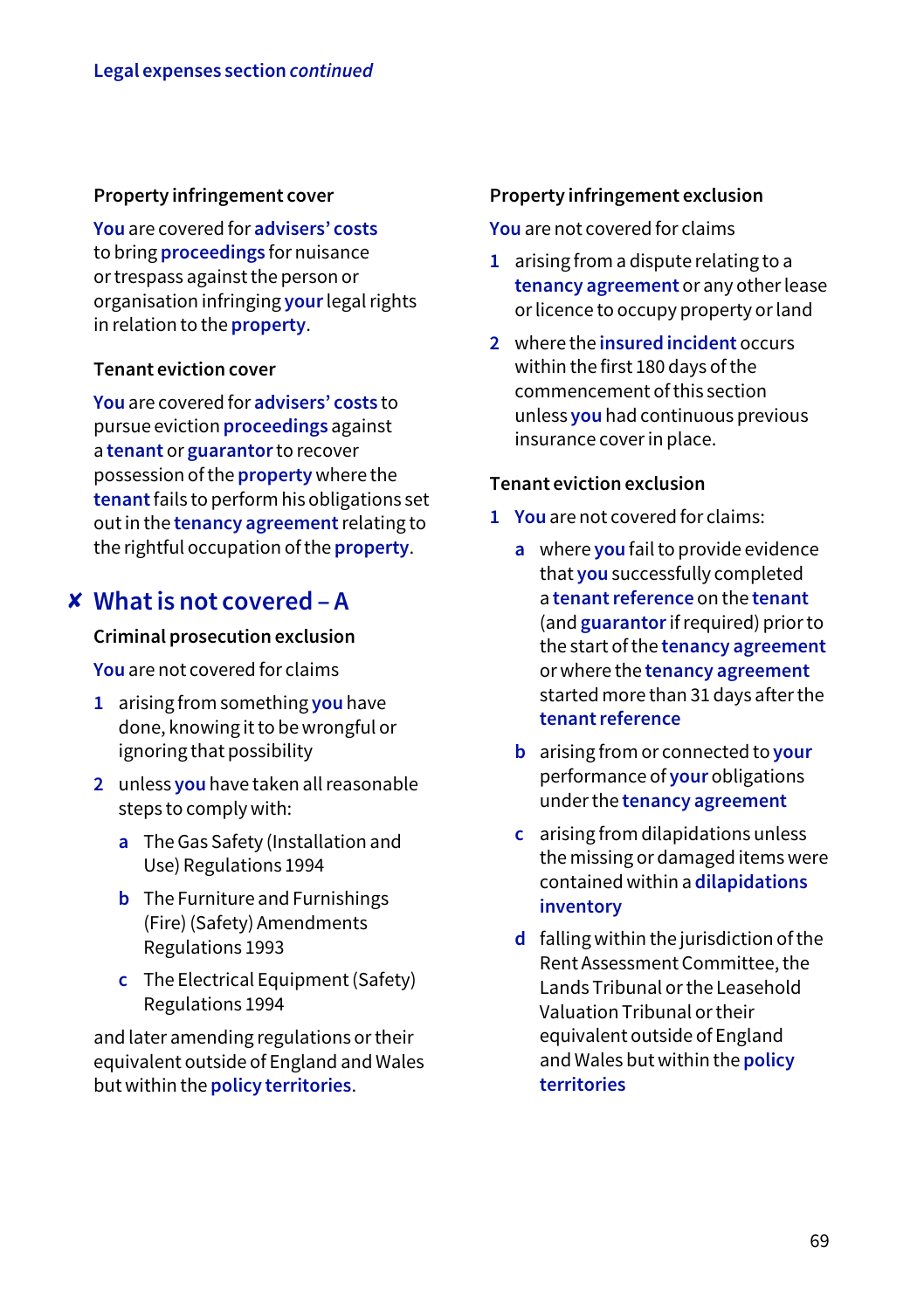- **e** relating to the payment or nonpayment of service charges as defined within the Landlord And Tenant Act 1985 (as amended) or any equivalent Act outside of England and Wales but within the **policy territories**
- **f** where the **tenant** is not aged 18 years or over
- **g** where **you** have allowed the **tenant** into possession of the **property** before the **tenancy agreement** has been signed by all parties, a **tenant reference** has been obtained, the first month's **rent** and the **deposit** have been received in cash or cleared funds and the **dilapidations inventory** has been signed by the **tenant**
- **h** where **you** have failed to keep full and up to date rental records or have allowed the **tenancy agreement** to be transferred to any other individual or organisation unless all other terms of the insurance have been complied with
- **i** if **you** or **your** agent gave any false or misleading information when **you** applied for the **tenant reference**
- **j** where the **tenant** received a **tenant reference** subject to a **guarantor** and the **guarantor** was not correctly assigned to the **tenancy agreement**
- **k** where **you** are in breach of any rules, regulations or acts of parliament relating to the **deposit**
- **l** in relation to dilapidations by the **tenant** to the **property** or its contents where **you** have a policy of insurance that covers the dilapidations
- **m** relating to any occupant of the **property** over the age of 18, other than the **tenant**
- **n** where **advisers' costs** have been incurred as a result of **your** failure to follow the advice of the **adviser** or arising from **your** failure to take any action recommended by **Arc** or the **adviser** to recover possession of the **property** as promptly as possible.
- **2 You** are not covered for the **excess** shown in **your** schedule.

## **What is not covered – B** ✘

The following exclusions apply to all or any parts of the cover under this section

- **1 You** are not covered for claims
	- **a** where the **insured incident** occurs within the first 90 days of the commencement of this section, other than in relation to Property infringement cover, where the **tenancy agreement** was in force prior to the commencement of this insurance unless **you** had continuous previous insurance cover in place
	- **b** where **your** act, omission or delay prejudices **your** or **our** position in connection with the **proceedings** or prolongs the length of the claim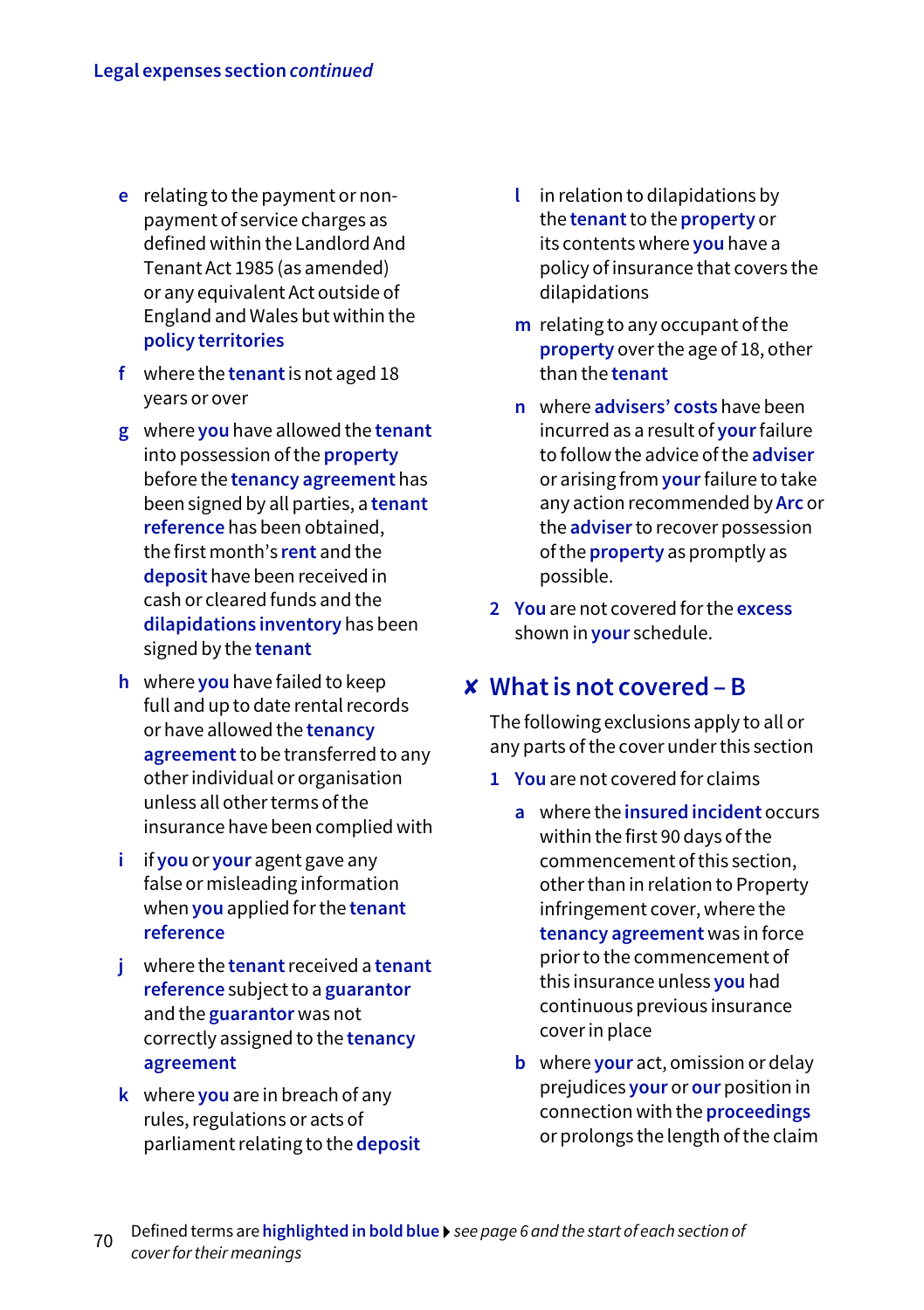- **c** arising from a dispute between **you** and **your** agent or mortgage lender
- **d** where the **insured incident** began to occur or had occurred before **you** purchased this section of insurance
- **e** where **you** should reasonably have realised when purchasing or renewing this section of insurance that a claim under this section of insurance might occur
- **f** where **your** act or omission prejudices **your** or **our** position in connection with the **proceedings**
- **g** where **advisers' costs** have not been agreed in advance or are above those for which **Arc** have given their prior written approval
- **h** for **advisers' costs** incurred in avoidable correspondence or which are recoverable from a court, tribunal or other party
- **i** for damages, interest, fines or costs awarded in criminal courts
- **j** where **you** have other legal expenses insurance cover
- **k** for claims made by or against the **adviser** or **Arc**
- **l** for appeals without the prior written consent of **Arc**
- **m** prior to the issue of court proceedings or unless a conflict of interest arises, for the costs of any legal representative other than those of the **adviser**
- **n** where a reasonable estimate of **your advisers' costs** of acting for **you** is more than the amount in dispute
- **o** where **you** commit, or are alleged to have committed, a criminal offence, or **you** are liable to a civil penalty unless this **policy** expressly covers **you** in the event of such offence or penalty.
- **2 You** are not covered for claims arising out of or in connection with
	- **a** Works undertaken or to be undertaken by or under the order of any government or public or local authority.
	- **b** Planning law.
	- **c** The construction of or structural alteration to buildings.
	- **d** Defamation or malicious falsehood.
	- **e** Divorce, matrimonial matters or **proceedings** including ancillary relief, parental responsibility and contact, or affiliation.
	- **f** Any venture for gain or business project of **yours** other than in relation to **your** activities as a Landlord.
	- **g** A dispute between persons insured under this **policy**.
	- **h** An application for Judicial Review.
	- **i** A novel point of law.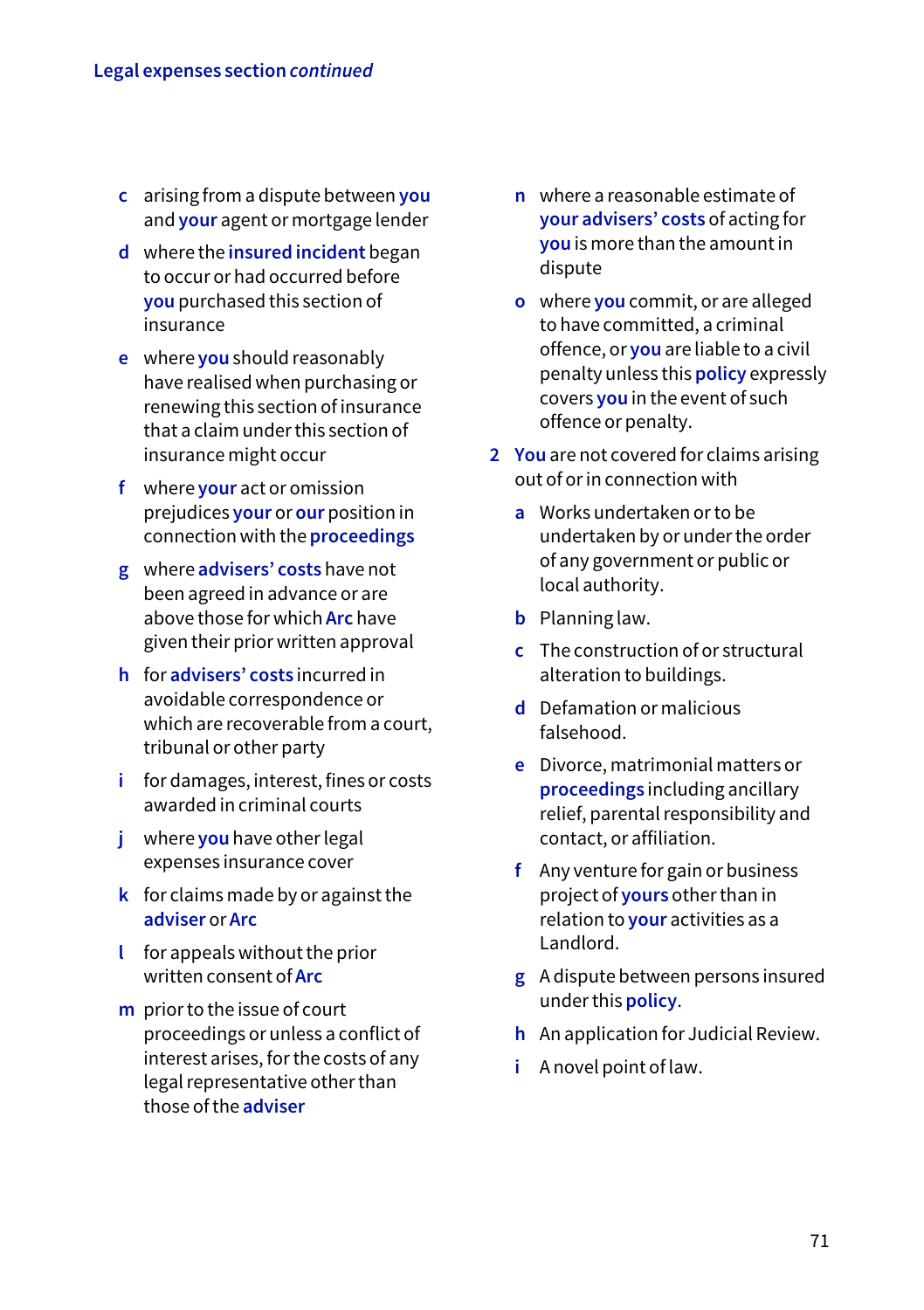## **Section conditions**

These conditions of cover apply only to this section. **You** must comply with the following conditions to have the full protection of **your policy**. Conditions may specify circumstances whereby noncompliance will mean that **you** will not receive payment for a claim. However **you** will be covered and **we** will pay **your** claim if **you** are able to prove that the non-compliance with these conditions could not have increased the risk of the loss which actually occurred in the circumstances in which it occurred.

If **you** are unsure about any of these conditions or whether **you** need to notify **us** about any matter, please contact **us**.

#### **Claims notification condition**

- **1 You** must report claims as soon as reasonably possible within 180 days of the **insured incident** other than in relation to Tenant eviction cover where claims must be submitted within 45 days of the **insured incident**. Notification will only be deemed to have been made upon receipt by **Arc** or a fully completed claim form with all requested supporting documentation.
- **2** If **rent** is overdue the **tenant** and any **guarantor** must be contacted within seven days to establish the reason for the default. If the **rent** is not paid within a further seven days the **tenant** and any **guarantor** must be contacted again. If the **tenant/guarantor** cannot be contacted, and it is lawful to do so, **you** or **your** agent must serve notice

 of a requirement to undertake an inspection in accordance with **your** rights within the **tenancy agreement** and visit the **property**. **You** should seek legal advice if **you** are unsure that such an inspection is lawful.

- **3 You** and **your** agent must act promptly to gain vacant possession of the **property** and recover **rent** arrears.
- **4** In the event of a claim **you** or **your** agent must prepare a detailed schedule of dilapidations as soon as reasonably possible after the **tenant** has vacated the **property**.
- **5 You** and/or **your** agent must attend any court hearing in relation to an **insured incident** if requested to do so by **Arc** or the **adviser**.

If **you** do not comply with this condition **you** will not be covered and **we** will not pay **your** claim.

#### **Claim procedures condition**

- **1 Arc** may investigate the claim and take over and conduct the proceedings in **your** name. Subject to **your** consent which shall not be unreasonably withheld **Arc** may reach a settlement of the **proceedings**.
- **2 Arc** have the right under subrogation to pursue **proceedings** against the **tenant** or any **guarantor** to recover **advisers' costs**.
- **3 You** must supply at **your** own expense all of the information which **Arc** reasonably require to decide whether a claim may be accepted. If court proceedings are required and **you**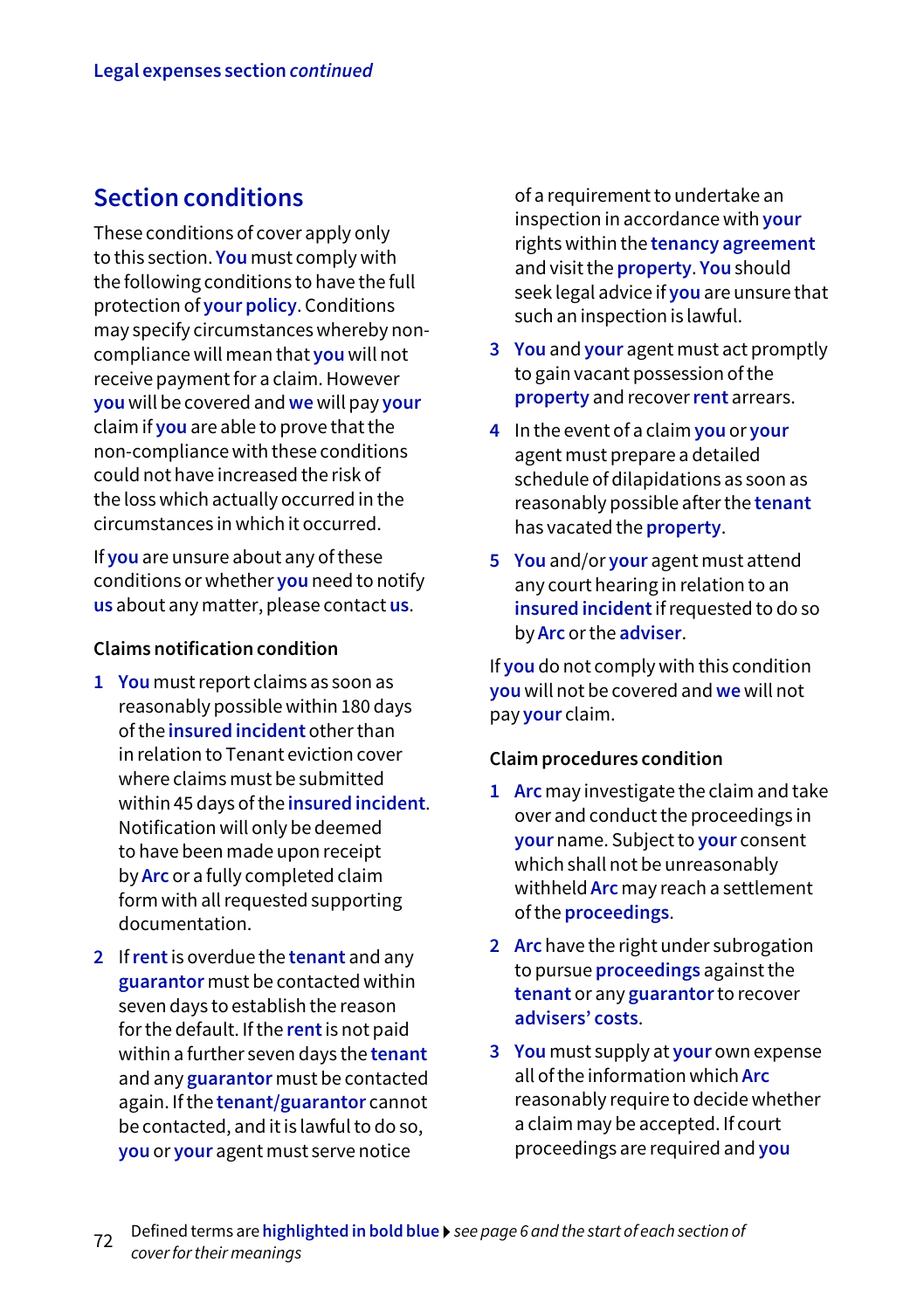wish to nominate an alternative **adviser** to act for **you**, **you** may do so. The **adviser** must represent **you** in accordance with **Arc's** standard conditions of appointment which are available on request.

- **4** The **adviser** will:
	- **a** provide a detailed view of **your** prospects of success including the prospects of enforcing any judgment obtained
	- **b** keep **Arc** fully advised of all developments and provide such information as **we** may require
	- **c** keep **Arc** regularly updated of **advisers' costs** incurred
	- **d** advise **Arc** of any offers to settle and payments in to court. If contrary to **Arc's** advice such offers or payments are not accepted there shall be no further cover for **advisers' costs** unless **Arc** agree in **Arc's** absolute discretion to allow the case to proceed
	- **e** submit bills for assessment or certification by the appropriate body if requested by **Arc**
	- **f** attempt recovery of costs from third parties.
- **5** In the event of a dispute arising as to **advisers' costs**, **Arc** may require **you** to change **adviser**.
- **6 We** shall only be liable for costs for work expressly authorised by **Arc** in writing and undertaken while there are reasonable prospects of success.
- **7 You** shall supply all information requested by the **adviser** and **Arc**.
- **8 You** are liable for any **advisers' costs** if **you** withdraw from the **proceedings** without **Arc's** prior consent. Any costs already paid by **Arc** will be reimbursed by **you**.
- **9** Any monies recovered from the **tenant** or **guarantor** will be retained by **Arc** to pay for any **advisers' costs** that has been paid by **us** under this insurance.

## **Data protection condition**

**You** agree that any information provided to **us** regarding the **insured persons**, will be processed by **us** or the **administrator** in compliance with the provisions of **Data Protection Legislation** for the purposes of providing insurance and handling claim(s), if any, which may necessitate providing such information to third parties.

## **Disputes condition**

Any dispute between **you** and **Arc**, where both agree, may be referred to an arbitrator who will be either a solicitor or a barrister. If the parties cannot agree on their choice of arbitrator the Law Society may be asked to make a nomination. The arbitration will be binding and carried out under the Arbitration Act. The costs of the arbitration will be at the discretion of the arbitrator.

## **Language condition**

The language for contractual terms and communication will be English.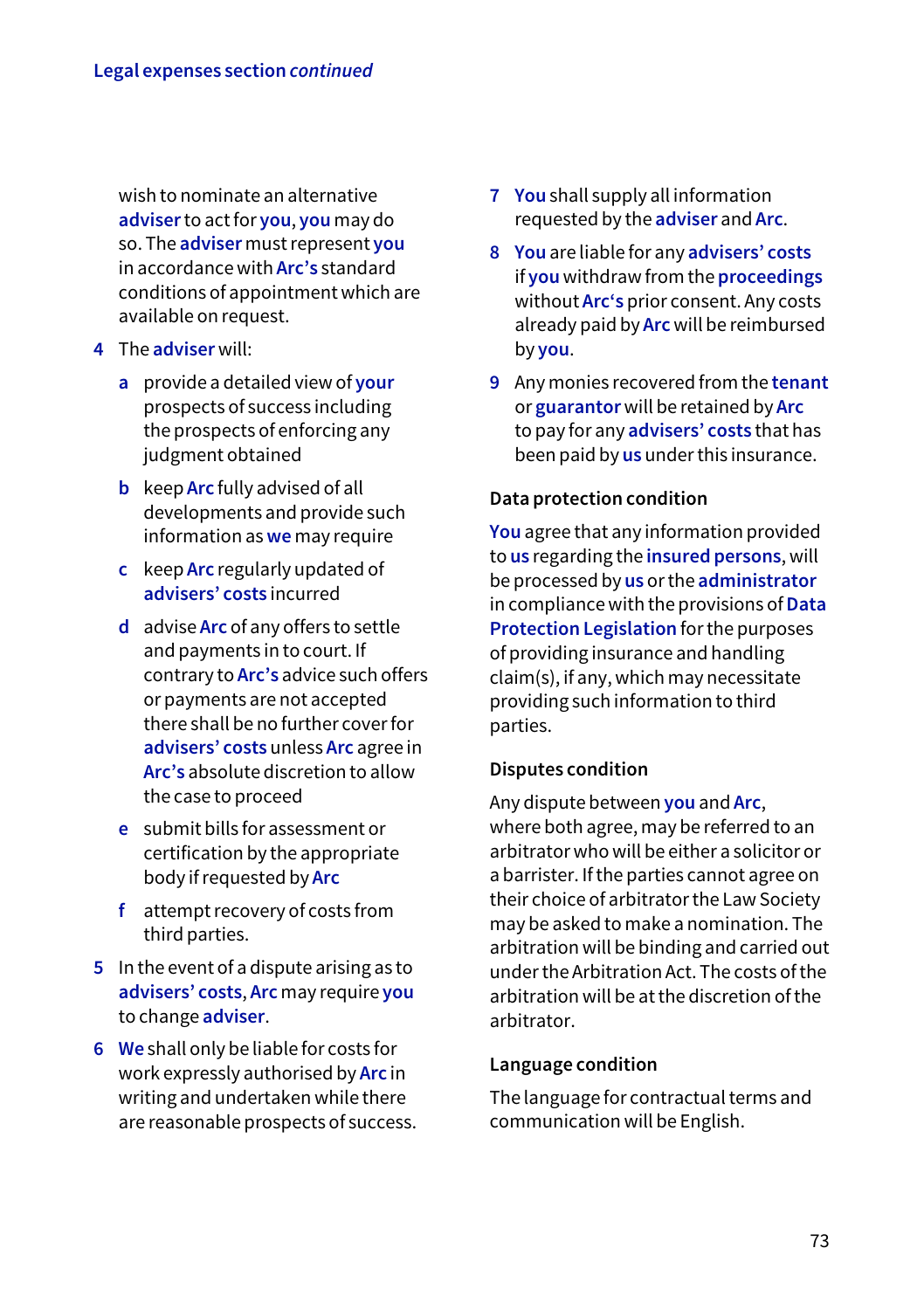#### **Reasonable prospects condition**

At any time **Arc** may form the view that **you** do not have a more than 50% chance of success in the action **you** are proposing to take or are taking. If so, **we** may decline support or any further support. In forming this view **Arc** may take into account:

- **1** The amount of money at stake.
- **2** The fact that a reasonable person without legal costs insurance would not wish to pursue the matter.
- **3** The prospects of winning the case.
- **4** The prospects of being able to enforce a judgment.
- **5** The fact that **your** interests could be better achieved in another way.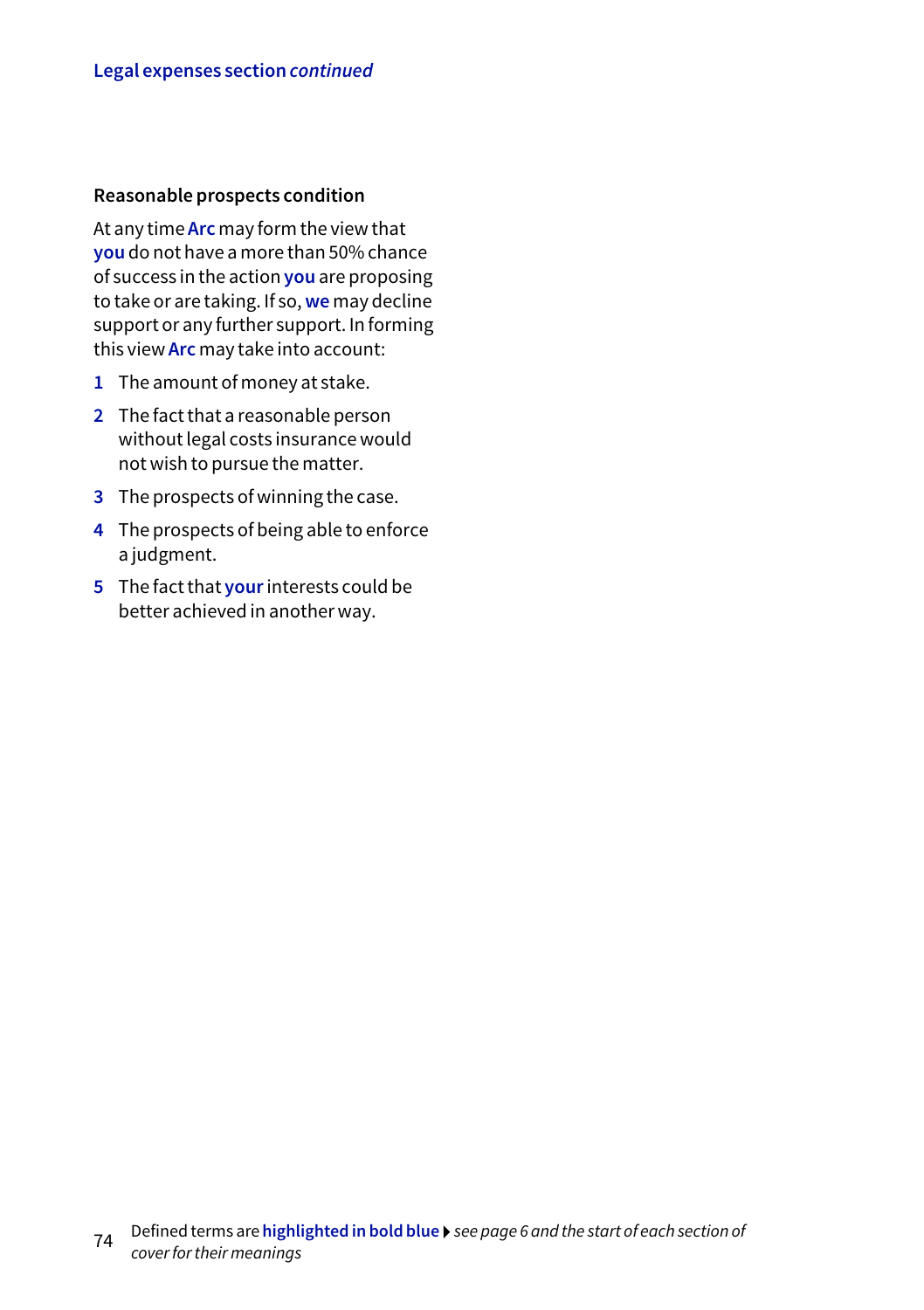# **Making a complaint**

AXA Insurance aims to provide the highest standard of service to every customer. If **our** service does not meet **your** expectations, **we** want to hear about it so **we** can try to put things right.

All complaints **we** receive are taken seriously. Following the steps below will help **us** understand **your** concerns and give **you** a fair response.

# **How to make your complaint**

The majority of complaints can be resolved quickly and satisfactorily by the department **you** are dealing with.

If **your** complaint relates to a claim on **your policy**, please contact the department dealing with **your** claim. If **your** complaint relates to anything else please contact the agent or AXA office where **yourpolicy** was purchased. Telephone contact is often the most effective way to resolve complaints quickly.

Alternatively **you** can write to **us** at

## **AXA Insurance complaints:**

配

AXA Insurance Commercial complaints AXA House 4 Parklands Lostock Bolton BL6 4SD



When **you** make contact please tell **us** the following information:

- Name, address and postcode, telephone number and email address (if **you** have one).
- **Your** policy and/or claim number, and the type of policy **you** hold.
- The name of **your** insurance agent/firm (if applicable).
- The reason for **your** complaint.

Any written correspondence should be headed 'COMPLAINT' and **you** may include copies of supporting material.

## **Beyond AXA**

Should **you** remain dissatisfied following **our** final written response, **you** may be eligible to refer **your** case to the Financial Ombudsman Service (FOS).

The FOS is an independent body that arbitrates on complaints about general insurance products. The FOS can only consider **your** complaint if **we** have given **you our** final decision.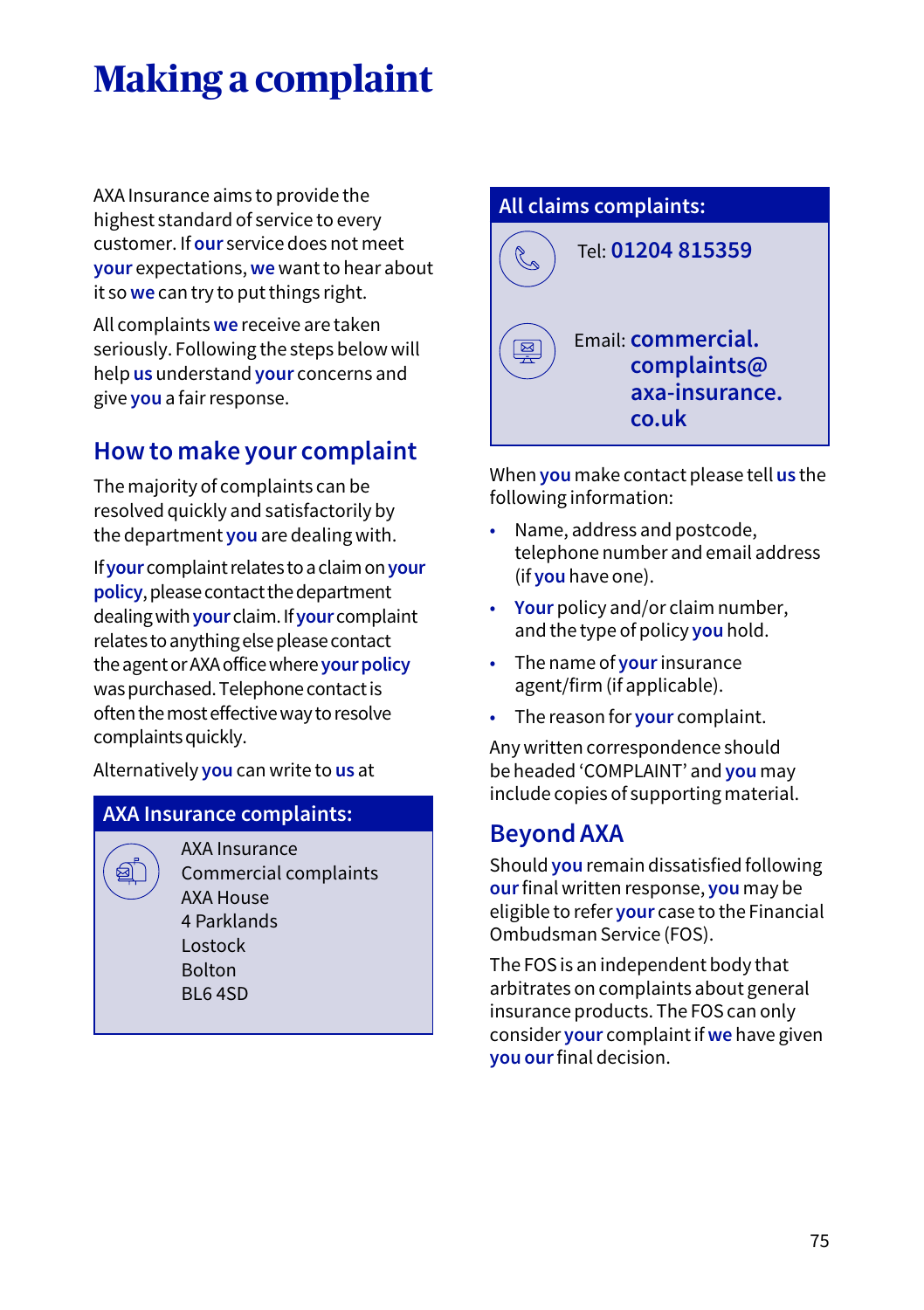**You** have six months from the date of **our** final response to refer **your** complaint to the FOS. This does not affect **your** right to take legal action.



**Our promise to you**

## **We** will

- Acknowledge written complaints promptly.
- Investigate **your** complaint quickly and thoroughly.
- Keep **you** informed of progress of **your** complaint.
- Do everything possible to resolve **your** complaint.
- Learn from **our** mistakes.
- Use the information from complaints to continuously improve **our** service.

Telephone calls may be recorded and monitored.

# **Financial Services Compensation Scheme (FSCS)**

AXA Insurance UK plc are covered by the Financial Services Compensation Scheme (FSCS). **You** may be entitled to compensation from the scheme in the unlikely event **we** cannot meet **our** obligations to **you**. This depends on the type of insurance, size of the business and the circumstances of the claim. Further information about the compensation scheme arrangements is available from the FSCS [\(www.fscs.org.uk\)](http://www.fscs.org.uk).

The European Commission has also provided an Online Dispute Resolution Service for logging complaints. To use this service please go to: <http://ec.europa.eu/odr>

\* free for people phoning from a 'fixed line' (for example, a landline at home)

\*\* free for mobile phone users who pay a monthly charge for calls to numbers starting 01 or 02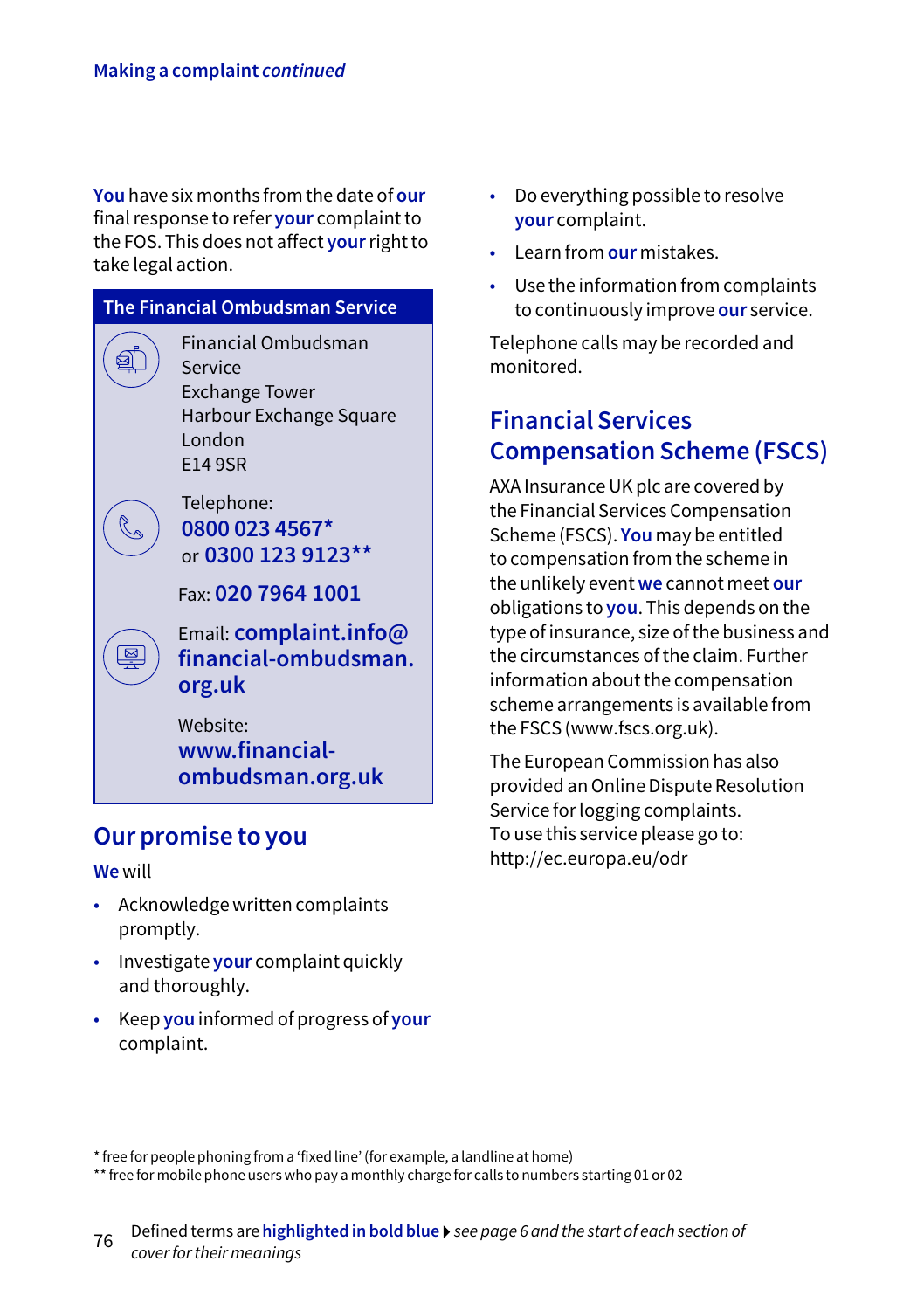# **Legal and tax advice or emergency helplines or Legal expenses services complaints**

If **you** have a complaint about the legal and tax advice or emergency helplines or the Legal expenses services **you** should contact Arc Legal Assistance Ltd:

## **Arc Legal Assistance Ltd**

ছা

 $\mathbb{C}$ 

 The Gatehouse, Lodge Park Lodge Lane Colchester Essex CO4 5NE

 Telephone: **01206 615000**

**You** can also refer to the Financial Ombudsman Service (FOS) as stated on page 76 if **you** cannot settle **your** complaint with **Arc** or before they have investigated the complaint if both parties agree.

**Arc** are also covered by the Financial Services Compensation Scheme (FSCS).